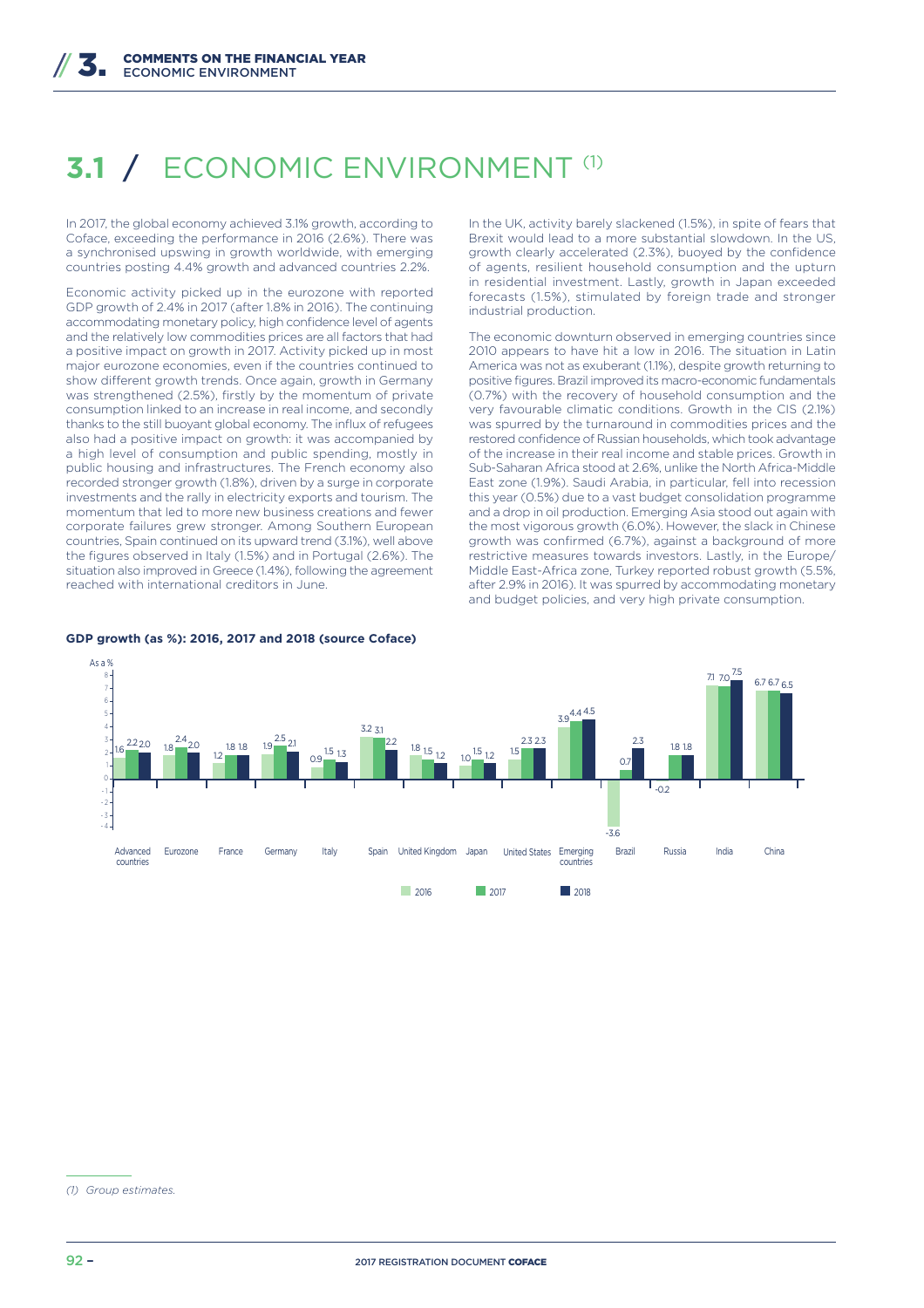# **3.2** / SIGNIFICANT EVENTS IN THE PERIOD

### 3.2.1 CHANGES IN GOVERNANCE

#### Appointments to the Coface Board of Directors

At the meeting of July 27, 2017, the COFACE SA Board of Directors co-opted Isabelle Laforgue, Chief Transformation Officer of Econocom, and Nathalie Lomon, Chief Financial Officer of Ingenico, as independent directors of the COFACE SA Board of Directors.

They replace Linda Jackson, Chief Executive Officer of French carmaker Citroën, member of the Executive Committee of PSA Peugeot Citroën, and Martine Odillard, President of Cinémas Gaumont Pathé, who left the Board to focus on their current professional responsibilities.

#### Appointments to the Coface Executive Committee

Since April 3, 2017:

- ◆ Cécile Paillard joined the Group to replace Antonio Marchitelli as director of the Mediterranean and Africa region;
- ◆ Antonio Marchitelli took over from Cyrille Charbonnel as director of the Western Europe region;
- ◆ Cyrille Charbonnel is now the Head of a new Group Underwriting Department which combines risk underwriting, information, claims & collections, and commercial underwriting (see below).

Furthermore, since November 1, 2017:

- ◆ Katarzyna Kompowska is the Head of the Northern Europe region;
- ◆ Declan Daly joined the Group to replace Katarzyna Kompowska as director of the Central Europe region.

### 3.2.2 CREATION OF THE UNDERWRITING DEPARTMENT

Created in April 2017, this department is tasked with striking a balance between the Group's commercial ambition and risk control, while helping to improve the service rendered to clients. It is organised into four units:

- ◆ commercial underwriting, which sets contract underwriting standards for the Group and has the final say on overriding commercial decisions;
- ◆ information, which handles the acquisition and production of pertinent and useful information for risk underwriting;
- ◆ risk underwriting, which defines and controls the policy on underwriting credit risks, and monitors its application;
- ◆ claims & collections, which is in charge of indemnification and debt collection procedures.

By combining these functions under a single department, Coface has given itself the resources to optimise and accelerate the decision-making processes that affect the life of its contracts; furthermore, the Group is consolidating its capacity to generate profitable growth thanks to better control of its commitments.

### 3.2.3 SIGNING OF LABOUR AGREEMENTS IN FRANCE AND IN GERMANY

In France, a new framework agreement was signed on May 17, 2017 with employee representative bodies. This agreement provides for the set-up, on or after January 2018, of a work-time organisation that is more in line with market practices and that better reflects the Group's social and economic challenges.

In Germany, the voluntary departure plan that was presented in November 2016 to the employee representative bodies was signed on May 10, 2017. As indicated in previous communications, this plan had resulted in the recognition of a provision for restructuring, recorded in the financial statements for the year ended on December 31, 2016.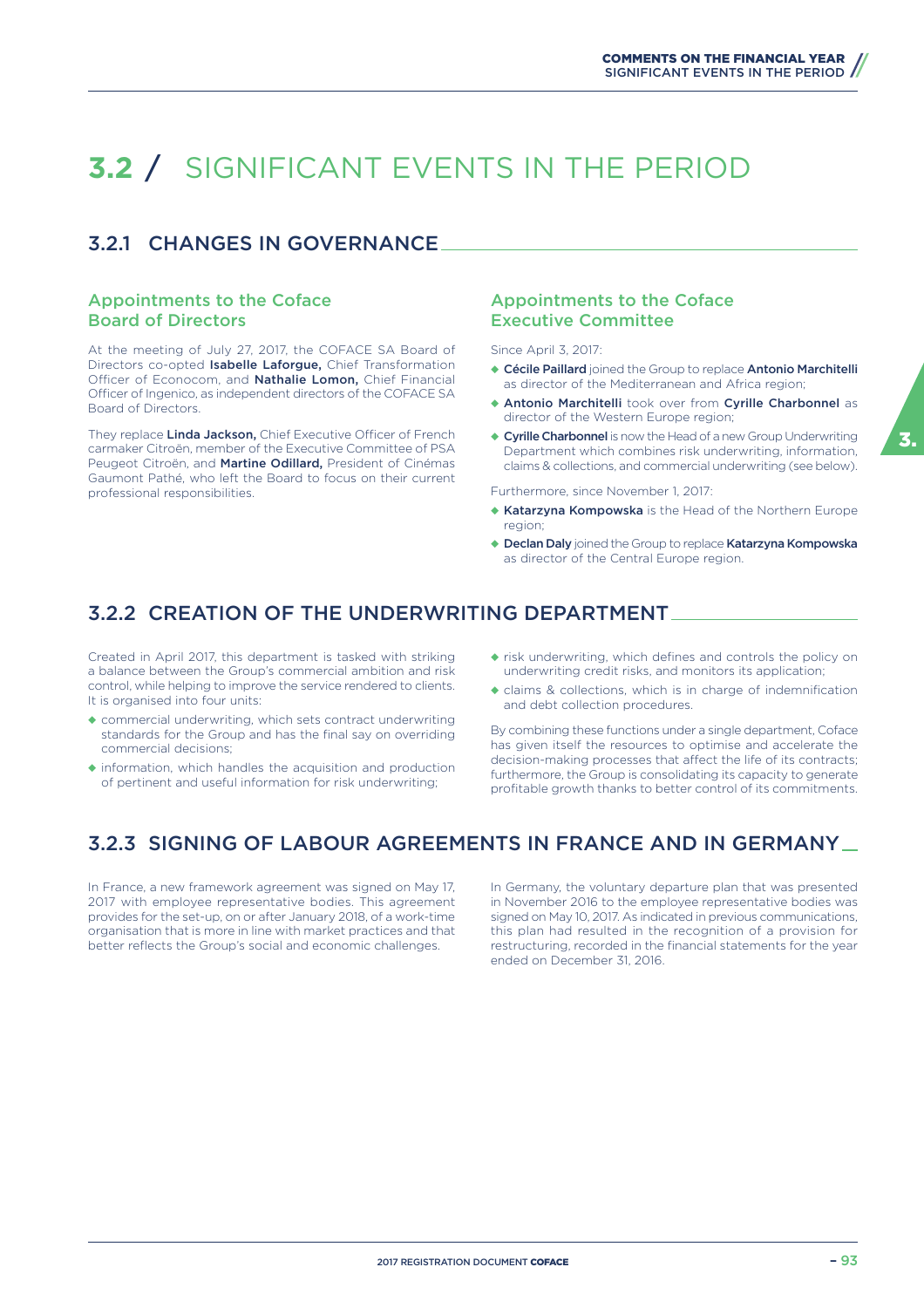### 3.2.4 ARRANGEMENT OF A SYNDICATED CREDIT FACILITY

In order to refinance its factoring business, COFACE SA signed an agreement for a €700 million syndicated loan on July 28, 2017 with a group of partner banks. This loan replaces the existing bilateral credit lines.

Coface is backed by a panel of six relationship banks: Natixis, Société Générale, BNP Paribas, Crédit Agricole CIB, acting as mandated arrangers and bookkeepers, HSBC and BRED acting as mandated arrangers. Natixis intervenes as documentation

agent and Société Générale as management agent. The loan is arranged for a period of three years with two extension options, for one year each, in the hand of the lenders.

This transaction allows the Group to improve its financial flexibility and extend the maturity of its refinancing, while taking advantage of favourable market conditions and strengthening relations with top-tier banks which, through this transaction, confirm their medium-term commitment alongside Coface.

### 3.2.5 RENEWAL OF THE SECURITISATION PROGRAMME

To refinance its factoring activities, the Group has renewed early its entire securitisation programme worth €1,195 million, for a period of five years. This renewal allows the Group to consolidate a significant and competitive source of refinancing for five more years while strengthening relations with its top-tier banking partners.

### 3.2.6 CREATION OF LOCAL HUBS: NORDIC, ADRIATIC, BALTIC

Coface has simplified its structure in 10 countries by combining its operations into three hubs: Nordic hub (Denmark, Sweden, Norway, Finland), Adriatic hub (Croatia, Slovenia, Serbia) and Baltic hub (Latvia, Estonia, Lithuania). These hubs group together functions serving several countries into one single geographic location. They allow the Group to reach a better critical size

and to improve operational efficiency as well as the service provided to our clients in these regions.

These transactions were made possible thanks to the acquisition of minority shares (25% of the capital) in the Central Europe holding company which occurred at the end of March 2017.

### 3.2.7 INAUGURATION OF A COFACE TECHNOLOGIES IT CENTRE IN BUCHAREST

Coface inaugurated its new IT centre, Coface Technologies, on June 13, 2017. Its creation is an important step towards strengthening the Group's IT and operational performances. Located in Bucharest, it will centralise certain development

functions which were previously outsourced. A third of the target workforce has been recruited and the transfer of skills has commenced, according to schedule.

### 3.2.8 LAUNCH OF THE NEW COFANET ESSENTIALS CLIENT INTERFACE

Digital transformation is one of the pillars of the differentiated growth strategy that Coface has set up with Fit to Win.

Coface's aim in developing a pertinent digital offer and high-quality online tools is therefore to offer its clients an enhanced service, setting it apart from the competition. In May, therefore, the Group rolled out an entirely new version of CofaNet Essentials, the web interface for credit insurance policy management, with a modern look and feel, compatible with mobile phones and tablets and offering a fuller, tailored customer experience.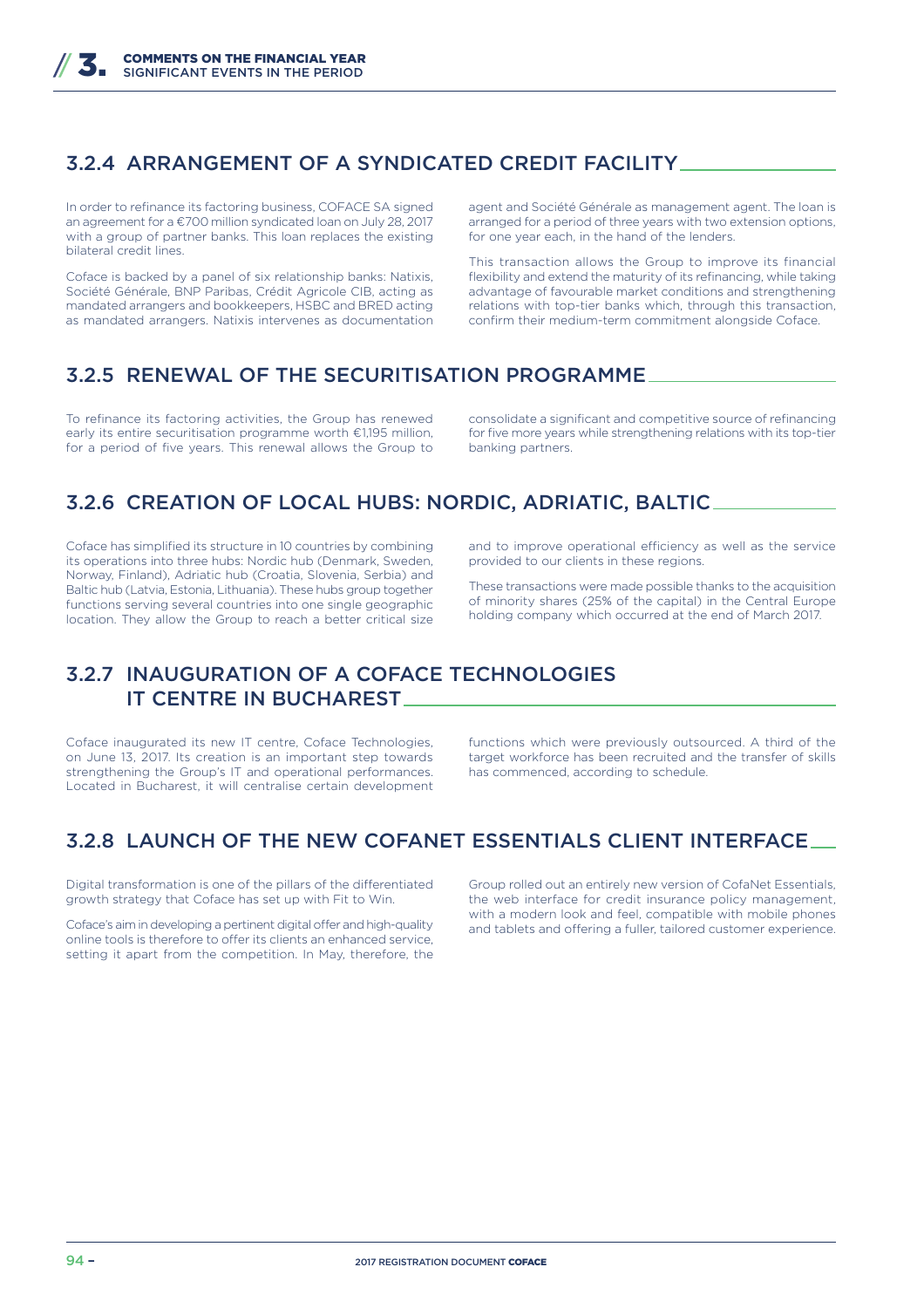## **3.3** / COMMENTS ON INCOME AT DECEMBER 31, 2017

Coface transferred its State export guarantees management business to Bpifrance on January 1, 2017, a service Coface performed on behalf of the French state. For purposes of comparability with the results as at December 31, 2017, the tables

and charts present the results at December 31, 2016 without the contribution from this business line. They are indicated by "excluding DGP". The results published at December 31, 2016 are indicated by "2016".

### 3.3.1 PERFORMANCE OF THE GROUP

Thanks to a favourable economic environment, the actions taken under the Fit to Win plan resulted in a sharp improvement in Coface's earnings in 2017.

The reported consolidated revenue of €1,354.9 million corresponds to a 0.3% increase (at constant scope<sup>(1)</sup> and exchange rate) compared with 2016; the net loss ratio has improved by 14.1 percentage points, to 51.4%, and the net cost ratio is stable at 35.2%. The Group ended the year with a two-fold increase in net income, to €83.2 million (*versus* €41.5 million in 2016) and a solvency boosted by 16 percentage points, to ~ 166% <sup>(2)</sup>.

As this level is slightly above the Group's target range, it can activate the capital management driver built into the Fit to Win plan, by launching share buybacks for a target total amount of €30 million. The shares acquired under the buyback plan are intended to be cancelled. Given the distribution proposed to COFACE SA shareholders for a dividend of  $\epsilon$ 0.34 per share  $(3)$ , total shareholder return would then amount to 100% of income for 2017 subject to the execution of the share buyback plans.

### 3.3.2 REVENUE

The Group's consolidated revenue grew by 0.3% at constant scope and exchange rate (restated of the State guarantees revenue in France) to €1,354.9 million in 2017. It is slightly down at constant scope (down 0.3% compared with 2016).

The negative currency effect of 0.6 percentage points can be explained by the stronger euro against the US dollar (the portfolio's

primary currency), Asian currencies and the pound sterling. The euro grew stronger after the abatement of political risk in Europe and a rosier economic outlook.

Furthermore, the Turkish pound and the Argentinian peso depreciated sharply in 2017.

The table below shows the changes in the COFACE Group's consolidated revenue by business line as of December 31, 2016 and 2017:

|                                                                              |         | As of Dec. 31<br>Change |                                 |                                       |                                     |                                                          |
|------------------------------------------------------------------------------|---------|-------------------------|---------------------------------|---------------------------------------|-------------------------------------|----------------------------------------------------------|
| Change in consolidated revenue<br>by business line<br>(in millions of euros) | 2017    | 2016                    | 2016<br>excluding<br><b>DGP</b> | $(in \in m)$<br>at constant<br>scope) | (as a %: )<br>at constant<br>scope) | (as a %: )<br>at constant<br>scope and<br>exchange rate) |
| Insurance                                                                    | 1,282.9 | 1.340.7                 | 1.287.3                         | (4.4)                                 | (0.4)%                              | 0.3%                                                     |
| Earned premiums (1)                                                          | 1.109.7 | 1.115.1                 | 1.115.1                         | (5.4)                                 | $(0.5)$ %                           | 0.2%                                                     |
| Services <sup>(2)</sup>                                                      | 173.2   | 225.5                   | 172.2                           | 1.0                                   | 0.3%                                | 0.4%                                                     |
| Factoring                                                                    | 72.0    | 70.6                    | 70.6                            | 1.4                                   | 2.0%                                | 1.7%                                                     |
| <b>CONSOLIDATED REVENUE</b>                                                  | 1.354.9 | 1.411.3                 | 1.357.9                         | (3.0)                                 | (0.3)%                              | 0.3%                                                     |

*(1) Earned premiums – Credit, Single Risk and Surety Bond.*

*(2) Sum of revenue from services related to credit insurance ("Fees and commission income", "Compensation for public procedures management services" and "Other insurance-related services") and services provided to customers without credit insurance (access to information on corporate solvency and marketing information – "Information and other services", and debt collection services – "Receivables management") – See Note 21 of the Notes to the consolidated financial statements.*

*(2) This estimated solvency ratio is a preliminary calculation made according to Coface's interpretation of the Solvency II Regulation. The result of*  the final calculation could be different from this preliminary calculation. The estimated Solvency ratio is not audited.

3.

*<sup>(1)</sup> Constant scope = excluding the State guarantees management business line (€53.4 million of revenue in 2016).*

*<sup>(3)</sup> The proposed dividend of €0.34 per share is subject to the approval of the Shareholders' Meeting of May 16, 2018.*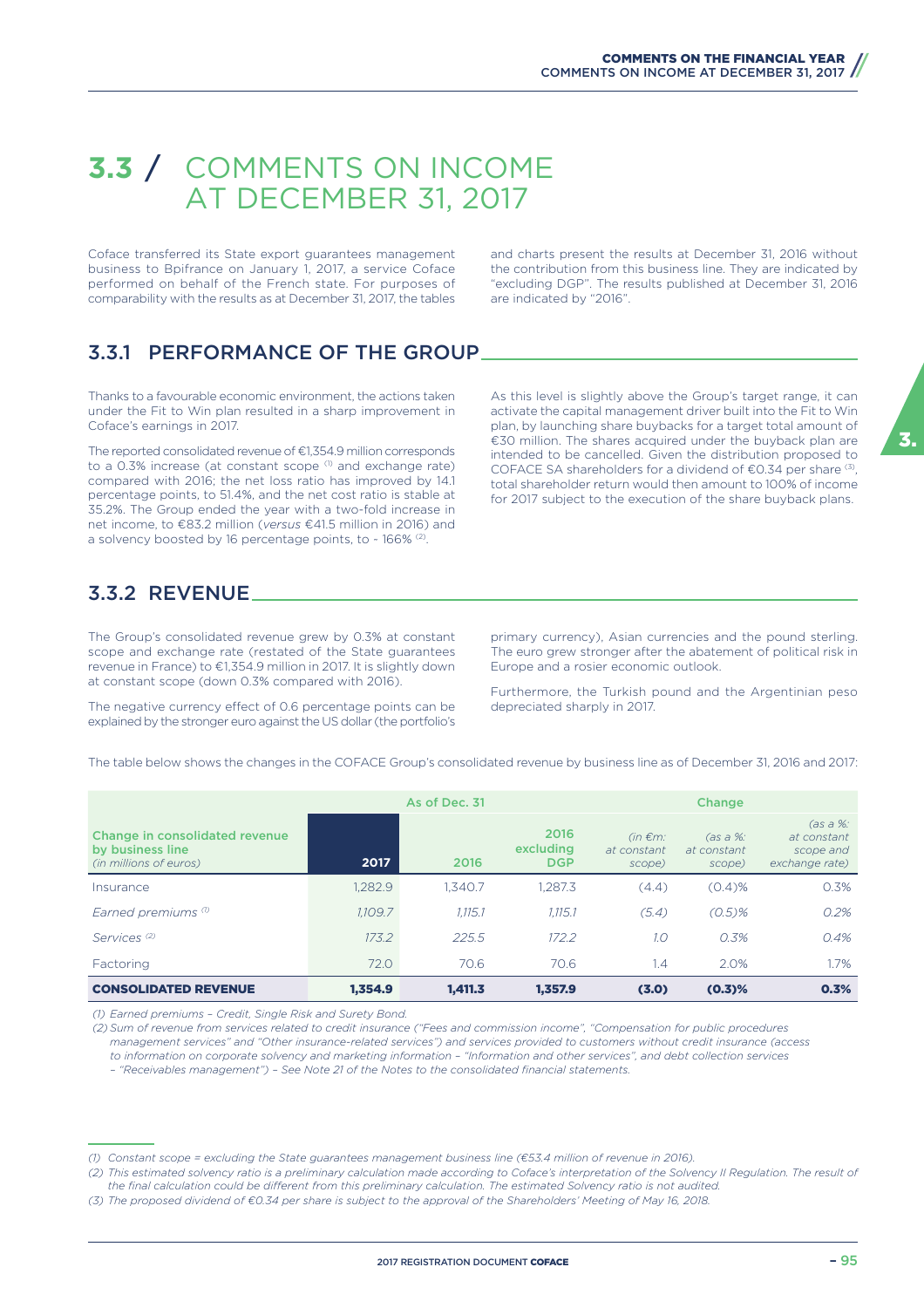#### Insurance

Revenue for the insurance business line (including surety bond and Single Risk) is slightly down (-0.4% at constant scope), from €1,287.3 million in 2016 to €1,282.9 million in 2017 (+0.3% at constant scope and exchange rate).

Earned premiums are down 0.5% at constant scope (up 0.2% at constant scope and exchange rate), from €1,115.1 million in 2016 to €1,109.7 million in 2017. Mature markets returned to growth, fuelled by policyholders' activity in the buoyant European economic environment. Only Northern Europe remained down, despite an improvement in contract retention. In emerging markets, the action plans undertaken to improve the containment of loss experience continued to produce their effects in Asia-Pacific throughout the year. Latin America was penalised by Brazil, where political instability had an adverse impact on business.

The annual production of new contracts, totalling €128.9 million in 2017, is down compared with 2016 (€137.7 million). The good performances of certain mature countries (such as Spain, the UK and the Netherlands) did not offset the mediocre results of a number of emerging countries (primarily in connection with the risk control action plans). The political context remains uncertain in Turkey. Mexico, which is highly dependent on the United States, suffered from the latter's loss of confidence towards it.

The contract retention rate (ratio between the annual value of renewed policies and the value of policies to be renewed during the year) continues to improve significantly: 89.7% at December 31, 2017 (*versus* 88.0% in 2016) in a highly competitive context.

The "business generated by policyholders" component increased sharply by 4.9% in 2017 (*versus* +0.6% in 2016), driven by mature markets and in particular Southern European countries (Italy, France, etc.) where growth was stronger after remaining sluggish for several years.

The price slump was more modest in 2017 in mature markets, while the pressure grew stronger in emerging countries subsequent to the growth upturn in many of them. The price effect recorded in the credit insurance contracts was a negative 1.5% in 2017 *versus* negative 1.7% in 2016.

Revenue from the services business is slightly up by 0.3% at constant scope (up 0.4% at constant scope and exchange rate), rising from €172.2 million in 2016 to €173.2 million in 2017.



#### Factoring

Revenue from factoring (exclusively in Germany and Poland) is up 2.0% as reported (up 1.7% at constant scope and exchange rate), from €70.6 million in 2016 to €72.0 million in 2017.

Germany recorded an increase of 0.6% in its business line thanks to the surge in factored receivables and the increase in the interest margin despite the persistently low rates. A negative price effect had a negative impact on factoring fees.

In Poland, the commercial roll-out of the business line continued: revenue grew by 11.5% as reported (up 8.7% at constant scope and exchange rate). The growth of the receivables portfolio generated an increase in commissions and interest revenue.

*<sup>(1)</sup> At constant exchange rate.*

*<sup>(2)</sup> At constant scope and exchange rate. Constant scope = excluding the State guarantees management business line (€53.4 million of revenue in*  2016, and €0.6 million of residual revenue recorded in Q4-2017). Coface disposed of this activity as of January 1, 2017; the data affected by this *activity was restated for comparability.*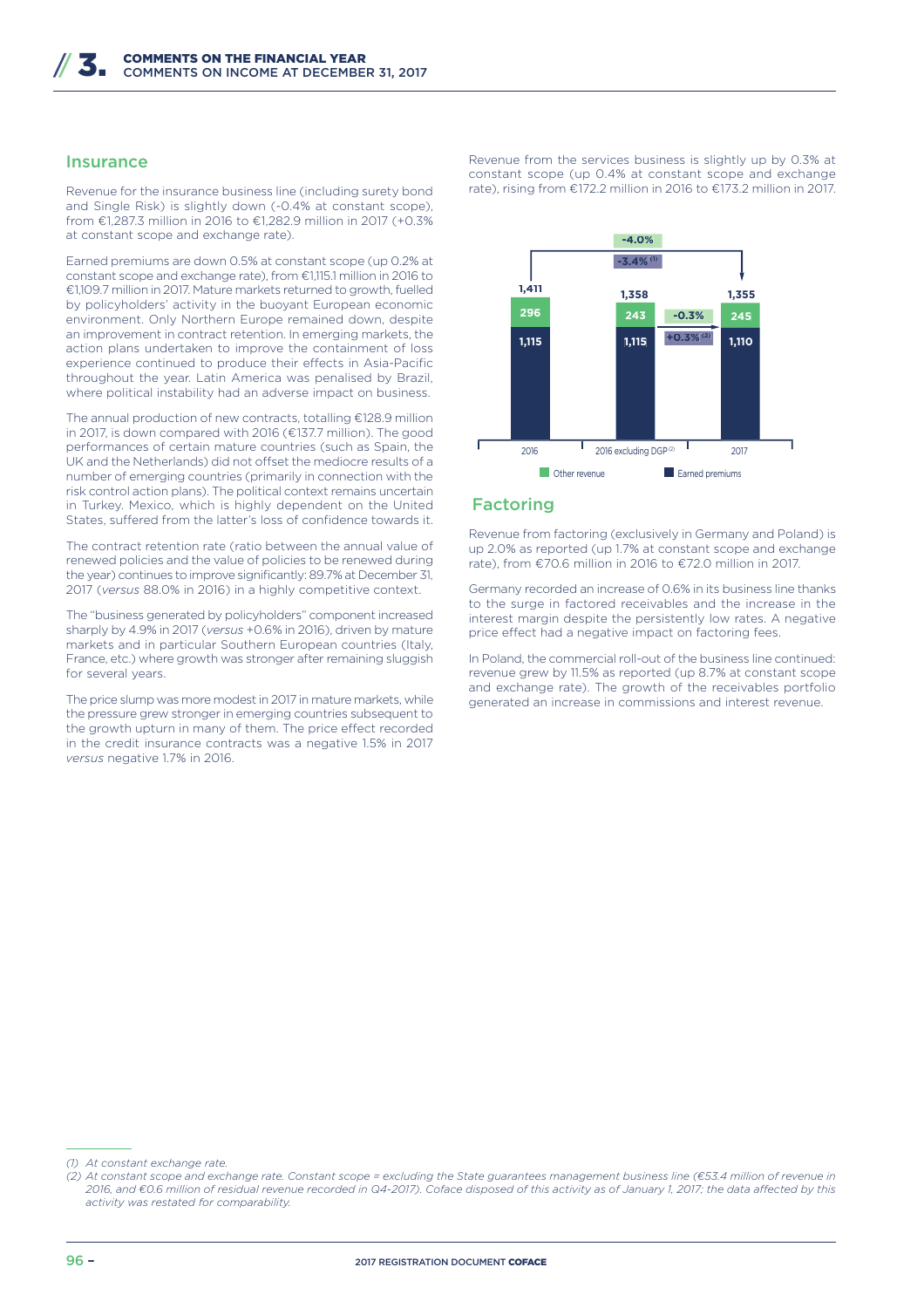### Change in revenue by region

The table below shows the changes in consolidated revenue (net of intra-group flows) within the COFACE Group's seven geographic regions for the periods ended December 31, 2016 and 2017:

|                                                                                       |         | As of Dec. 31<br><b>Change</b> |                                 |                                        |                                     |                                              |                                                        |
|---------------------------------------------------------------------------------------|---------|--------------------------------|---------------------------------|----------------------------------------|-------------------------------------|----------------------------------------------|--------------------------------------------------------|
| Change in consolidated<br>revenue by region<br>of invoicing<br>(in millions of euros) | 2017    | 2016                           | 2016<br>excluding<br><b>DGP</b> | $(in \in m$ :<br>at constant<br>scope) | (as a %: )<br>at constant<br>scope) | (as a %:<br>at constant<br>exchange<br>rate) | (as a %:<br>at constant<br>scope and<br>exchange rate) |
| <b>Western Europe</b>                                                                 | 280.8   | 327.2                          | 273.8                           | 7.0                                    | 2.3%                                | $(13)$ %                                     | 3.6%                                                   |
| Northern Europe                                                                       | 303.9   | 307.3                          | 307.3                           | (3.4)                                  | $(1.1)$ %                           | (1.1)%                                       | $(1.1)$ %                                              |
| Mediterranean & Africa                                                                | 348.0   | 331.9                          | 331.9                           | 16.2                                   | 4.9%                                | 5.4%                                         | 5.4%                                                   |
| North America                                                                         | 121.9   | 136.1                          | 136.1                           | (14.2)                                 | (10)%                               | $(8.9)$ %                                    | $(8.9)$ %                                              |
| Central Europe                                                                        | 127.7   | 121.3                          | 121.3                           | 6.4                                    | 5.3%                                | 3.7%                                         | 3.7%                                                   |
| Asia-Pacific                                                                          | 96.9    | 109.8                          | 109.8                           | (12.9)                                 | $(12)$ %                            | $(10)\%$                                     | $(10)\%$                                               |
| Latin America                                                                         | 75.7    | 77.7                           | 77.7                            | (2.0)                                  | $(2.6)$ %                           | $(1.6)$ %                                    | $(1.6)$ %                                              |
| <b>CONSOLIDATED REVENUE</b>                                                           | 1,354.9 | 1,411.3                        | 1,357.9                         | (3.0)                                  | $(0.3)$ %                           | (3.4)%                                       | 0.3%                                                   |

Three regions reported an increase in revenues at constant scope and exchange rate: Mediterranean & Africa (+5.4%), Central Europe (+3.7%) and Western Europe (+3.6%), contrary to the remaining four: Northern Europe (-1.1%), Latin America (-1.6%), North America (-8.9%) and Asia-Pacific (-10%).

In Western Europe, revenue is up 2.3% at constant scope (+3.6% at constant scope and exchange rate) with credit insurance driven by the commercial momentum of the United Kingdom and by the turnaround in policyholder activity in France and in Belgium. The progression in revenue was also driven by the signing in Switzerland of new Single Risk policies and by the development of the surety bond offering in France. The fall in value of the pound sterling following the Brexit vote explains the negative foreign exchange effect.

In Northern Europe, revenue shrank by 1.1% as reported (down 1.1% at constant scope and exchange rate). In a favourable economic environment, the credit insurance business line is still plagued by difficulties in Germany. The year was marked by weak production of new contracts and by an increase in premium refunds. However, the Single Risk, surety bonds and factoring business lines reported satisfactory growth.

Revenue for the Mediterranean & Africa region increased by 4.9% (up 5.4% at constant scope and exchange rate) spurred by the robust commercial performance in Italy, Spain and Israel. In credit insurance, Italy received a boost from the business upswing of its clients. Action plans to contain loss experience continued to weigh on Turkey's revenue in a still uncertain political context.

In North America, revenue dropped 10.5% (down 8.9% at constant scope and exchange rate). The United States suffers from a difficult comparison in Single Risk considering the large contracts signed in 2016. In Canada, the level of terminations for non-profitable contracts remains high.

Central Europe reported an increase of 5.3% in its revenue (up 3.7% at constant scope and exchange rate). The revaluation of the Polish zloty and the Russian rouble explains the positive foreign exchange impact. In credit insurance, all countries in the region reported good commercial performance, especially in the fourth quarter. In Austria, despite strong pressure on prices, the end of the year was marked by an improvement in the underwriting of new policies and a decline in terminations. In Poland, commercial performance remained high in a market that is increasingly brokerage-based. The sales development of factoring continued (up 8.7% at constant scope and exchange rate).

Revenue in Asia-Pacific dropped 11.7% (down 10.0% at constant scope and exchange rate). The termination level remains high, a consequence of past action plans on risks and tighter underwriting rules.

Latin America reported a 2.6% drop in revenue (down 1.6% at constant scope and exchange rate), mainly in Brazil and in Mexico.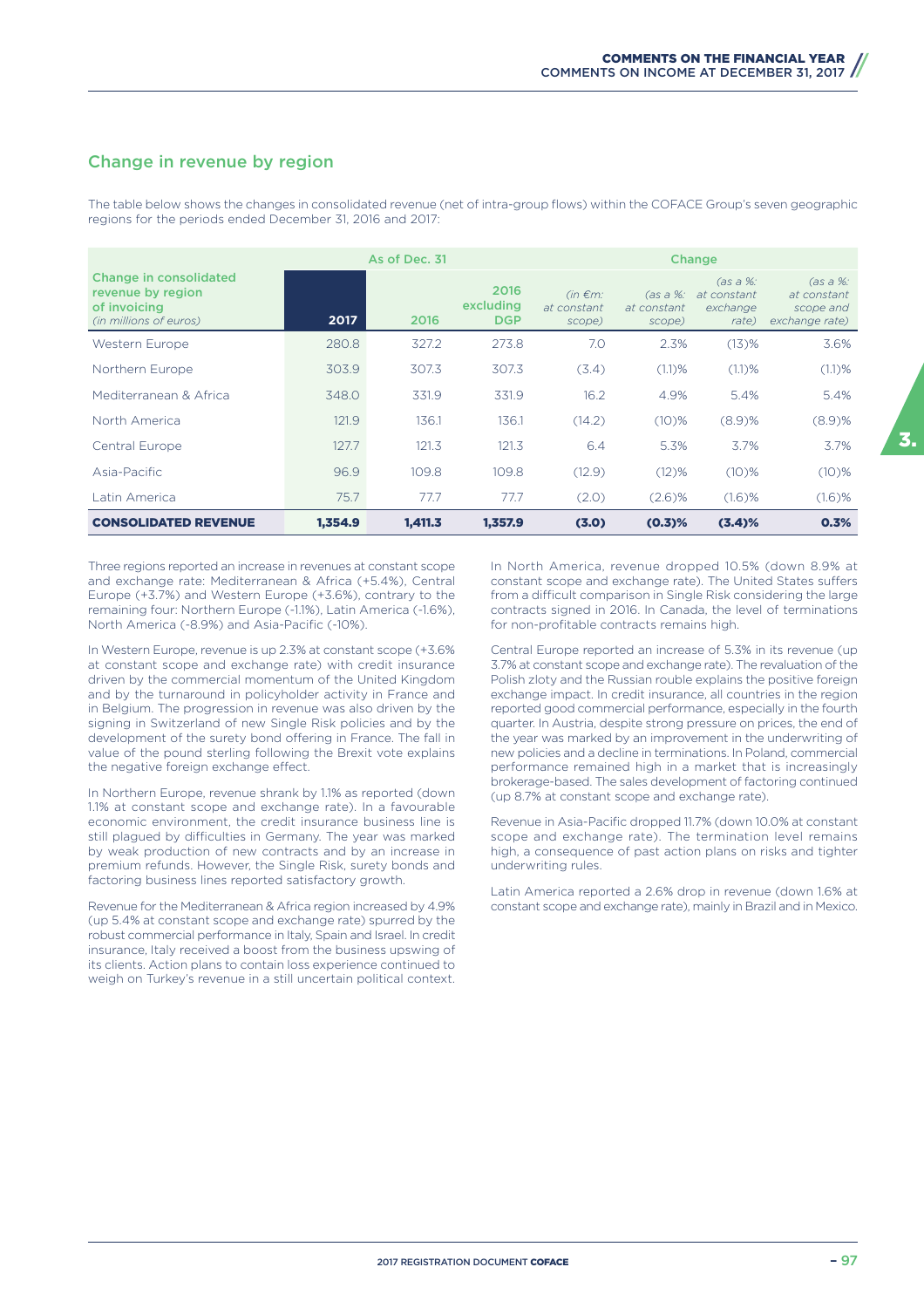### 3.3.3 UNDERWRITING INCOME

#### Underwriting income before reinsurance

Underwriting income before reinsurance increased by €121.4 million at constant scope, from €4.4 million in 2016 to €125.7 million in 2017, thanks to the decline in loss experience (down €134.8 million).

As a result, the loss ratio improved by 11.8 percentage points. Investments made in the efficiency projects as well as in strengthening the control environment and the competencies of talents (€16 million) are financed by the savings of €19 million, which helped to limit the increase in cost ratio to 0.9 percentage points (effect of overall inflation). The combined ratio before reinsurance stood at 87.9%, down 11.0 percentage points compared with 2016 (after restating the State guarantees management activity).

#### **/** Loss experience

2017 benefited fully from the steps taken under the Fit to Win strategic plan to strengthen risk management. Targeted actions and portfolio reviews made it possible to contain the loss experience of emerging countries, facilitated by more buoyant global economic context. Loss ratio levels remained satisfactory in mature regions. As such, the Group's loss ratio before reinsurance improved by 11.8 percentage points, dropping from 63.3% in 2016 to 51.4% in 2017.

### Loss experience

|                                             | As of Dec. 31 |         | Change       |              |
|---------------------------------------------|---------------|---------|--------------|--------------|
| (in millions of euros and %)                | 2017          | 2016    | $(in \in m)$ | (as a %)     |
| Claims expenses incl. claims handling costs | 570.9         | 705.7   | (134.8)      | $(19)$ %     |
| Loss ratio before reinsurance               | 51.4%         | 63.3%   | -            | $(11.8)$ pts |
| Earned premiums                             | 1,109.7       | 1.115.1 | (5.4)        | $(0.5)$ %    |

In Western Europe, the loss ratio became normal at 54.0% (47.7% excluding the ceded share of certain files) up by 15.5 percentage points owing to the ceding of a significant share of a few large files.

Northern Europe reported a slight drop in its ratio to 57.2% (down 1.3 percentage points).

The ratio for the Mediterranean & Africa region settled at 48.4%, down 1.4 percentage points. Action plans to contain the loss experience resulted in a sharp improvement in the ratio in Turkey. At the same time, the loss experience increased in Italy (a few major losses in credit insurance and surety bond) and in Spain, while still staying at satisfactory levels.

North America reported a steep drop in loss ratio to 49.0% (38.5% excluding the ceded share of certain files) thanks to better than anticipated recoveries.

Central Europe presented a nearly stable loss ratio at 49.6%, (down 0.7 percentage points).

Asia-Pacific reported a loss ratio of 53.8%, a significant improvement on 2016 (146.8%), the result of commercial, risks and recovery action plans taken to contain loss experience.

Latin America also reported a substantial drop in loss ratio to 35.9% (down 24.4 percentage points), especially in Brazil, where the improvement is more significant.

| Change in loss experience by region of invoicing | As of Dec. 31 | Change |              |
|--------------------------------------------------|---------------|--------|--------------|
| (in %)                                           | 2017          | 2016   | in points    |
| Western Europe                                   | 54.0%         | 38.5%  | $+15.5$ pts  |
| Northern Europe                                  | 57.2%         | 58.5%  | $(1.3)$ pts  |
| Mediterranean & Africa                           | 48.4%         | 49.8%  | $(1.4)$ pts  |
| North America                                    | 49.0%         | 85.0%  | $(36.0)$ pts |
| Central Europe                                   | 49.6%         | 50.3%  | $(0.7)$ pts  |
| Asia-Pacific                                     | 53.8%         | 146.8% | $(93.0)$ pts |
| Latin America                                    | 35.9%         | 60.2%  | $(24.4)$ pts |
| <b>LOSS RATIO BEFORE REINSURANCE</b>             | 51.4%         | 63.3%  | $(11.8)$ PTS |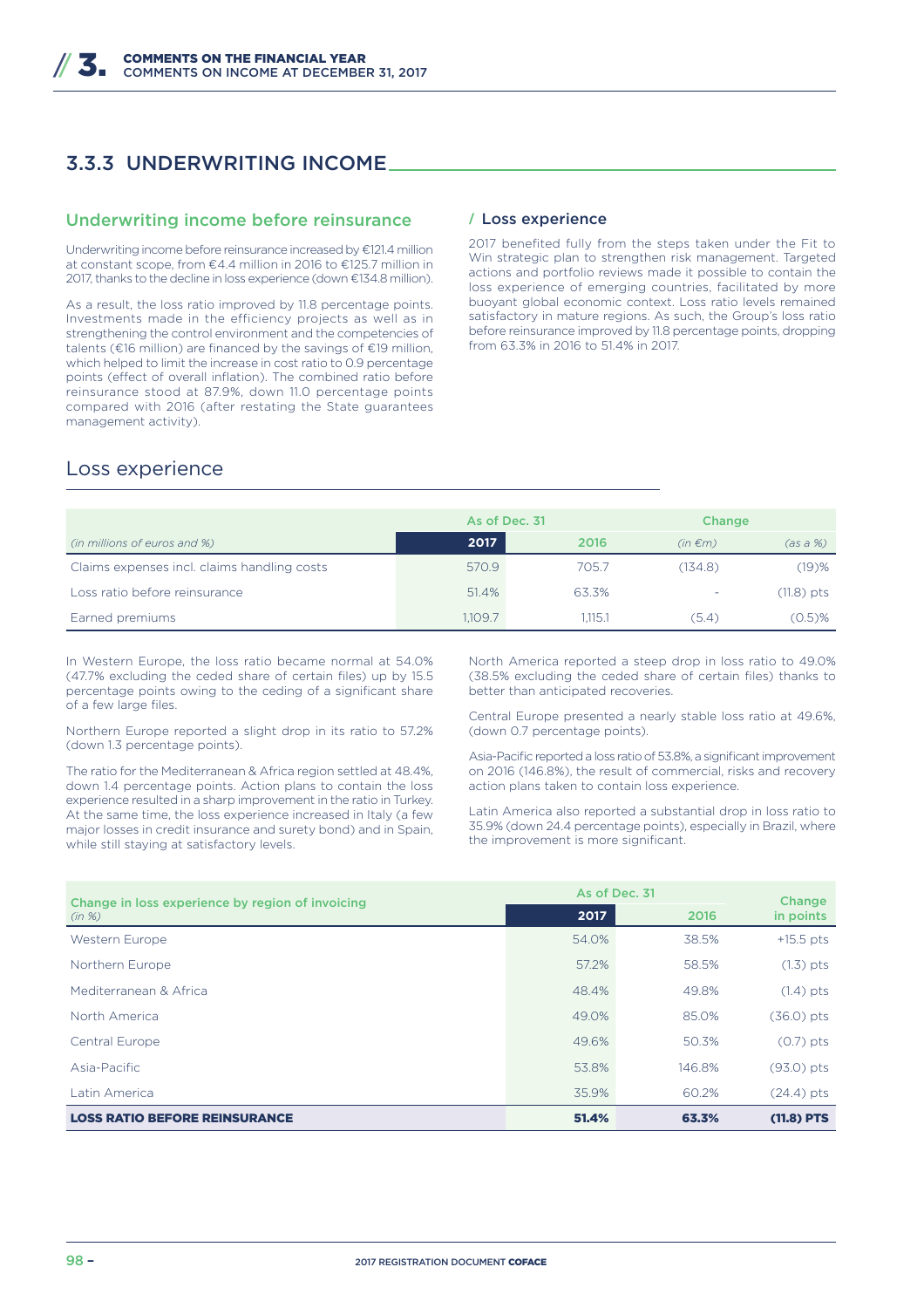### **Overheads**

|                                                     |       | As of Dec. 31 |                                 | <b>Change</b>                           |                                                        |  |
|-----------------------------------------------------|-------|---------------|---------------------------------|-----------------------------------------|--------------------------------------------------------|--|
| <b>Overheads</b><br>(in millions of euros)          | 2017  | 2016          | 2016<br>excluding<br><b>DGP</b> | $\cos a \, \%$<br>at constant<br>scope) | (as a %:<br>at constant<br>scope and<br>exchange rate) |  |
| Internal overheads                                  | 525.0 | 545.4         | 518.1                           | 1.3%                                    | 2.0%                                                   |  |
| of which claims handling<br>expenses                | 26.6  | 25.1          | 25.1                            | 5.8%                                    | 6.1%                                                   |  |
| of which internal investment<br>management expenses | 2.1   | 2.7           | 2.7                             | $(19)$ %                                | $(19)$ %                                               |  |
| Commissions                                         | 157.7 | 153.4         | 153.4                           | 2.8%                                    | 3.6%                                                   |  |
| <b>TOTAL OVERHEADS</b>                              | 682.6 | 698.8         | 671.5                           | 1.7%                                    | 2.3%                                                   |  |

Total overheads, which include claims handling expenses and investment management expenses, grew by 1.7% at constant scope (+2.3% at constant scope and exchange rate), from €671.5 million at December 31, 2016 to €682.6 million at December 31, 2017. Excluding the non-recurring tax effect in Italy, expenses increased by 0.8% at constant scope and by 1.4% at constant scope and exchange rate.

Policy acquisition commissions were up 2.8% as reported (up 3.6% at constant scope and exchange rate), from €153.4 million in 2016 to €157.7 million in 2017. This increase can be primarily explained by the revenue growth on brokerage-based markets (Mediterranean & Africa region) or markets becoming brokerage-based (Central Europe region), as well as to the arrangement of relations with new agents and banking partners.

Internal overheads, including claims handling expenses and investment management expenses, are up 1.3% at constant scope (up 2.0% at constant scope and exchange rate), from €518.1 million in 2016 (excluding the direct expenses of the public guarantees management activity in France, which amounted to €27.3 million) to €525.0 million in 2017. This increase can be explained in particular by a non-recurring tax effect in Italy which had an impact of €6 million.

Payroll costs dropped 2.4% at constant scope and exchange rate, from €281.7 million in 2016 to €273.5 million in 2017.

IT costs also fell by 3.8% at constant scope and exchange rate to €46.3 million.

Other expenses (taxes, information purchases, rents) increased by 10% at constant scope and exchange rate, from €188.3 million in 2016 to €205.2 million in 2017, with the non-recurring tax effect in Italy taken into account. Excluding this effect, the increase is 6.8%.

€19 million were saved in costs thanks to the operational efficiency measures rolled out under the Fit to Win plan. Coface confirmed its objective to save €30 million in 2018. Furthermore, Coface spent €16 million on capital expenditure (growth actions, risks and solvency management actions, transformation of processes) during 2017.

The cost ratio before reinsurance deteriorated by 0.9 percentage points, from 35.6% in 2016 (restated of the State guarantees management activity) to 36.5% in 2017. The non-recurring tax expense in Italy has an impact of 0.6 percentage points. Restated, the 0.3 percentage point increase can be attributed to the increase in policy acquisition commissions.

Central expenses are rebilled to the regions on the basis of their individual contribution to the Group's performance. The calculation rules were reviewed in 2017 to take better account of the works carried out by the head office for the regions.



In Western Europe, overheads dropped by 9.1% at constant scope and exchange rate (down 12% excluding change of allocation methodology for central expenses) thanks to savings on IT costs, rents and lower payroll costs, due to the roll-out of the Fit to Win plan.

In Northern Europe, overheads are stable (up 0.4%) at constant scope and exchange rate (down 2.2% excluding change of allocation methodology for central expenses). The larger share of central expenses rebilled to the region has been offset by savings on payroll costs and in communication expenses.

In Mediterranean & Africa, overheads increased by 16% at constant scope and exchange rate (up 12% excluding change of allocation methodology for central expenses), impacted in policy acquisition commissions by costs linked to the arrangement of relations with new agents and the distribution agreement with Unicredit in Italy. Internal overheads are penalised by a non-recurring tax effect borne in Italy. Excluding this effect, the increase in overheads is 11%. It is due firstly to the variable administration costs linked to the growth of revenue, and secondly to a larger share of expenses rebilled by head office to the region.

In North America, overheads increased slightly, by 1.3% at constant scope and exchange rate (down 1.3% excluding change of allocation methodology for central expenses). The decline in commissions as a result of the decline in revenue offsets the increase in payroll costs (structuring and strengthening of the region).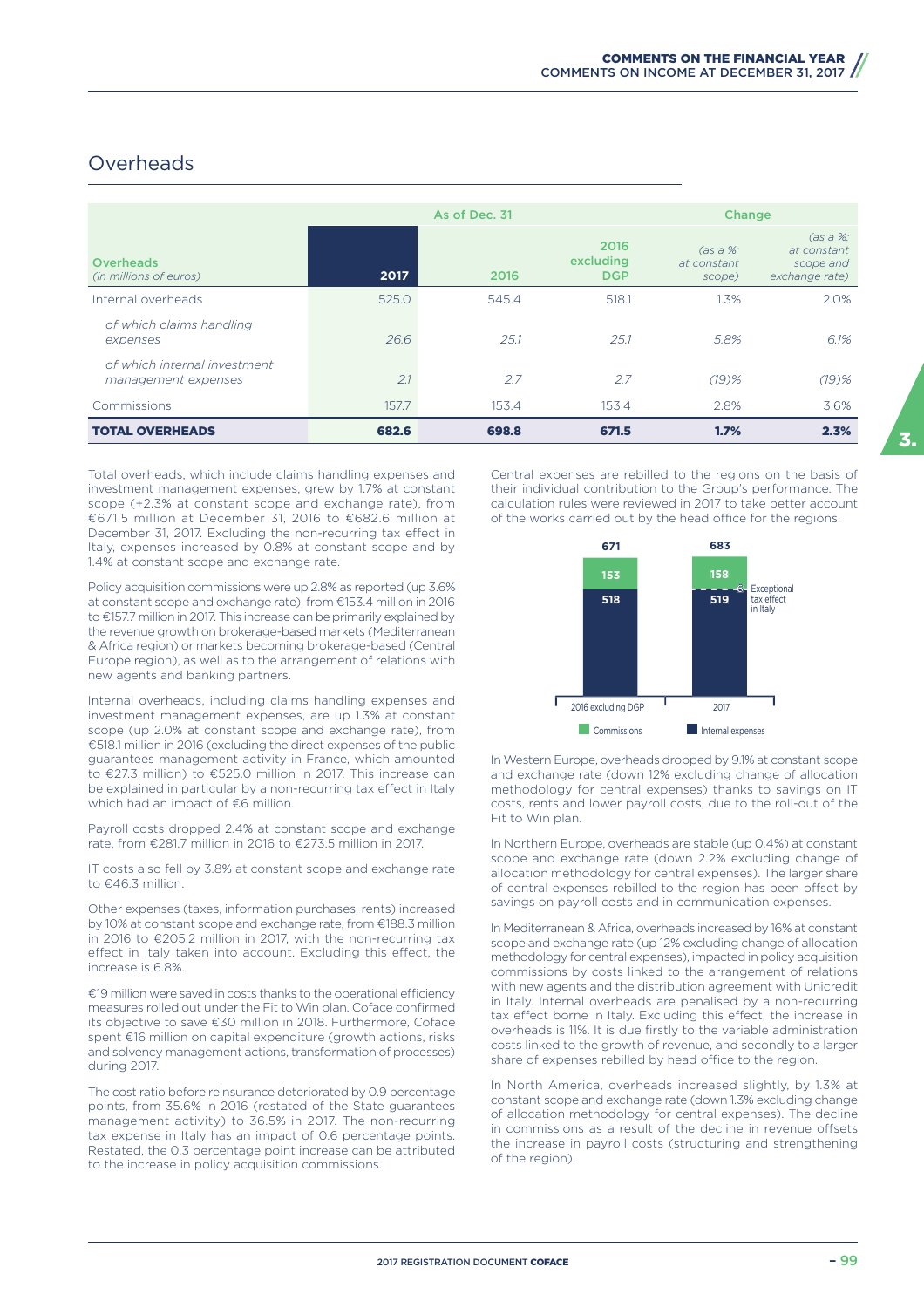In Central Europe, they are up by 14% at constant scope and exchange rate (up 10% excluding change of allocation methodology for central expenses) owing to the increase in policy acquisition costs, especially in Austria, Russia, Poland and Romania. The roll-out in Poland of the Group management tool for the factoring business also generated additional IT costs.

In Asia-Pacific, overheads increased by 2.1% at constant scope and exchange rate (down 0.6% excluding change of allocation methodology for central expenses). The decrease in commissions linked to the decline in revenue made up for the additional payroll costs in a region under structuring.

In Latin America, overheads increased by 24% at constant scope and exchange rate (up 20% excluding change of allocation methodology for central expenses). Policy acquisition costs are up due to an increased use of brokerage services. Payroll costs are also up in a region marked by high inflation.

#### Underwriting income after reinsurance

Underwriting income after reinsurance rose by €113.0 million at constant scope, from negative €13.2 million in 2016 to positive €99.8 million in 2017.

Reinsurance cost increased by 48%, from negative €17.6 million for the year ended December 31, 2016 to negative €26.0 million for the year ended December 31, 2017. This change is due firstly to a steep drop in loss experience, and secondly to a higher ceding rate for the 2017 underwriting year.

Note that 2016 benefited from a non-recurring gain of €13.8 million for the exceptional accrual of claims collection costs in Northern Europe. Furthermore, several substantial claims reported in the fourth quarter of 2017 are subject to special reinsurance conditions (higher ceding rate thanks to locally negotiated policies).

|                                                             |            | As of Dec. 31 |                                 | <b>Change</b> |           |
|-------------------------------------------------------------|------------|---------------|---------------------------------|---------------|-----------|
| (in thousands of euros and %)                               | 2017       | 2016          | 2016<br>excluding<br><b>DGP</b> | $(in \in k)$  | (in %)    |
| Revenue                                                     | 1,354,933  | 1,411,297     | 1,357,936                       | (3,003)       | $(0.3)$ % |
| Claims expenses                                             | (570, 863) | (705, 655)    | (705, 655)                      | 134,792       | (19)%     |
| Policy acquisition costs                                    | (262, 607) | (255, 289)    | (239,572)                       | (23,036)      | 9.6%      |
| Administrative costs                                        | (253, 532) | (275,095)     | (271, 552)                      | 18,020        | $(6.6)$ % |
| Other expenses<br>from insurance activities                 | (70, 816)  | (83,004)      | (75,009)                        | 4.193         | $(5.6)$ % |
| Expenses from banking activities,<br>excluding cost of risk | (13,779)   | (13, 193)     | (13,193)                        | (586)         | 4.4%      |
| Cost of risk                                                | (4,483)    | (4,222)       | (4,222)                         | (261)         | 6.2%      |
| Expenses from other activities                              | (53,130)   | (44,379)      | (44,379)                        | (8,750)       | 20%       |
| <b>Underwriting income</b><br>before reinsurance            | 125,723    | 30,460        | 4,354                           | 121,369       | <b>NS</b> |
| Income and expenses<br>from ceded reinsurance               | (25,970)   | (17,599)      | (17,599)                        | (8,371)       | 48%       |
| <b>UNDERWRITING INCOME</b><br><b>AFTER REINSURANCE</b>      | 99,753     | 12,861        | (13, 245)                       | 112,998       | <b>NS</b> |
| Combined ratio after reinsurance                            | 86.6%      | 97.4%         | 100.6%                          |               |           |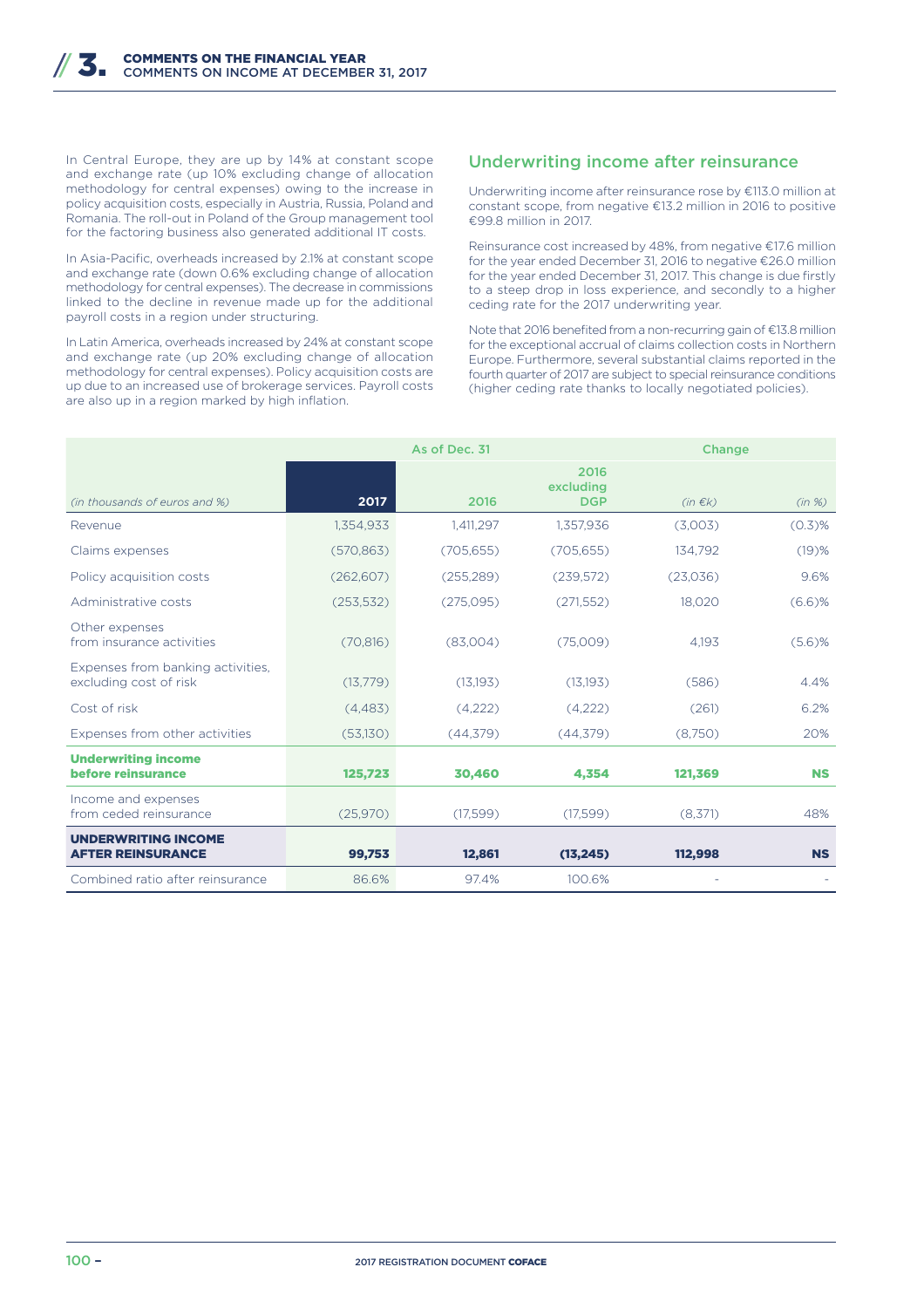### 3.3.4 INVESTMENT INCOME, NET OF MANAGEMENT EXPENSES (EXCLUDING FINANCE COSTS)

#### Financial markets

2017 was marked by clearly better-than expected economic figures, especially those of global trade, which fostered a well-synchronised growth cycle worldwide. Yet inflation did not pick up as expected the United States and in Europe. This tableau was somewhat tarnished by political tensions. The protectionist turn, feared at the beginning of the year in the United States, has remained limited, and the risks for the integrity of European institutions receded at the end of the French elections in the spring.

In the United States, the recovery cycle, remarkable for its duration (uninterrupted growth since 2009) continued in 2017, supported by the continuous improvement of the job market and an upturn in investment. However, inflation remained moderate. This did not prevent the Federal Reserve, in light of the vibrant economy and the risks linked to maintaining extremely low interests rates over a long period, from three key interest rate hikes, in March, June and December. American long-term rates experienced a downward phase during the first three quarters of the year, owing to the inability of the administration to implement reforms and the unanticipated slowdown of inflation. They later rallied in response to the better economic figures and the adoption of the tax reform in December. The US 10-year interest rate therefore stayed nearly stable over the year and ended the year at around 2.40%, *versus* 2.45% the previous year. The equities markets continued the previous year's trend and posted an annual performance of more than 19.5%.

In the eurozone, the euro economic figures surprisingly continued on their upward trend in 2017, driven by the robust performance of all components, excluding inflation, and by the decline of the unemployment rate. Political risk fell significantly after the elections in the Netherlands and in France, although the hung parliament in Germany and the political crisis in Catalonia were blots on this rosy landscape. The year was also marked by a lull in tense Brexit negotiations, still on track for 2019. The European Central Bank was therefore able to announce, in October, an extension of its asset purchase plan, at least until September 2018, plus a reduction of the volume of monthly purchases starting from January 2018. Against this background, all European rates appreciated: the 10-year German rate increased from 0.2% to 0.4%, the French 10-year rate from 0.7% to 0.8%, the Spanish 10-year rate from 1.4% to 1.6% and the Italian 10-year rate rose from 1.8% to 2.1%. The equities markets also took advantage of the economic and political environment and posted annual performance of more than 9.0%.

Emerging economies were also boosted by the global upswing. The significant upturn in global trade was favourable to foreign demand. Private consumer spending also increased significantly. Investment expenditure was very high in countries exporting manufactured products. In commodities-exporting countries, the lower inflation led to greater easing of monetary policies, which helped countries such as Russia and Brazil to get out of recession.

#### Financial income

Against this economic background, in the context of the defined strategic allocation, the Group increased its exposure to equities and to European non-listed real estate assets while reducing its exposure to the sovereign debt of the leading issuers on financial markets. All these investments were made within a strictly defined risk framework; the quality of issuers, sensitivity of issues, dispersal of issuer positions and geographic areas are governed by strict rules defined in the different management mandates granted to the Group's dedicated managers.

The market value of the portfolio increased in 2017, thanks to a positive return on the investment portfolio and to the improved economic environment.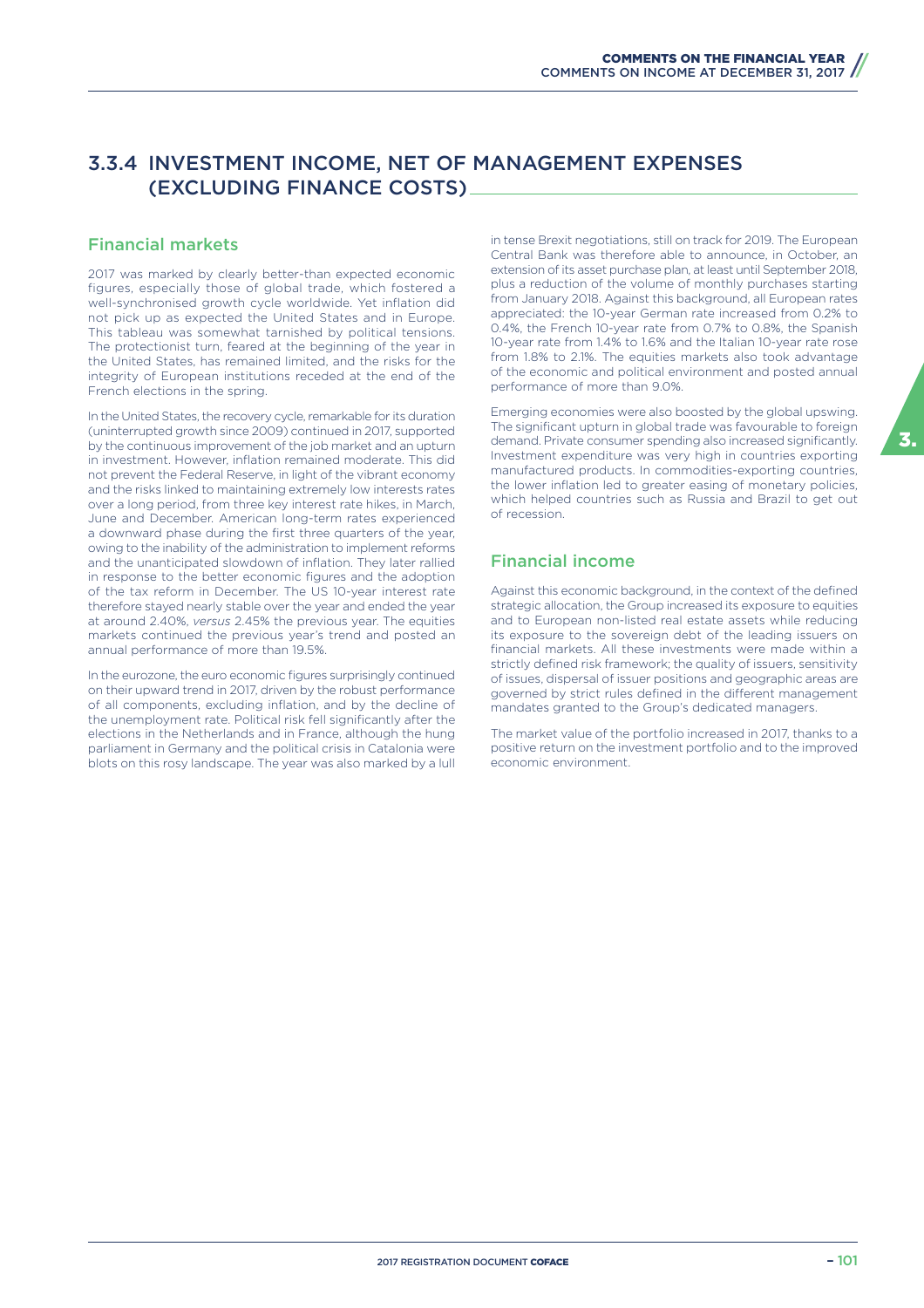The following table shows the financial portfolio by main asset class:

### Market value

|                                                     | As of Dec. 31 |       |
|-----------------------------------------------------|---------------|-------|
| (in millions of euros)                              | 2017          | 2016  |
| Listed shares                                       | 192           | 113   |
| Unlisted shares                                     | 14            | 14    |
| <b>Bonds</b>                                        | 1,785         | 1.797 |
| Loans, deposits and units in dedicated mutual funds | 549           | 570   |
| Property                                            | 219           | 138   |
| <b>Total investment portfolio</b>                   | 2,761         | 2,631 |
| Associated and non-consolidated companies           | 116           | 121   |
| <b>TOTAL</b>                                        | 2,877         | 2,752 |

The persistently weak interest rates and the low level of spreads mechanically led to a slight reduction in the Group's portfolio rate of return. The result of these investments amounted to €49.8 million, of which €10 million of outsourcing (*i.e.* 1.8% of the 2017 average outstanding and 1.5% excluding outsourcing), to be compared to €43.5 million, of which €3.5 million of outsourcing in 2016 (1.7% of the 2016 average outstanding and 1.6% excluding outsourcing).

### Investment portfolio income

|                                            | As of Dec. 31 |       |
|--------------------------------------------|---------------|-------|
| (in millions of euros)                     | 2017          | 2016  |
| <b>Shares</b>                              | 6.7           | 1.6   |
| Fixed-income instruments                   | 36.8          | 37.5  |
| Investment property                        | 6.3           | 4.4   |
| <b>Total investment portfolio</b>          | 49.8          | 43.5  |
| o/w outsourcing                            | 10.0          | 3.5   |
| Associated and non-consolidated companies  | 4.5           | 1.4   |
| Net foreign exchange gains and derivatives | 4.5           | 6.3   |
| Financial and investment charges           | (3.6)         | (3.2) |
| <b>TOTAL</b>                               | 55.3          | 48.0  |

After income from investments in companies, foreign exchange and derivatives income, financial expense and investment costs, the Group's financial income for 2017 was €55.3 million.

The economic rate of return of financial assets was therefore 2.3% in 2017 *versus* 2.8% for the same period in 2016. The increase in 2017 income was not enough to offset the strong effect linked to the drop in interest rates for 2016 which significantly contributed to the 2016 economic rate of return.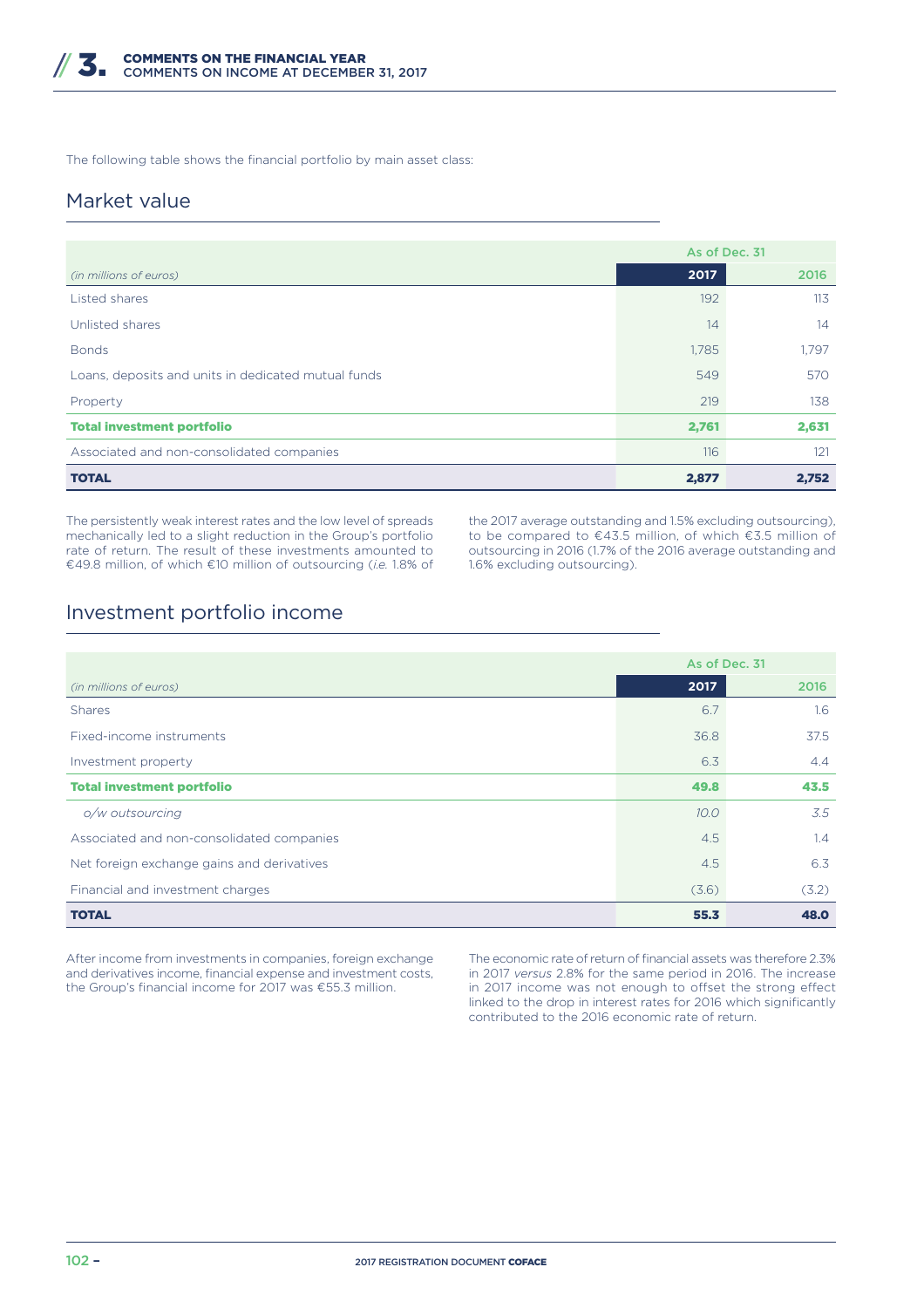### 3.3.5 OPERATING INCOME

|                                                                                                                                 |       | As of Dec. 31 | Change                          |                                       |                                   |                                                        |
|---------------------------------------------------------------------------------------------------------------------------------|-------|---------------|---------------------------------|---------------------------------------|-----------------------------------|--------------------------------------------------------|
| (in millions of euros)                                                                                                          | 2017  | 2016          | 2016<br>excluding<br><b>DGP</b> | $(in \in m: at$<br>constant<br>scope) | (as a %: at<br>constant<br>scope) | (as a %: at<br>constant scope<br>and exchange<br>rate) |
| <b>Consolidated operating income</b>                                                                                            | 154.4 | 114.4         | 88.3                            | 66.2                                  | 75%                               | 77%                                                    |
| <b>Operating income including</b><br>finance costs                                                                              | 136.3 | 96.0          | 69.9                            | 66.4                                  | 95%                               | 98%                                                    |
| Other operating income<br>and expenses                                                                                          | (0.6) | 53.5          | 53.5                            | (54.1)                                | NS.                               | NS.                                                    |
| <b>OPERATING INCOME INCLUDING</b><br><b>FINANCE COSTS AND EXCLUDING</b><br><b>OTHER OPERATING INCOME</b><br><b>AND EXPENSES</b> | 136.9 | 42.5          | 16.4                            | 120.5                                 | 734%                              | 746%                                                   |

Consolidated operating income increased by €66.2 million, *i.e.* +77% at constant scope and exchange rate, from €88.3 million in 2016 to €154.4 million in 2017.

Current operating income, including finance costs and excluding non-recurring items (other operating income and expenses), has increased by €120.5 million at constant scope, from €16.4 million in 2016 to €136.9 million in 2017.

The combined ratio after reinsurance, including exceptional items, fell by 14 percentage points, from 100.6% in 2016 to 86.6%

in 2017, of which -14.1 percentage points of net loss ratio and +0.1 percentage points of cost ratio.

Other operating income and expenses amounted to negative €0.6 million and mainly concern the implementation of the Fit to Win strategic plan. Restructuring costs are less than initially expected.

All regions contributed positively to operating income with the exception of Asia-Pacific, where the financial statements are nevertheless significantly better than in 2016.

|                                                                                          |        | As of Dec. 31 |                                 |        | Share of                                |
|------------------------------------------------------------------------------------------|--------|---------------|---------------------------------|--------|-----------------------------------------|
| Change in operating income<br><b>Consolidated by region</b><br>(in millions of euros)    | 2017   | 2016          | 2016<br>excluding<br><b>DGP</b> | Change | annual total at<br>December 31,<br>2016 |
| <b>Western Europe</b>                                                                    | 55.2   | 134.2         | 108.1                           | (52.8) | 29%                                     |
| Northern Europe                                                                          | 54.9   | 37.1          | 37.1                            | 17.8   | 28%                                     |
| Mediterranean & Africa                                                                   | 45.2   | 66.7          | 66.7                            | (21.5) | 23%                                     |
| North America                                                                            | 7.4    | (30.6)        | (30.6)                          | 38.0   | 4%                                      |
| Central Europe                                                                           | 30.7   | 29.8          | 29.8                            | 0.9    | 16%                                     |
| Asia-Pacific                                                                             | (12.1) | (81.7)        | (81.7)                          | 69.7   | $(6)$ %                                 |
| Latin America                                                                            | 12.1   | 6.2           | 6.2                             | 5.9    | 6%                                      |
| <b>TOTAL (EXCLUDING</b><br><b>INTER-REGIONAL FLOWS</b><br>AND HOLDING COST NOT REBILLED) | 193.4  | 161.5         | 135.4                           | 58.0   | 100%                                    |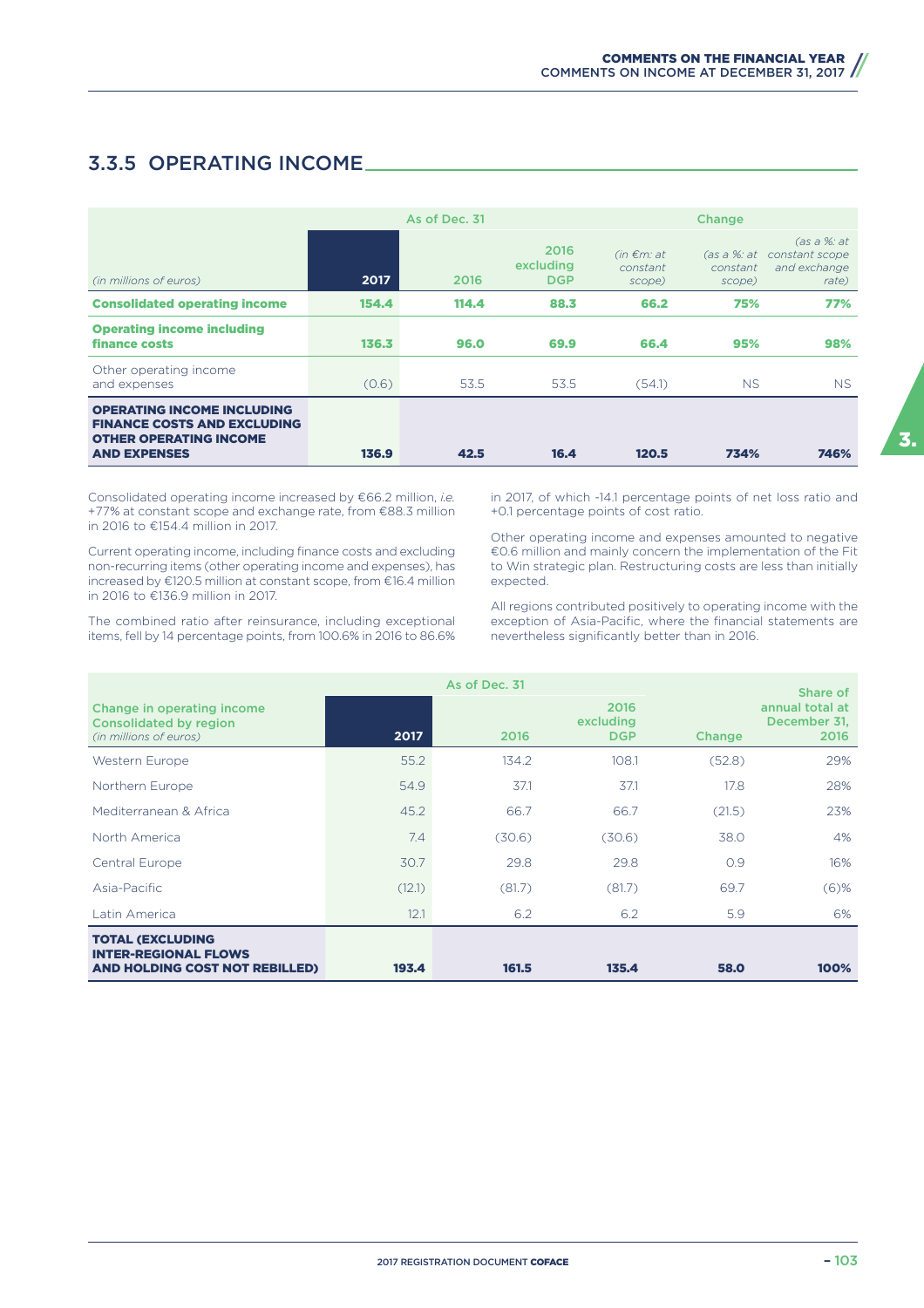### 3.3.6 NET INCOME FOR THE YEAR (ATTRIBUTABLE TO EQUITY HOLDERS OF THE PARENT)

The effective tax rate of the COFACE Group fell from 50.1% in 2016 to 40.8% in 2017, returning to a normal rate thanks to the improved circumstances of emerging markets. Moreover, the tax rate for the financial year ended December 31, 2017 was negatively impacted by an exceptional payment in France of €12 million following the verification made by the national and international verification department.

At constant scope and exchange rate, net income for the year amounted to €83.2 million, corresponding to a two-fold increase compared with 2016. At constant scope (restated of the income generated by the operational activities of public procedures management (€17.1 million)), net income for the year increased by 249%.

### 3.3.7 PARENT COMPANY NET INCOME

The net income of COFACE SA in 2017 amounted to €20.8 million, compared to €75.4 million in 2016. This figure can be primarily explained by the payment of the dividend by Compagnie

française d'assurance pour le commerce extérieur, the Group's operating subsidiary, for an amount of €27.7 million in 2017 compared with €87.0 million in 2016.

# **3.4** / GROUP CASH AND CAPITAL RESOURCES

Information in this section is derived from the statement of cash flows in the consolidated financial statements and from Note 9 "Cash and cash equivalents" in the Company's consolidated financial statements.

|                                                     | As of Dec. 31 |         |
|-----------------------------------------------------|---------------|---------|
| (in millions of euros)                              | 2017          | 2016    |
| Net cash flows generated from operating activities  | 210.7         | 132.8   |
| Net cash flows generated from investment activities | (221.9)       | (105.2) |
| Net cash flows generated from financing activities  | (42.0)        | (97.2)  |

|                                                | As of Dec. 31 |        |
|------------------------------------------------|---------------|--------|
| (in millions of euros)                         | 2017          | 2016   |
| Cash and cash equivalents at beginning of year | 332.1         | 396.8  |
| Cash and cash equivalents at end of year       | 264.3         | 332.1  |
| Net change in cash and cash equivalents        | (67.7)        | (64.8) |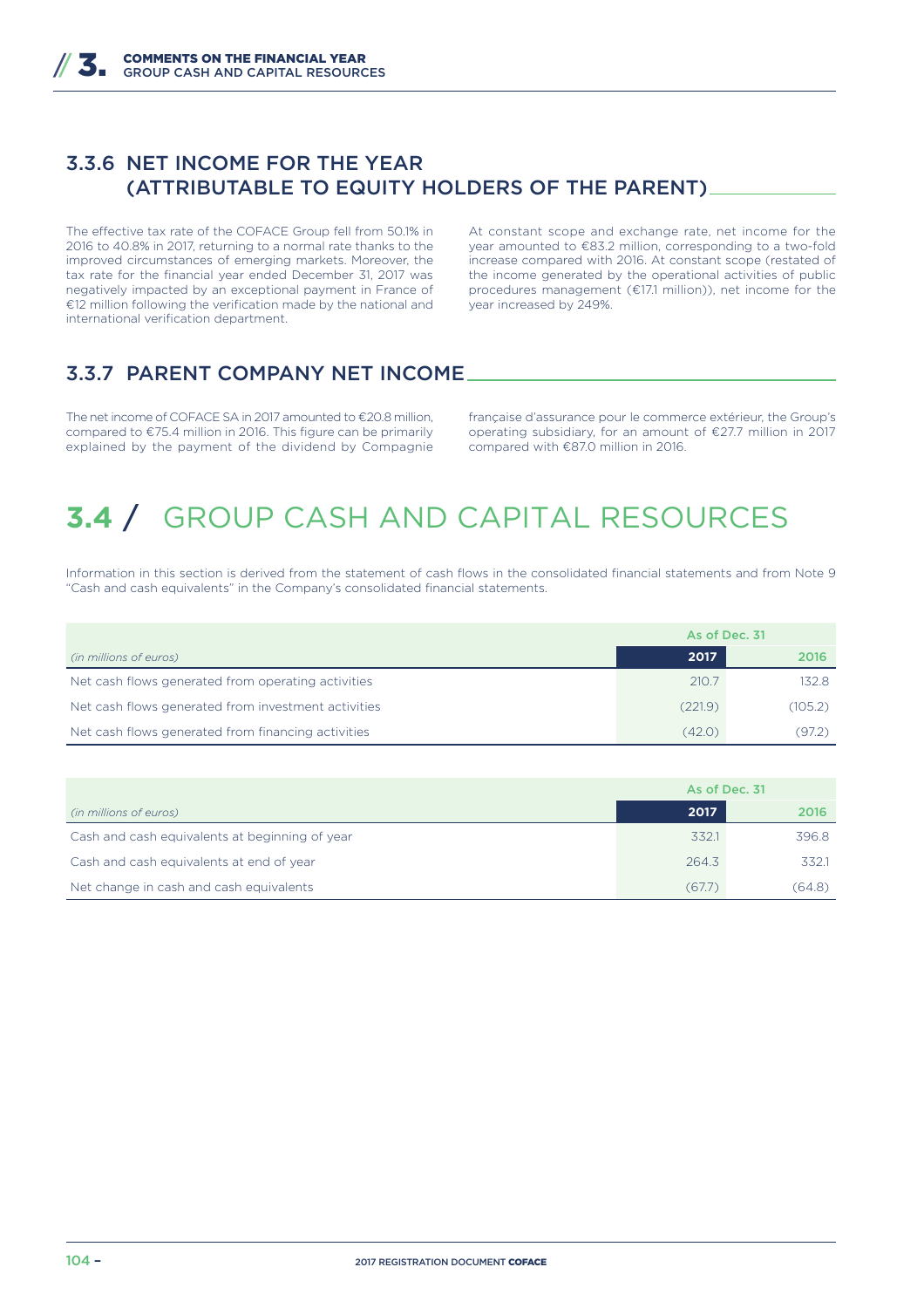### 3.4.1 GROUP DEBT AND SOURCES OF FINANCING

The Group's debt comprises financial debt (financing liabilities) and operating debt linked to its factoring activities (composed of "Amounts due to banking sector companies" and "Debt securities").

|                                         | As of Dec. 31 |         |
|-----------------------------------------|---------------|---------|
| (in millions of euros)                  | 2017          | 2016    |
| Subordinated borrowings                 | 388.2         | 387.8   |
| Obligations under finance leases        | O.O           | 2.3     |
| Bank overdrafts and other borrowings    | 0.0           | 0.03    |
| <b>Sub-total financial debt</b>         | 388.2         | 390.1   |
| Amounts due to banking sector companies | 568.7         | 452.1   |
| Debt securities                         | 1.636.9       | 1.591.2 |
| <b>Sub-total operating debt</b>         | 2,205.6       | 2.043.3 |

### Financial debt

For the period ended December 31, 2017, the Group's financing liabilities, totalling €388.2 million, exclusively include the subordinated borrowing.

These fixed rate (4.125%) subordinated notes (maturing on March 27, 2024) were issued on March 27, 2014 by COFACE SA for a nominal amount of €380 million.

The issue allowed the COFACE Group to optimise its capital structure, which had previously been characterised by an extremely low debt ratio (less than 1% at end-2013), and to strengthen its regulatory equity.

These securities are irrevocably and unconditionally guaranteed on a subordinated basis by Compagnie française d'assurance pour le commerce extérieur, the Group's main operating entity.

#### Operating debt linked to the factoring business

The Group's operating debt is mainly linked to financing for its factoring activities.

This debt, which includes the "Amounts due to banking sector companies" and "Debt securities" items, corresponds to sources of refinancing for the Group's factoring companies (Coface Finanz in Germany and Coface Factoring Poland in Poland).

Amounts due to banking sector companies, which correspond to drawdowns on the bilateral credit lines (see "Bilateral credit lines" below) set up with various banking partners of Coface Finanz and Coface Factoring Poland and the Group's leading local banks, amounted to €568.7 million for the period ended on December 31, 2017.

The borrowings represented by the securities amounted to €1,636.9 million for the period ended on December 31, 2017, including:

- ◆ the Senior units issued by the Vega securitisation fund under the factoring receivables Securitisation Programme (see paragraph below "Securitisation Programme") of Coface Finanz, in the amount of €1,169.7 million; and
- ◆ commercial paper issued by COFACE SA (see paragraph below "Commercial paper programme") to finance the activity of Coface Finanz in the amount of  $\epsilon$ 4672 million.

### COFACE Group's main sources of operational financing

To date, the COFACE Group's main sources of operational financing are:

- ◆ a Securitisation Programme to refinance its trade factoring receivables for a maximum amount of €1,195 million;
- ◆ a commercial paper programme for a maximum amount of €600 million; and
- ◆ bilateral credit lines for a maximum total amount of €877.3 million.

Since 2011, the amount of the Group's operational financing has fallen sharply. In 2012, the Group took a first step towards achieving financial autonomy by implementing in February a factoring receivables Securitisation Programme dedicated to financing the business of Coface Finanz (Germany) and implemented a commercial paper programme dedicated to factoring financing.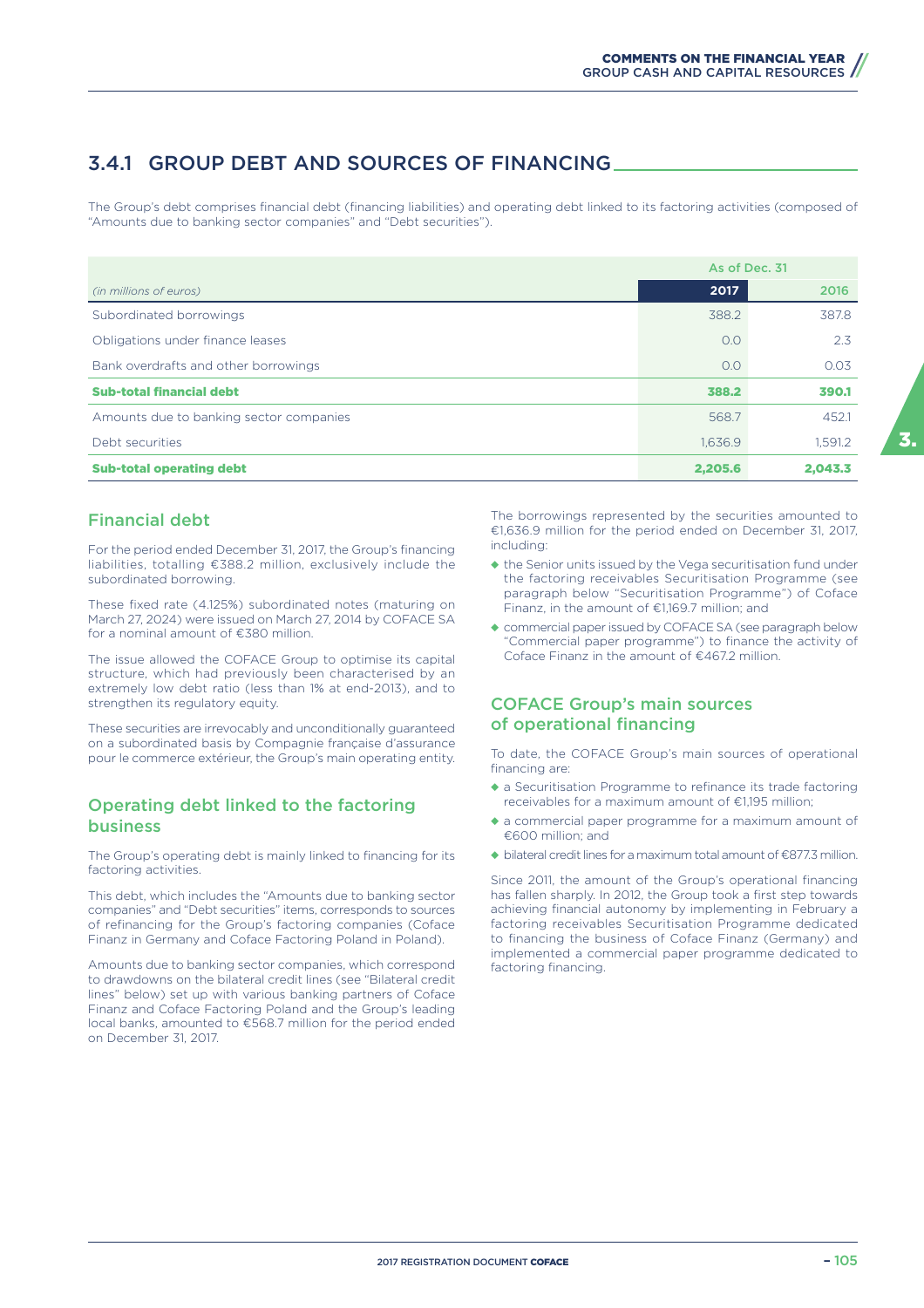In 2013, the Group continued to move away from Natixis by extending its commercial paper programme.

In 2014, a structural addition was introduced into the Securitisation Programme which allowed the maximum amount of the programme to be increased to €1,195 million (recall that the initial amount was €1,100 million). The Securitisation Programme was renewed early at the end of 2015 for an unchanged maximum amount.

In 2015, the Group decided to set up new bilateral lines to replace the historic financing lines with Natixis and extend its commercial paper programme.

In 2016, the Group continued to set up new bilateral lines in order to optimise financing in Germany and support growth in Poland.

In 2017, the Group continued to set up new bilateral lines in Germany and Poland. The Securitisation Programme was entirely renewed ahead of schedule, at the end of 2017, for a period of five years and for an unchanged amount. Concerning the commercial paper issue programme, the Group restructured the credit lines likely to be drawn should the commercial paper market shut down. Since July 28, 2017, the Group has a syndicated loan for a period of three years with two one-year extension options for a maximum amount of €700 million. This loan replaces the bilateral credit lines covering the maximum amount of the €600 million commercial paper programme on one hand, and also includes an additional liquidity line of €100 million at the disposal of factoring entities if needed, on the other hand.

At December 31, 2017, the amount of the COFACE Group's debt linked to its factoring activities amounted to €2,205.6 million.

#### **/** (a) Securitisation programme

In connection with the refinancing of its factoring activities, the Group implemented, in February 2012, a Securitisation Programme for its factoring trade receivables for a maximum total amount of €1,100 million, guaranteed by Compagnie française d'assurance pour le commerce extérieur. The maximum amount of the programme increased by €95 million thanks to a structural addition set up in July 2014. The ceding entity was Coface Finanz, the German wholly-owned subsidiary of Compagnie française d'assurance pour le commerce extérieur. The purchaser of the receivables is a French securitisation mutual fund, Vega, governed by the stipulations of the French Monetary and Financial Code. The Group gained from this ceded reinsurance initial funding with 35% of the programme due in one year and the remaining 65% in three years. On February 3, 2014, the Group reached an agreement with the banks in charge of the funding, to renew the funding due in one year and extend the three-year portion of the

funding, which was accordingly raised to 75% of the programme size. Thanks to the additional financing that was introduced in July 2014, the share of financing at three years reached 77%. The Securitisation Programme was completely renewed early in December 2017, *i.e.* for a maximum total amount of €1,195 million and financing units of 23% and 77% respectively on maturities of one year and three years. The main monitoring indicators for the programme include the default ratio, the delinquency ratio and the dilution ratio. The priority units issued by the Vega securitisation mutual fund were subscribed and refinanced by four undertakings which were issued in consideration for the short-term securities. The subordinated units were underwritten by Coface Factoring Poland.

At December 31, 2017, €1,169.7 million had been used under the programme.

This Securitisation Programme includes a number of usual early payment cases associated with such a programme, concerning the financial position of Coface Finanz (the ceding company) and other Group entities (including certain indicators regarding the quality of the reinsured receivables), and linked to the occurrence of various events, such as:

- ◆ payment default of Coface Finanz or of Compagnie française d'assurance pour le commerce extérieur for any sum due under the securitisation mutual fund;
- ◆ the cross default of any Group entity pertaining to debt above €100 million;
- ◆ closure of the asset-backed commercial paper market for a consecutive period of 180 days;
- ◆ winding-up proceedings against Coface Finanz, Coface Factoring Poland, the Company or Compagnie française d'assurance pour le commerce extérieur;
- ◆ the discontinuance or substantial change to the activities practised by Coface Finanz or by Compagnie française d'assurance pour le commerce extérieur;
- ◆ a downgrading of the financial rating of Compagnie française d'assurance pour le commerce extérieur below BBB- for the main funding (maximum amount of €1,100 million) and to below A for additional funding (maximum amount of €95 million); as well as in case of
- ◆ non-compliance with one of the covenants linked to the quality of the reinsured portfolio of factoring receivables.

The Securitisation Programme does not contain a change of control clause for the Company, but contains restrictions regarding the change of control in Compagnie française d'assurance pour le commerce extérieur and the factoring companies resulting in their exit from the Group.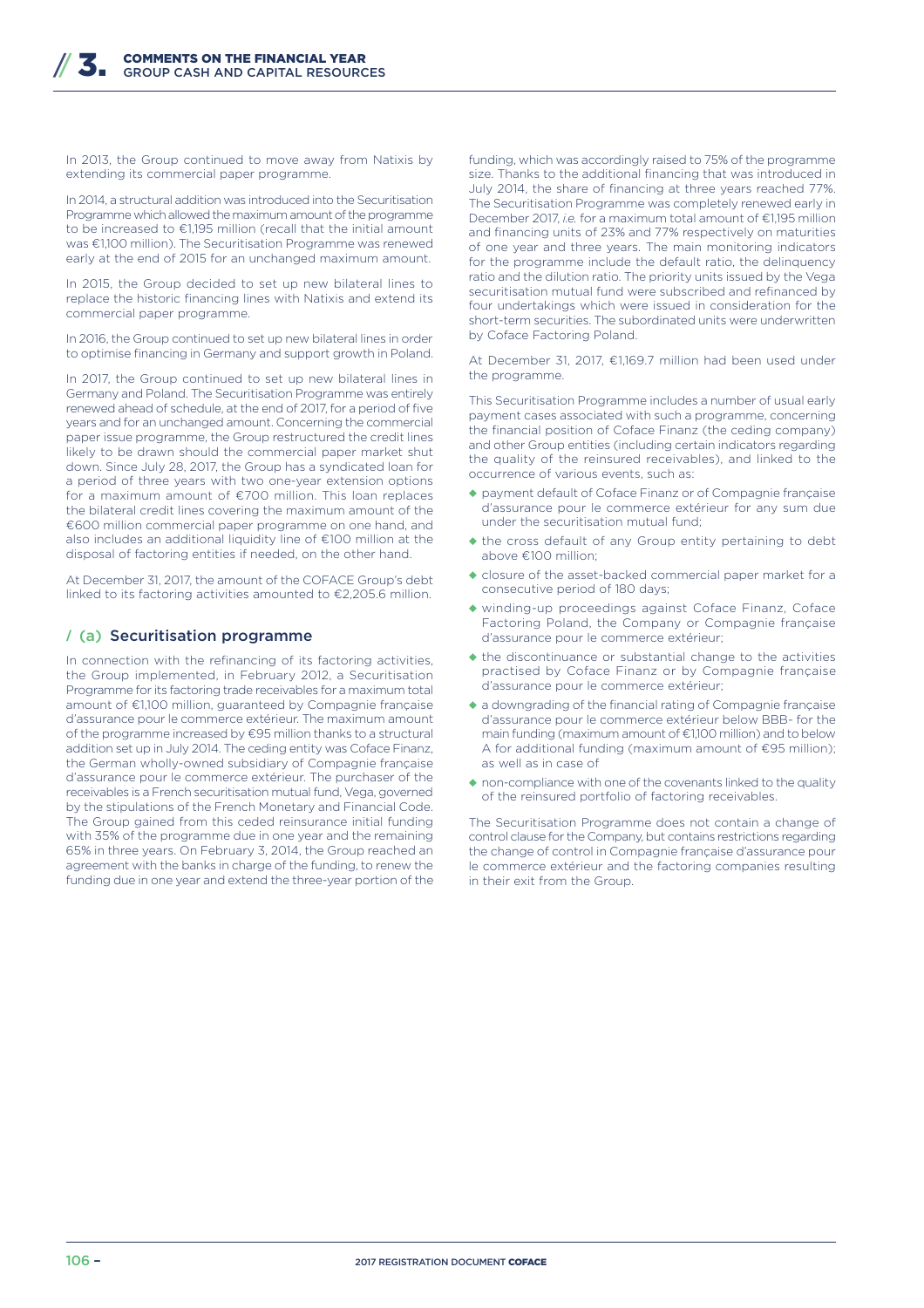The three covenants set by the Securitisation Programme include:

| Covenant          | Definition                                                                                            | <b>Trigger threshold</b> |
|-------------------|-------------------------------------------------------------------------------------------------------|--------------------------|
| Default ratio     | Moving average over 3 months of the rate of unpaid<br>receivables beyond 60 days after their due date | $>2.24\%$                |
| Delinguency ratio | Moving average over 3 months of the rate of unpaid<br>receivables beyond 30 days after their due date | $>$ 5 21%                |
| Dilution ratio    | Moving average over 3 months of the dilution ratio                                                    | >971%                    |

At December 31, 2017, the Group had complied with all of these covenants.

#### **/** (b) Bilateral credit lines

In connection with the refinancing of its factoring business, the Group also introduced, mainly through its subsidiaries, a certain number of bilateral credit lines and bank overdrafts for a total maximum amount of €877.3 million:

- ◆ bilateral credit lines and bank overdrafts concluded with six German banks (the "German credit lines") and two Polish banks (the "Polish bank overdrafts") for a maximum amount of €211.3 million. These bilateral credit lines and bank overdrafts were concluded for a maximum period of one to two years. Some German credit lines contain the usual clauses, such as: borrower compliance with a specified net asset level; borrower change of control clause and benefit for the lender of the strictest financial covenant granted by the borrower to other financial institutions. The Polish overdraft facilities contain the standard commitments. At December 31, 2017, €40.8 million had been drawn down under the German credit lines and €2.4 million had been used under the Polish bank overdrafts;
- ◆ bilateral credit lines concluded with the Group's seven relationship banks:
	- five lines for a maximum total amount of €240 million for Coface Finanz (with maturities ranging between one and three years), of which €156.3 million had been drawn down as of December 31, 2017,
	- seven lines for a maximum total amount of €425.9 million for Coface Factoring Poland (with maturities ranging between one and two years), of which €369 million had been drawn down as of December 31, 2017.

#### **/** (c) Commercial paper programme

The Group has a commercial paper issuance programme that was extended in October 2015 to reach a maximum amount of €600 million. Under this programme, the Company frequently issues securities with due dates ranging generally between one and six months. At December 31, 2017, the total amount of securities issued under the commercial paper programme totalled €467.2 million. The programme was rated P-2 by Moody's and F1 by Fitch.

Should the commercial paper market shut down, the Group has, since July 28, 2017, a currently unused syndicated loan, granted for a period of three years with two one-year extension options and covering the maximum amount of the commercial paper issue programme (€600 million). This loan replaces the former bilateral credit lines in force in the event of market shut down. The agreement regulating this syndicated loan contains the usual restrictive clauses (such as a negative pledge clause, prohibition from assigning the assets outside the Group above a specified threshold or restrictions related to the discontinuance or any substantial change in the Group's business activities) and early repayment clauses (payment default, cross default, non-compliance with representations, warranties and commitments, significant adverse change affecting the Company and its capacity to meet its obligations under these bilateral credit lines, insolvency and winding-up proceedings), in line with market practices.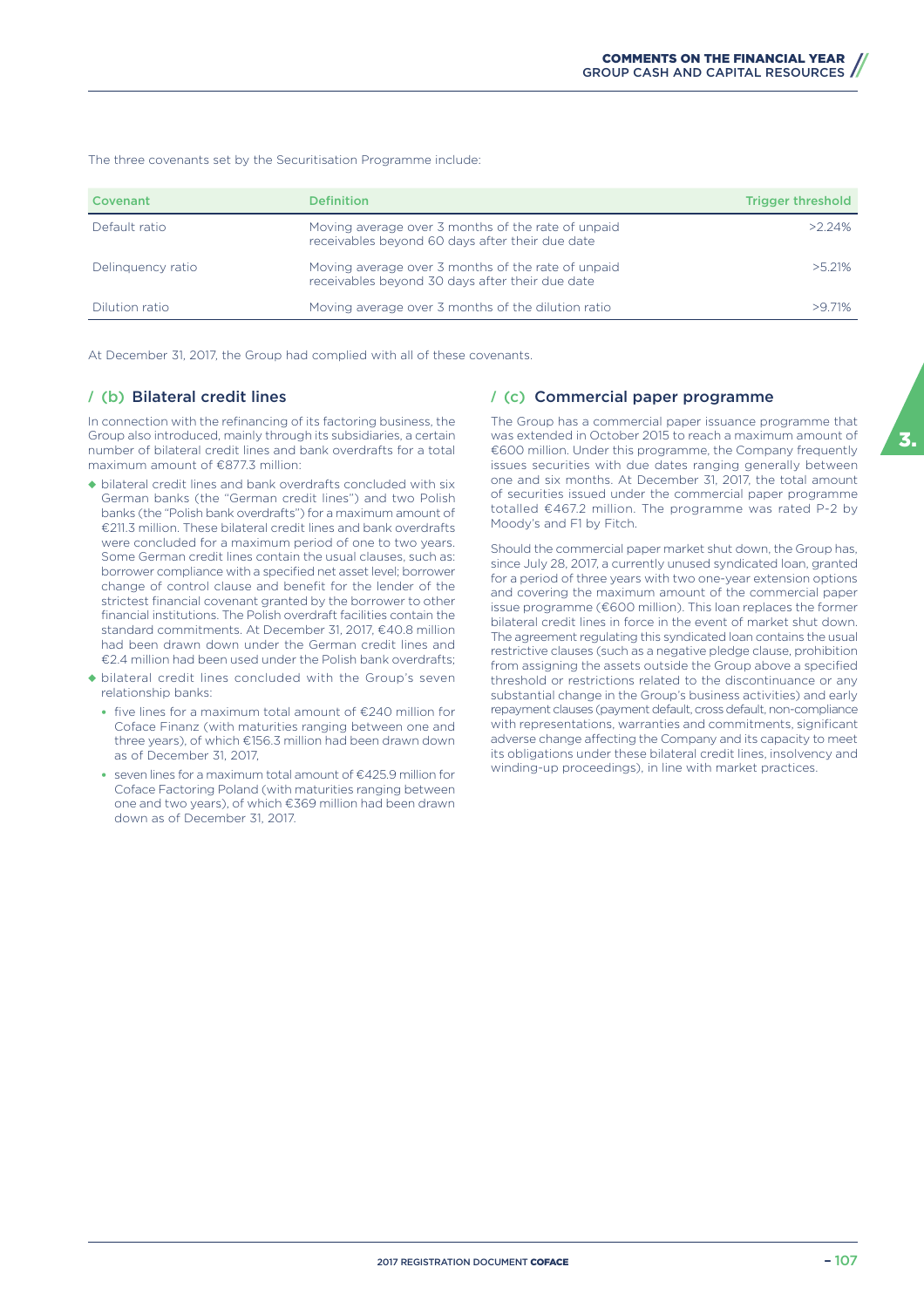### 3.4.2 SOLVENCY OF THE GROUP

In accordance with the regulations, the Group also measures its financial strength based on the capital requirement (amount of equity required to cover its managed risks) according to the Solvency II Regulation standard formula for its insurance business and according to bank regulations for the Group's financing companies. The change in capital requirement depends on numerous factors and parameters linked to changes in the loss ratio, underwriting volumes, risk volatility, the sequencing of loss settlement and the asset types invested in the Company's balance sheet.

For insurance activities, pursuant to the Solvency II Regulation which became effective on January 1, 2016, the Group proceeded on December 31, 2017 with the calculation of the solvency capital requirement (SCR) under the standard formula introduced by European Directive No. 2009/138/EC. The Group's SCR evaluates the risks linked to pricing, underwriting, establishment of provisions, as well as market risks and operating risks. It takes account of frequency risks and severity risks. This calculation is calibrated to cover the risk of loss corresponding to a 99.5% quantile at a one-year horizon. As of December 31, 2017, the estimated amount of the Group's capital requirement (including the SCR

calculated according to the standard formula) amounted to €1,260 million compared with €1,335 million at year-end 2016.

The Group also calculates the capital requirement for the factoring business. At December 31, 2017, the required capital for the factoring business was estimated at €247 million by applying a rate of 9.25% to the risk-weighted assets, or RWA. The Group is considering making a prudent estimate, given that the German and Polish local regulators (the two countries in which the Group operates its factoring business) have not defined specific mandatory capital requirements for factoring companies.

The amount of the capital requirement for the insurance business and the capital requirement for the factoring business is comparable with the available capital, which totalled, as of December 31, 2017, €2,096 million.

As of December 31, 2017, the capital requirement coverage rate (ratio between the Group's available capital and its capital requirement for insurance and factoring) amounted to 166%, compared to 150% at the end of 2016 estimated according to the model applicable under Solvency II.

The table below presents the items for calculating the capital requirement coverage ratio in the Group's standard formula (1):

| (in millions of euros)                                                                              | As of<br>Dec. 31, 2017 | As of<br>Dec. 31, 2016 <sup>(1)</sup> |
|-----------------------------------------------------------------------------------------------------|------------------------|---------------------------------------|
| Total equity                                                                                        | 1,803                  | 1,761                                 |
| - Goodwill and other intangible assets (net of deferred taxes)                                      | (196)                  | (195)                                 |
| + Revaluation of provisions using the best estimate method (net of deferred taxes)                  | 267                    | 147                                   |
| - Consolidation under the equity method of non-consolidated subsidiaries<br>(net of deferred taxes) | (76)                   | (75)                                  |
| $+/-$ Other adjustments <sup>(2)</sup>                                                              | (35)                   | (43)                                  |
| - Dividend payments                                                                                 | (83)                   | (20)                                  |
| + Subordinated debt (valued at market value)                                                        | 416                    | 422                                   |
| = Solvency II available own funds (A)                                                               | 2,096                  | 1,997                                 |
| Capital requirement - Insurance (SCR in standard formula) (B)                                       | 1,013                  | 1.141                                 |
| Capital requirement - Factoring (C)                                                                 | 247                    | 194                                   |
| Standard capital requirement formula (D) = (B)+(C)                                                  | 1,260                  | 1,335                                 |
| SOLVENCY RATIO (E) = $(A)/(D)$                                                                      | 166%                   | 150%                                  |

*(1) Final calculation.*

*(2) Mainly linked to the revaluation of certain balance sheet items, including the adjustment following the equity availability test.*

*<sup>(1)</sup> As the Solvency II Standard formula is interpreted by Coface. The estimated Solvency ratio is not audited.*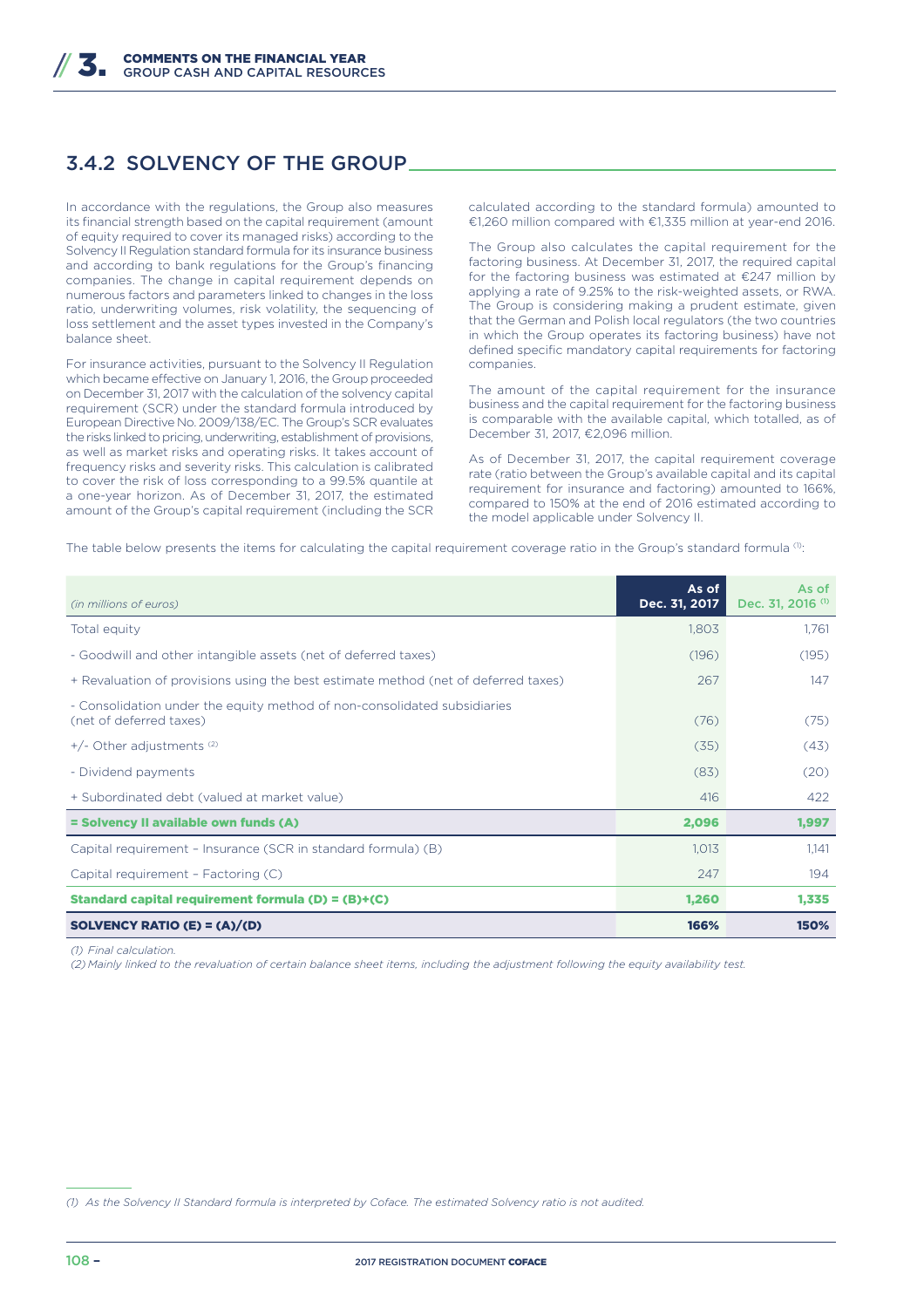

### 3.4.3 RETURN ON EQUITY

The return on equity ratio is used to measure the return on the Group's invested capital. return on average tangible equity (or RoATE) is the ratio between net attributable income and the average of attributable accounting equity (attributable to equity holders of the parent) excluding intangible items (intangible asset values).

The table below presents the elements used to calculate the COFACE Group's RoATE over the 2016-2017 period:

|                                                                      |       | As of Dec. 31 |                        |
|----------------------------------------------------------------------|-------|---------------|------------------------|
| (in millions of euros)                                               | 2017  | 2016          | $2016$ <sup>(1)</sup>  |
| Accounting equity (attributable to equity holders of the parent) - A | 1.803 | 1.755         | 1.755                  |
| Intangible assets - B                                                | 217   | 216           | 216                    |
| Tangible equity $- C (A-B)$                                          | 1,585 | 1.539         | $1.486$ <sup>(2)</sup> |
| Average tangible equity D ( $[C_{n} + C_{n} -1]/2$ )                 | 1,562 | 1.538         | 1.513                  |
| Net income (attributable to equity holders of the parent) $- E$      | 83    | -42           | (12)                   |
| $ROATE - E/D$                                                        | 5.3%  | 2.7%          | (0.8)%                 |

*(1) Not including exceptional items for the year and excluding the contribution of the State guarantees business line.*

*(2) Recalculated on the basis of net income excluding exceptional items.*

3.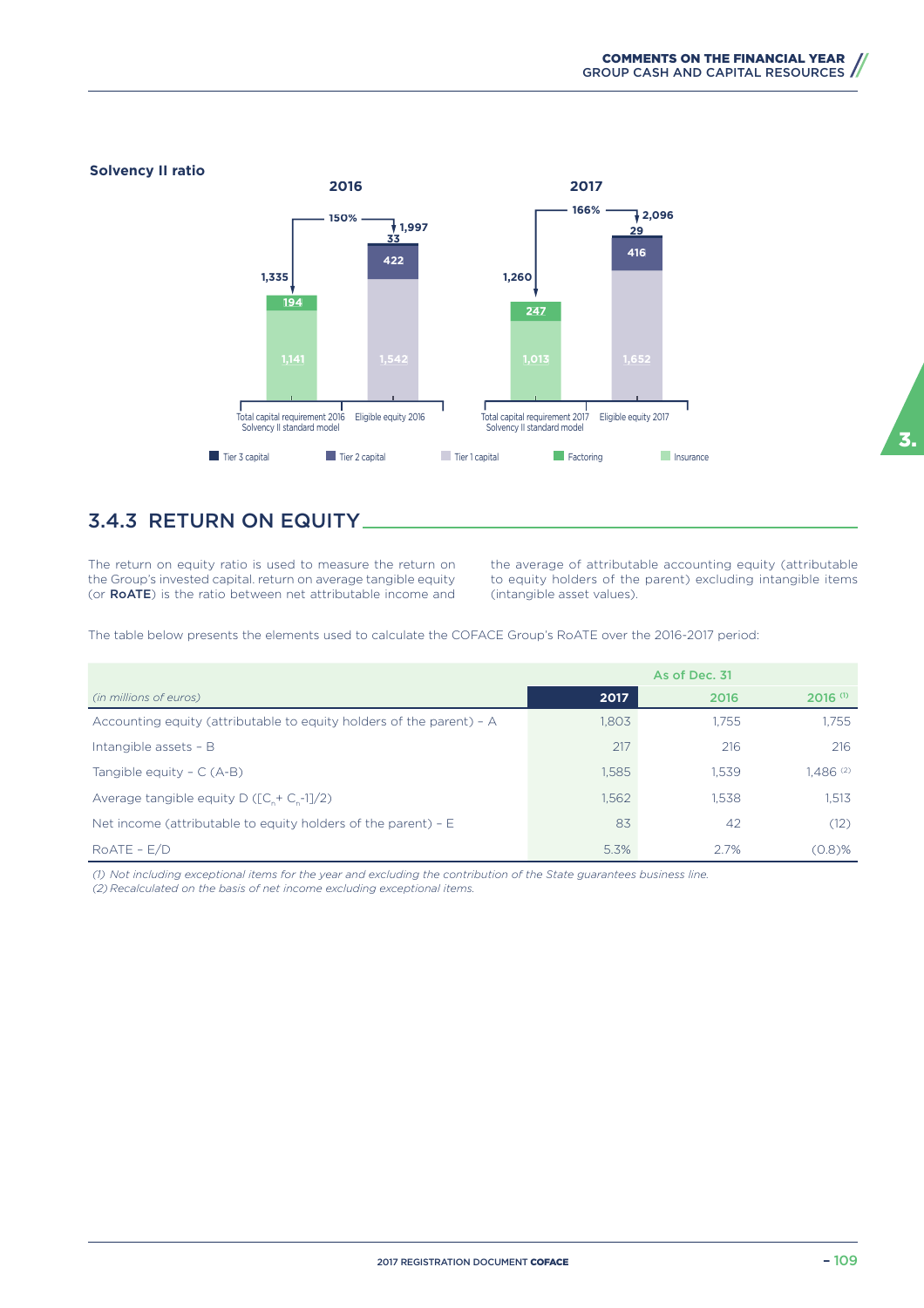### 3.4.4 OFF-BALANCE SHEET COMMITMENTS

Most of the Group's off-balance sheet commitments concern certain credit lines, guarantees received (pledged securities received from reinsurers corresponding to deposits made by reinsurers under commitments binding them to the COFACE Group) and transactions on financial markets.

The table below presents the details of the Group's off-balance sheet commitments for the 2016-2017 period:

| (in thousands of euros)                              | Dec. 31, 2017 | <b>Related</b><br>to financing | <b>Related</b><br>to activity |
|------------------------------------------------------|---------------|--------------------------------|-------------------------------|
| <b>Commitments given</b>                             | 1,085,684     | 1,047,117                      | 38,567                        |
| Guarantees and letters of credit                     | 1,047,117     | 1,047,117                      |                               |
| Property guarantees                                  | 7,500         |                                | 7,500                         |
| Financial commitments in respect of equity interests | 31,067        |                                | 31,067                        |
| <b>Commitments received</b>                          | 1,366,164     | 962,506                        | 403,658                       |
| Guarantees and letters of credit                     | 138,598       |                                | 138,598                       |
| Guarantees                                           | 162,194       |                                | 162,194                       |
| Credit lines linked to commercial paper              | 700,000       | 700,000                        |                               |
| Credit lines linked to factoring                     | 262,506       | 262,506                        |                               |
| Contingent capital                                   | 100,000       |                                | 100,000                       |
| Financial commitments in respect of equity interests | 2,866         |                                | 2,866                         |
| <b>Guarantees received</b>                           | 318,779       | $\bullet$                      | 318,779                       |
| Securities lodged as collateral by reinsurers        | 318,779       |                                | 318,779                       |
| <b>Financial market transactions</b>                 | 95,501        |                                | 95,501                        |

| (in thousands of euros)                              | Dec. 31, 2016 | <b>Related</b><br>to financing | <b>Related</b><br>to activity |
|------------------------------------------------------|---------------|--------------------------------|-------------------------------|
| <b>Commitments given</b>                             | 955,126       | 944,303                        | 10,823                        |
| Guarantees and letters of credit                     | 944.303       | 944.303                        |                               |
| Property guarantees                                  | 7,500         |                                | 7,500                         |
| Financial commitments in respect of equity interests | 3.323         |                                | 3,323                         |
| <b>Commitments received</b>                          | 1,270,697     | 886,936                        | 383,761                       |
| Guarantees and letters of credit                     | 136,964       |                                | 136,964                       |
| Guarantees                                           | 143,997       |                                | 143,997                       |
| Credit lines linked to commercial paper              | 600,000       | 600,000                        |                               |
| Credit lines linked to factoring                     | 286,936       | 286,936                        |                               |
| Contingent capital                                   | 100,000       |                                | 100,000                       |
| Financial commitments in respect of equity interests | 2,800         |                                | 2,800                         |
| <b>Guarantees received</b>                           | 302,893       | $\mathbf o$                    | 302,893                       |
| Securities lodged as collateral by reinsurers        | 302,893       |                                | 302,893                       |
| <b>Financial market transactions</b>                 | 58,533        |                                | 58,533                        |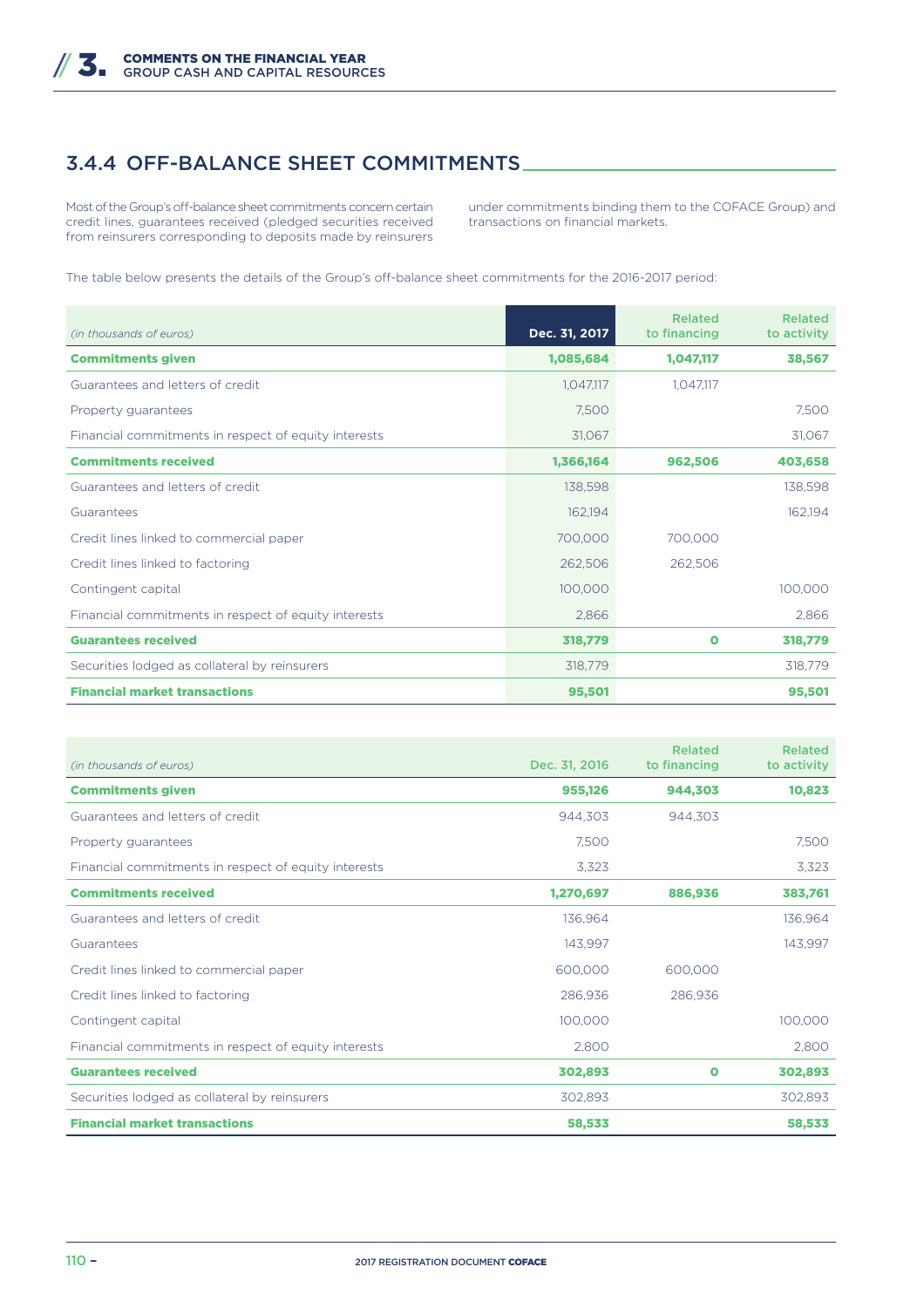Guarantees and letters of credit totalling €1,047,117 thousand for the year ended December 31, 2017 correspond mainly to:

- ◆ a joint guarantee of €380,000 thousand in favour of investors in COFACE SA subordinated notes' (10 year maturity);
- ◆ various joint guarantees totalling €667,116 thousand given by the Group, in particular to banks financing the factoring business.

The securities lodged as collateral by reinsurers concern Coface Re for €254,135 thousand and Compagnie française pour le commerce extérieur for €64,644 thousand.

The syndicated loan for a maximum amount of €700 million for the financial year ended December 31, 2017 includes the coverage of the Group's commercial paper issuance programme for €600 million and an additional liquidity line of €100 million available to factoring entities if needed (see Section 3.4.1 "Group debt and sources of financing").

### **3.5** / EVENTS AFTER DECEMBER 31, 2017 (ACCORDING TO ITEM 20.9 OF THE ANNEX I TO EC REGULATION 809/2004)

There has been no significant change to the Group's financial or commercial position since December 31, 2017.

# **3.6** / OUTLOOK

### 3.6.1 ECONOMIC ENVIRONMENT (1)

In 2018, the global economy should grow at the same pace (3.2%) as in 2017, considering the surge in business activity in emerging economies (4.5% after 4.4%) and slightly slowed-down growth in advanced countries (2.0% after 2.2%).

Among the advanced economies, the United States in particular is expected to post sustained growth (2.3%) in 2018, stimulated by President Trump's tax reform, which should encourage investment. However, activity will be less dynamic in the United Kingdom (1.2%), with the negative effects of Brexit materialising (slump in corporate and household confidence, inflation exceeding the growth of nominal wages). Although growth in the eurozone is likely to slow down, it will still remain buoyant (2.0%) Indeed, the momentum of domestic and foreign demand will continue to fuel the activity of eurozone economies. The factors that underpinned growth in developed economies in recent years, such as low oil prices, accommodating monetary policy or again low inflation, are likely to be slightly less favourable contributors this year. In particular, the inflation uptick is likely to limit the purchasing power of households, which can, to a large extent, be explained by commodities prices, which, after falling since mid-2014 and hitting a record low in 2016, have risen, boosted by the agreement between OPEC and its partners. Spain should report sound (+2.2%) but contracted growth compared to the previous year. In Germany, activity is likely to be slightly less dynamic (2.1%), owing to investments slowed down by uncertainties from the external environment (Brexit in particular) and the lower influx of refugees. In France, growth

should be nearly stable (1.8%) and is likely to be boosted by the increase in purchasing power, regardless of budding tensions on the job market. In Italy, growth is expected to remain weak (1.3%), as private consumption is penalised by a less sustained increase in wages and jobs. In Japan, the structural difficulties linked to the rigid job market, lacklustre private consumption and the deflationist views of companies are likely to slow down activity (1.2%).

Emerging countries should experience slightly more buoyant growth in 2018 than in 2017. This can mainly be explained by the return to growth in Brazil (2.3%) and in Russia (1.8%), due, in particular, to higher commodities prices and greater exchange rate stability. Growth in India should remain robust (7.5%), fuelled mainly by the vibrant services sector. However, the improved performance from emerging countries should be somewhat limited by the activity slowdown in China (6.5%), as the authorities will try to mitigate the financial vulnerabilities linked to the high level of corporate debt. The government is likely to alternate between accommodating and tightening policies, in order to manage a gradual slowdown. South Africa should report more dynamic growth (1.2%) than in 2017, driven by the recovery of the mining sector, fewer significant political uncertainties and improved outlook for the agricultural sector. In Mexico (2.2%), despite the reconstruction works (after two major earthquakes) and a recovery of domestic demand, activity will be penalised by investor uncertainty about the presidential elections of July 2018 and the ongoing NAFTA negotiations.

*(1) Group estimates.*

3.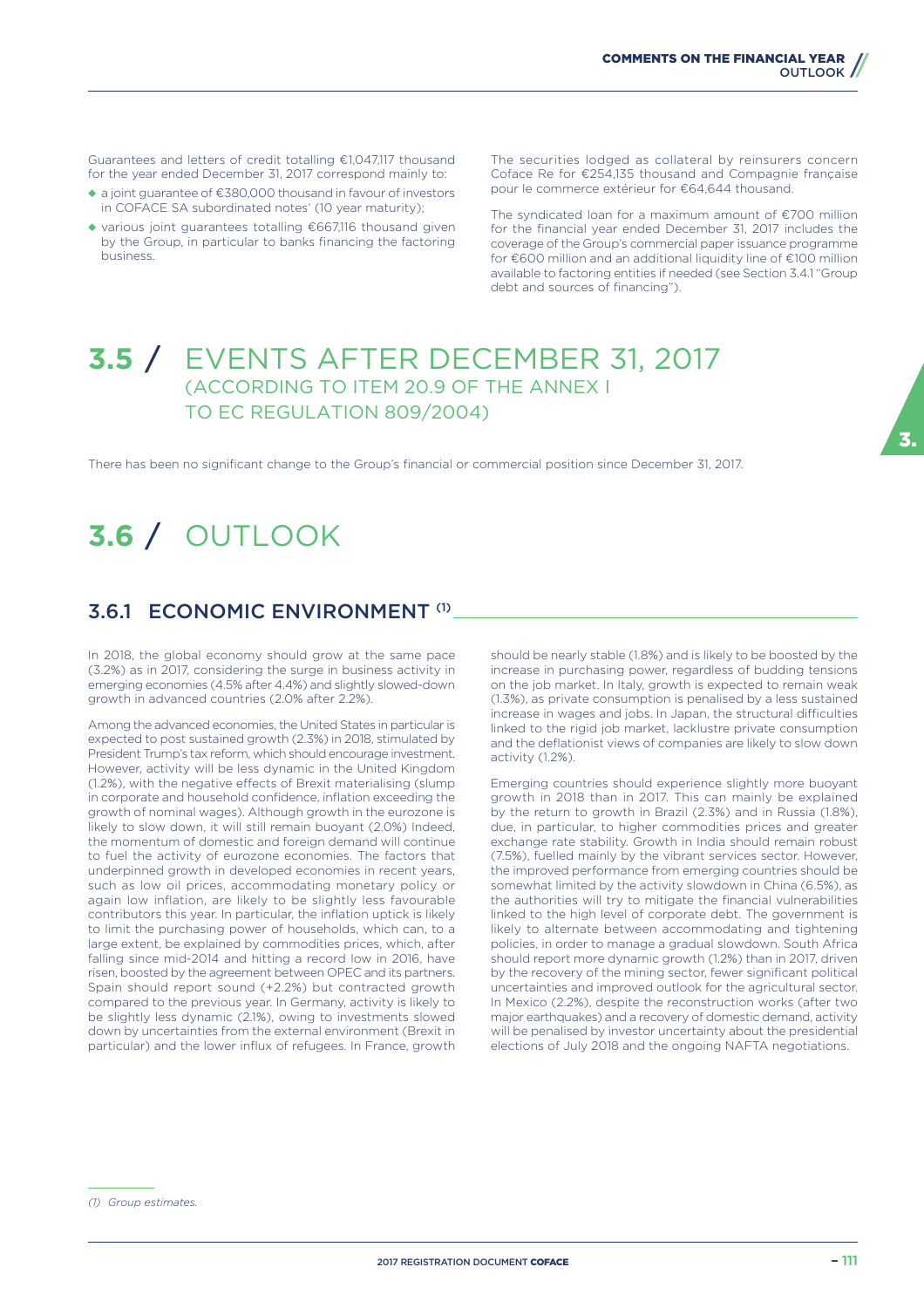The example of Mexico confirms that political risks will continue to make the headlines in 2018, in Latin America with several upcoming elections, but also in the Middle East and in Europe (United Kingdom with Brexit-related uncertainties, Italy, Spain, and Poland in particular). Several other risks will weigh on global growth this year. Firstly, the debt level of economic agents remains high: total global debt shot up by 55% between early 2007 and September 2017. The increase was more substantial for states

and non-financial companies than for households and financial institutions. This higher debt will have to be monitored in 2018, against a background of expected tighter monetary policies in the United States, in the eurozone and in several emerging regions (Central Europe and some Asian countries). Lastly, should the debt grow faster than anticipated by markets, there could be a sharp correction on the bond and equity markets.

### 3.6.2 OUTLOOK FOR THE GROUP

In 2018, the economic environment in which Coface operates should remain buoyant, with global GDP growth expected to reach 3.2% (Coface estimate). However, this favourable context maintains a fiercely competitive pricing climate, which underlines more than ever the importance of improving the quality of service offered to the Group's clients, as a critical differentiation factor.

In 2018, Coface will continue to roll out Fit to Win with the same determination. Modernising the Group's culture and galvanising teams around the new values adopted with its Fit to Win strategic plan (client-centric, expertise, collaboration, courage and responsibility) are key to the success of this plan. The modernised and more dynamic "Coface, FOR TRADE" identity

boldly proclaims the Group's mission: to become an agile and dynamic player, supporting corporate growth and global trade.

In 2017, the Group already shaved €19 million off its costs, a step ahead of the cost-savings plan, and maintains its objective to save €30 million in 2018. This year, the Group plans to invest €19 million in creating long-term value: initiatives to stimulate commercial momentum and improve service quality, transform the digital infrastructure, and relaunch works to develop a partial internal model for calculating its required solvency capital.

The objective of delivering a net combined ratio of around 83% through the cycle is maintained.

## **3.7** / KEY FINANCIAL PERFORMANCE INDICATORS

### 3.7.1 FINANCIAL INDICATORS

#### Consolidated revenue

The composition of the Group's consolidated revenue (premiums, other revenue) is described under "Accounting principles and policies in the notes to the consolidated financial statements.

#### Claims expenses

"Claims expenses" correspond to claims paid under credit insurance contracts, Single Risk policies and surety bonds, less changes in recoveries following recourse (amounts recovered from the debtor after paying the policyholder for the claim) during the year, and to the change in claims provisions during the year, and the handling expenses for these claims, which cover the costs of processing and managing policyholders' claims declarations, and those generated by monitoring the recovery procedures (charges and provisions for internal and external debt collection fees).

The claims paid correspond to the compensation paid under the policies during the accounting year, net of collections received, plus the costs incurred to provide the management, regardless of the financial year during which the claim was declared or during which the event producing the claim took place, less the amounts recovered during the year for the claims previously indemnified, regardless of the year during which the indemnification was paid.

Claims provisions are established for claims declared but not yet settled at year-end, as well as for claims that have not yet been declared, but which have been deemed probable by the Group, given the events that have arisen during the financial year (incurred but not reported – IBNR provisions). The amounts thus provisioned also take into consideration a forecast of the amount to be collected for these claims. These provisions are decreased each year by recoveries made following the payment of compensation or the estimate of potential losses for declared or potential claims. The difference between the amount of provisions in a given year (established during the first year of underwriting a policy) and the amounts re-evaluated the following years are either a liquidation profit (revaluation downward) or loss (revaluation upward) (see Note 22 to the consolidated financial statements).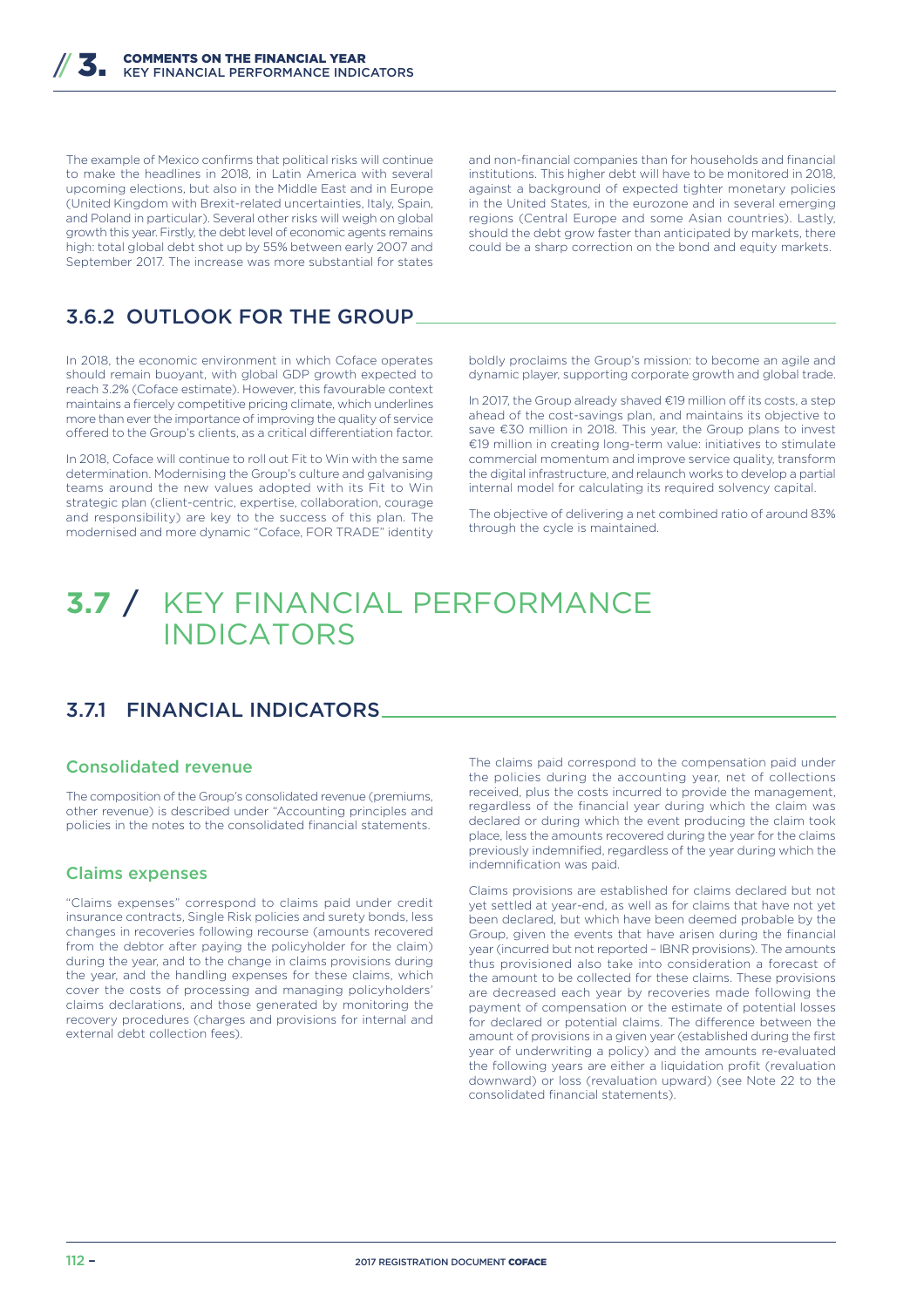#### Operating expenses

"Operating expenses" correspond to the sum of the following items:

- ◆ "Policy acquisition costs", consisting of:
	- external acquisition costs, namely commissions paid to intermediaries which introduce business (brokers or other intermediaries) and which are based on the revenue contributed by such intermediaries, and
	- internal acquisition costs corresponding essentially to fixed costs related to payroll costs linked to policy acquisition and to the costs of the Group's sales network;
- ◆ "Administrative costs" (including Group operating costs, payroll costs, IT costs, etc., excluding profit-sharing and incentive schemes). The policy acquisition costs as well as administrative costs primarily include costs linked to the credit insurance business line. However, due to pooling, policy administration costs related to the Group's other business lines are also included in these items;
- ◆ "Other current operating expenses" (expenses that cannot be allocated to any of the functions defined by the chart of accounts, including in particular management expenses);
- ◆ "Expenses from banking activities" (general operating expenses, such as payroll costs, IT costs, etc., relating to factoring activities); and
- ◆ "Expenses from other activities" (overheads related exclusively to information and debt collection for customers without credit insurance).

As such "Operating expenses" consist of all overheads, with the exception of internal investment management expenses for insurance – which are recognised in the "Investment income, net of management expenses (excluding finance costs)" aggregate – and claims handling expenses, with the latter included in the "Claims expenses" aggregate.

Total internal overheads (namely overheads excluding external acquisition costs (commissions)), are analysed independently of the method for accounting for them by function, in all of the Group's countries. This presentation enables a better understanding of the Group's economy and differs on certain points from the presentation of the income statement, which meets the presentation requirements of the accounting standards.

### Cost of risk

The "Cost of risk" corresponds to expenses and provisions linked to cover the ceding risk (inherent to the factoring business) and the credit risk, net of credit insurance cover.

#### Underwriting income

Underwriting income is an intermediate balance of the income statement which reflects the operational performance of the Group's activities, excluding the management of financial placements. It is calculated before and after recognition of the income or loss from ceded reinsurance:

- ◆ "Underwriting income before reinsurance" (or underwriting income gross of reinsurance) corresponds to the balance between consolidated revenue and the total represented by the sum of claims expenses, operating expenses and cost of risk;
- ◆ "Underwriting income after reinsurance" (or underwriting income net of reinsurance) includes, in addition to the underwriting income before reinsurance, the income or loss from ceded reinsurance, as defined below.

#### Income (loss) from ceded reinsurance (expenses or income net of ceded reinsurance)

"Reinsurance result" (or income and expenses net of ceded reinsurance) corresponds to the amount of income from ceded reinsurance (claims ceded to reinsurers during the year under the Group's reinsurance treaties, net of the change in the provision for claims net of recourse that was also ceded, plus the reinsurance commissions paid by reinsurers to the Group for proportional reinsurance), and the charges from ceded reinsurance (premiums ceded to reinsurers during the year for reinsurance treaties of the Group, net of the change in provisions for premiums also ceded to reinsurers).

#### Investment income, net of management expenses (excluding finance costs)

"Investment income, net of management expenses (excluding finance costs)" combines the result of the Group's investment portfolio (investment income, gains or losses from disposals and changes in provisions for depreciation), exchange rate differences and investment management expenses.

### Current operating income (loss)

"Current operating income (loss)" corresponds to the sum of "Underwriting income after reinsurance", "Net investment income excluding the cost of debt (finance costs)" and non-current items, namely "Other operating income and expenses".

In the presentation of the operating income by region, the amounts are represented before the revenue from interregional flows and holding costs not recharged to the regions have been eliminated.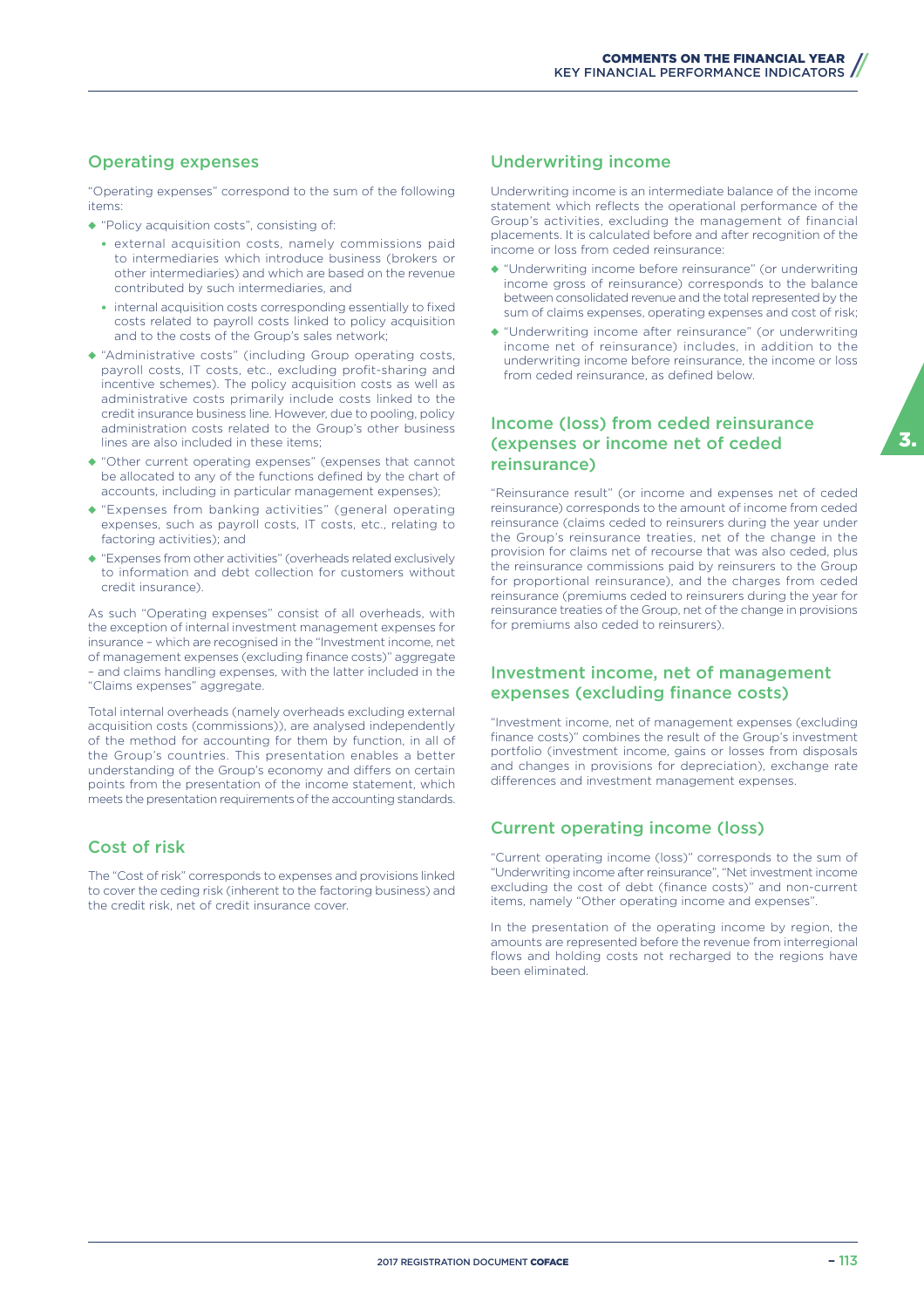#### Income tax expense

Tax expenses include the tax payable and the deferred tax that results from consolidation restatements and temporary tax differences, insofar as the tax position of the companies concerned so justifies (as more extensively described under "Accounting principles and policies" and in Note 29 of the consolidated financial statements).

### 3.7.2 OPERATING INDICATORS

As part of its business operations, in addition to the financial aggregates published in accordance with the international financial reporting standards (IFRS), the Group uses four operational indicators to track its commercial performance. They are described below:

#### Production of new contracts

The production of new contracts corresponds to the annual value of the credit insurance policies taken out by new customers during the period. The Group generally records a higher production of new contracts during the first quarter of a given year.

#### Withholding rate

The withholding rate corresponds to the ratio between the annual value of the policies actually renewed and that of the policies that were supposed to be renewed at the end of the preceding period. The annual value of the policies corresponds to the valuation of the credit insurance policies over a 12-month period according to an estimate of the volume of the sales relating thereto and the level of the rate conditions in effect at the time the policy is taken out.

#### Net income for the year

Net income for the year corresponds to the amount of "Net income from continuing operations" (corresponding to the "Operating income", net of "Finance costs", the "Share in net income of associates" and "Income tax"), "Net income from discontinued operations" and "Non-controlling interests".

#### Price effect of credit insurance policies

The price effect of the credit insurance policies corresponds to the difference between the annual value of the contracts, calculated based on the rate conditions in effect at the time the policy is taken out, and the annual value of the policies for the preceding period (calculated based on the rate conditions of the preceding period and excluding any volume effect related to the definitive revenue of the policyholders).

#### **Volume effect**

The method for calculating premiums on the Group's revenue produces its effects throughout the life of the policies, and not for a single year. When the volume of a policyholder's actual sales is higher than what was taken into consideration to determine the amount of premiums billed during the period covered by the policy, this difference produces a positive effect on the earned premiums recorded by the Group with a one-year lag. Conversely, when the volume of the policyholder's sales is less than what was used as the basis for calculating the flat rate, this difference does not produce any effect on the Group's revenue for the following year.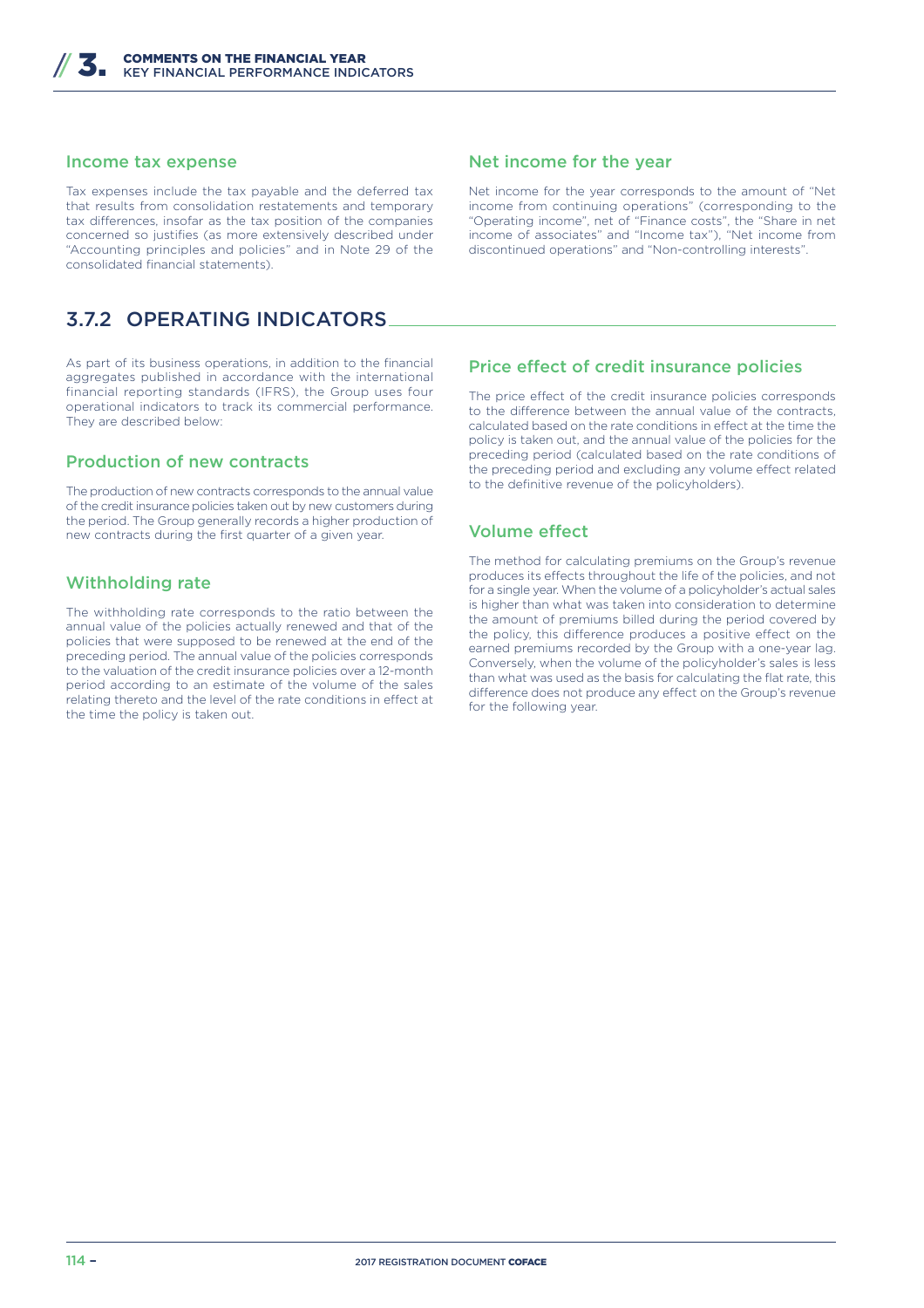### 3.7.3 BREAKDOWN OF THE CALCULATION OF RATIOS AT DECEMBER 31, 2017

| <b>NET EARNED PREMIUMS [D]</b>                    |              | 808,152   | 857.601   | 857,601               |
|---------------------------------------------------|--------------|-----------|-----------|-----------------------|
| Ceded earned premiums                             | 25           | (301.545) | (257,539) | (257,539)             |
| Gross earned premiums [A]                         | 21           | 1,109,697 | 1.115.140 | 1,115,140             |
| <b>Earned premiums</b><br>(in thousands of euros) | <b>Notes</b> | 2017      | 2016      | 2016<br>excluding DGP |

| <b>Claims expenses</b><br>(in thousands of euros) | <b>Notes</b> | 2017       | 2016       | 2016<br>excluding DGP |
|---------------------------------------------------|--------------|------------|------------|-----------------------|
| <b>Claims expenses* [B]</b>                       | 22           | (570, 863) | (705, 655) | (705, 655)            |
| Ceded claims                                      | 25           | 112.655    | 124.553    | 124.553               |
| Change in claims provisions net of recoveries     | 25           | 43.153     | 19.649     | 19.649                |
| <b>NET CLAIMS EXPENSES [E]</b>                    |              | (415, 055) | (561, 453) | (561, 453)            |

*\* Of which claims handling costs.*

| <b>Operational expenses</b><br>(in thousands of euros)                     | <b>Notes</b> | 2017       | 2016       | 2016<br>excluding DGP |
|----------------------------------------------------------------------------|--------------|------------|------------|-----------------------|
| <b>Operating expenses</b>                                                  | 23           | (653, 864) | (670, 961) | (643,706)             |
| Of which employee profit-sharing                                           | 23           | 4.662      | 5.118      | 4.120                 |
| Other income (services)*                                                   | 21           | 244.661    | 296,157    | 242.796               |
| <b>OPERATING EXPENSES, NET OF OTHER INCOME</b><br>- BEFORE REINSURANCE [C] |              | (404, 542) | (369, 685) | (396,790)             |
| Commissions paid by reinsurers                                             | 25           | 119.767    | 95.738     | 95.738                |
| <b>OPERATING EXPENSES, NET OF OTHER INCOME</b><br>- AFTER REINSURANCE [F]  |              | (284,775)  | (273, 947) | (301, 052)            |

*\* Excluding exceptional items for the year and excluding the contribution of the State guarantees business (€0.6 million).*

| Gross combined ratio $=$<br>gross loss ratio | в<br>+ gross cost ratio |  |
|----------------------------------------------|-------------------------|--|
| Net combined ratio $=$<br>net loss ratio     | Е<br>+ net cost ratio   |  |

| <b>Ratios</b>                     | 2017  | 2016  | 2016<br>excluding DGP |
|-----------------------------------|-------|-------|-----------------------|
| Loss ratio before reinsurance     | 51.4% | 63.3% | 63.3%                 |
| Loss ratio after reinsurance      | 51.4% | 65.5% | 65.5%                 |
| Cost ratio before reinsurance     | 36.5% | 33.2% | 35.6%                 |
| Cost ratio after reinsurance      | 35.2% | 31.9% | 35.1%                 |
| Combined ratio before reinsurance | 87.9% | 96.4% | 98.9%                 |
| Combined ratio after reinsurance  | 86.6% | 97.4% | 100.6%                |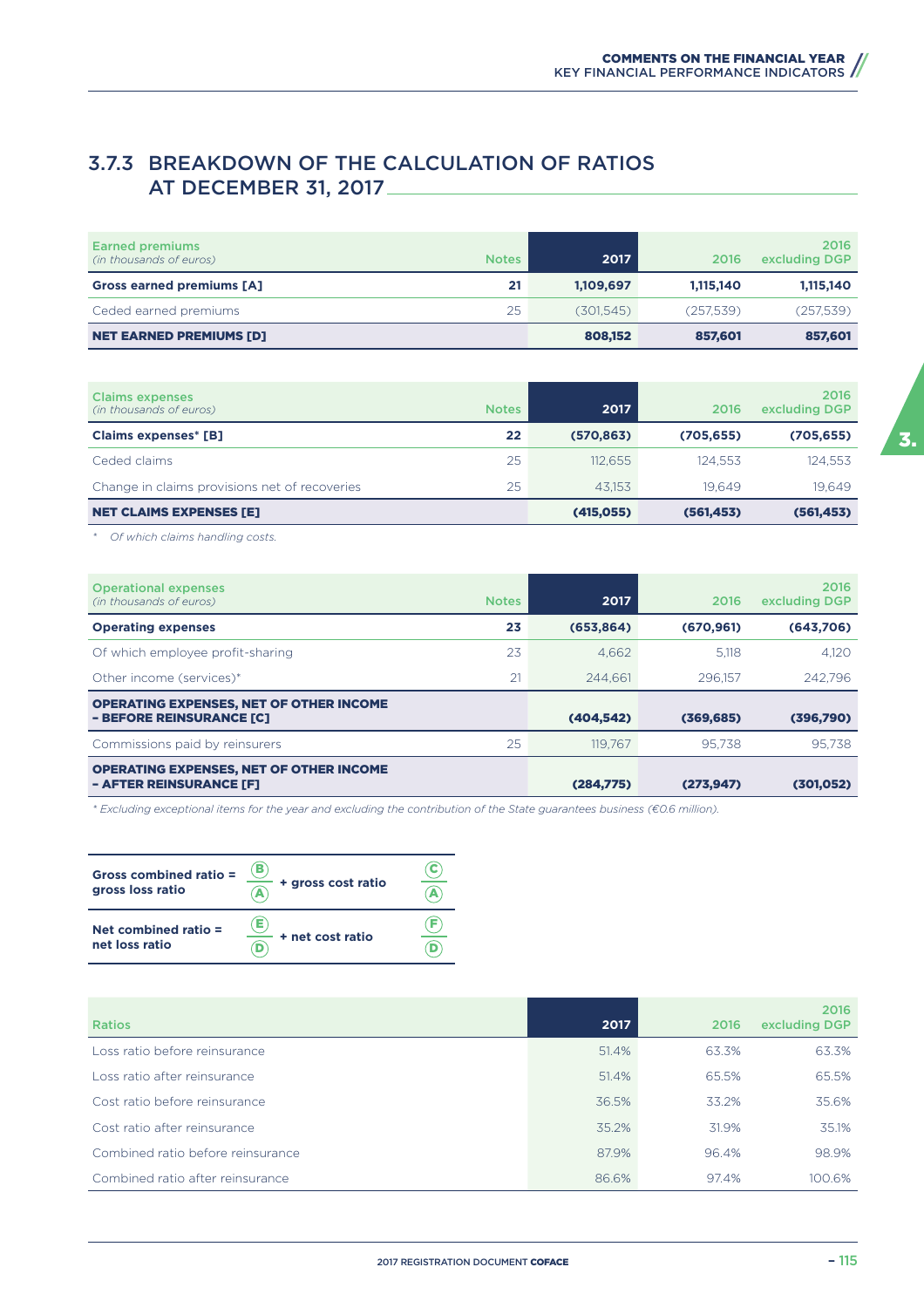### 3.7.4 ALTERNATIVE PERFORMANCE MEASURES (APM) AT DECEMBER 31, 2017

This section takes a look at Alternative performance measures, which are KPIs that are not defined by accounting standards but are used by the Company for its financial communication.

This section is a follow-up to the AMF's position – IAP DOC 2015-12.

The indicators below represent indicators listed as belonging to the category of Alternative performance measures.

#### a) Alternative performance measures related to the revenue and its items

| <b>Definition</b>                                                                                                                                                                                                                                                                               | <b>Justification</b>                                                                                                                                                                 |
|-------------------------------------------------------------------------------------------------------------------------------------------------------------------------------------------------------------------------------------------------------------------------------------------------|--------------------------------------------------------------------------------------------------------------------------------------------------------------------------------------|
| <b>Revenue with restated items</b>                                                                                                                                                                                                                                                              |                                                                                                                                                                                      |
| (1) Two types of restatements on the revenue:<br>i. Calculation of revenue growth percentages in like-for-like:<br>$\bullet$ year N recalculated at the exchange rate of year N-1;<br>◆ year N-1 at the group structure of year N.                                                              | i. Historic method used by Coface to calculate<br>pro forma %. The transfer of the State Guarantees<br>business line is taken into account in this category<br>(starting from 2017). |
| <b>ii.</b> Removal or addition of Rev. in value $(\epsilon)$ considered as exceptional in the<br>current year. The term "exceptional" refers to impacts on revenue which do<br>not occur every year.                                                                                            | ii. Item considered as exceptional; in other words,<br>which will only occur in the current year (year N).                                                                           |
| Fee and commission income/Earned premiums (current - like-for-like)                                                                                                                                                                                                                             |                                                                                                                                                                                      |
| Weight of fees and commission income over earned premiums on<br>like-for-like basis:<br>$\bullet$ year N at the exchange rate of year N-1;<br>$\bullet$ year N-1 at the group structure of year N.<br>Fees and commission income corresponds to the revenue invoiced on<br>additional services. | Indicator used to monitor changes in fees and<br>commission income compared to the main<br>Revenue item at constant scope.                                                           |
| Internal overheads excluding exceptional items                                                                                                                                                                                                                                                  |                                                                                                                                                                                      |
| (2) Restatement or Addition of items considered as exceptional with<br>respect to internal overheads. The term "exceptional" refers to impacts on<br>expenses which do not occur every year.                                                                                                    | Indicator used to compare changes in internal<br>overheads by excluding exceptional items.                                                                                           |

### b) Alternative performance measures related to operating income

| <b>Definition</b>                                                                                                                                                                                                                     | <b>Justification</b>                                                                     |
|---------------------------------------------------------------------------------------------------------------------------------------------------------------------------------------------------------------------------------------|------------------------------------------------------------------------------------------|
| Operating income excluding restated exceptional items (including finance costs and excluding other operating income and expenses)                                                                                                     |                                                                                          |
| Restatement or Addition of items considered as exceptional to operating<br>income: it concerns exceptional income and expenses impacting either<br>revenue (see definition above, $(1)$ ) or overheads (see definition above $(2)$ ). | Indicator used to compare changes in operating<br>income by excluding exceptional items. |

#### c) Alternative performance measures related to net income

| <b>Definition</b>                                                                                                                                                                                                                                                                                                                                                                                           | Justification                                                                      |
|-------------------------------------------------------------------------------------------------------------------------------------------------------------------------------------------------------------------------------------------------------------------------------------------------------------------------------------------------------------------------------------------------------------|------------------------------------------------------------------------------------|
| Net income excluding exceptional items                                                                                                                                                                                                                                                                                                                                                                      |                                                                                    |
| Restatement or Addition of items considered as exceptional with respect<br>to net income.<br>It concerns exceptional income and expenses likely to impact either<br>revenue (see definition above (1)) or overheads (see definition above (2)).<br>This aggregate is also restated for "current operating income and expenses"<br>classified after operating income in the management income statement (3). | Indicator used to compare changes in net income<br>by excluding exceptional items. |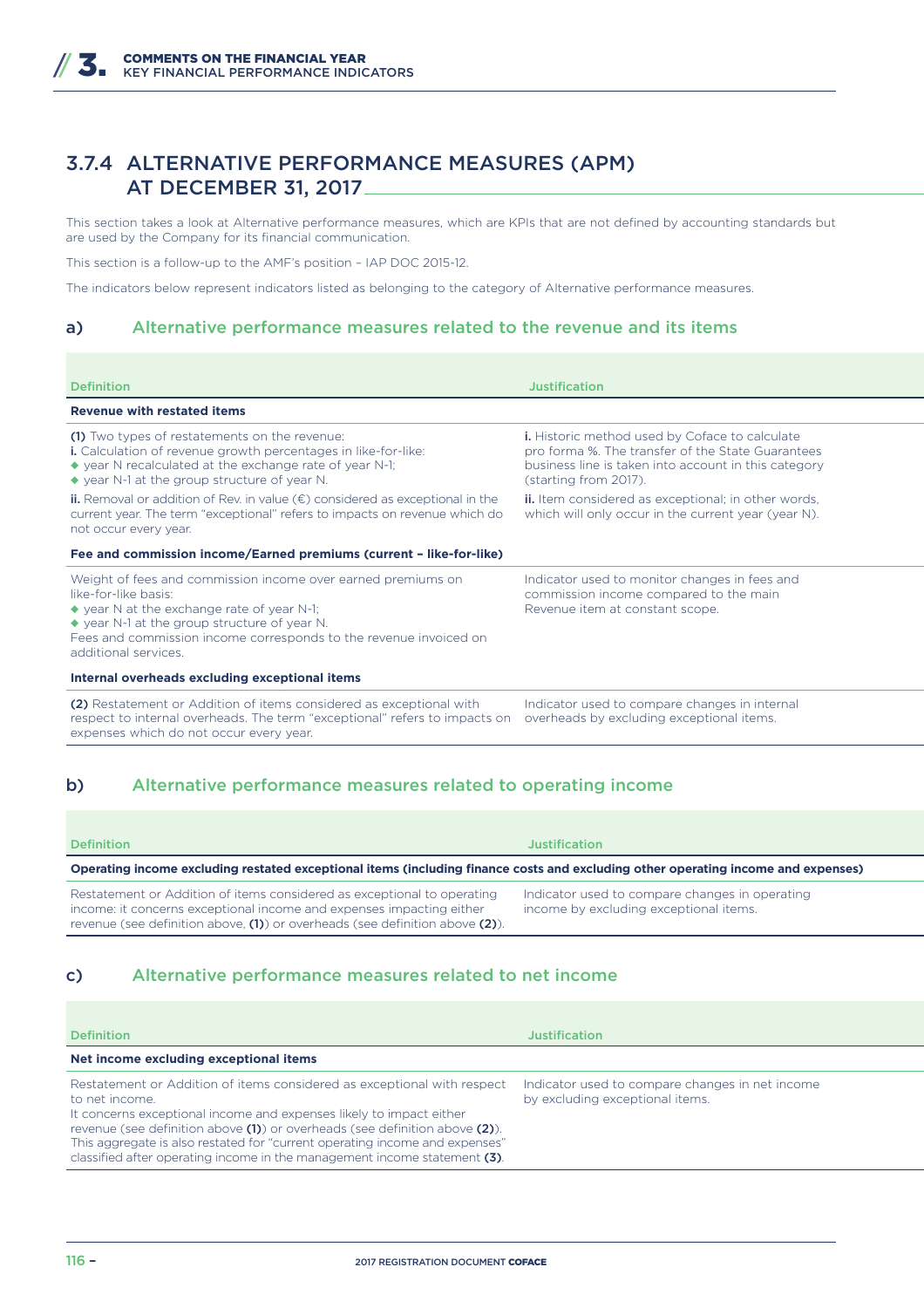| <b>Reconciliation</b>                                                                                                                                               | $\epsilon$ m - N/N-1 comparison                                                                                            |                                                                                       |
|---------------------------------------------------------------------------------------------------------------------------------------------------------------------|----------------------------------------------------------------------------------------------------------------------------|---------------------------------------------------------------------------------------|
| with the financial statements                                                                                                                                       | 2017                                                                                                                       | 2016                                                                                  |
|                                                                                                                                                                     |                                                                                                                            |                                                                                       |
| i. (Rev. current $N$ - FX Impact $N-1$ )/<br>(Rev. current N-1 + perimeter Impact N) - 1<br>ii. Rev. current $N +$ /-Restatements/<br>Additions exceptional items N | $i. +0.3%$<br>$= (1,354.9 - (-8.1) - (0.6)$ DGP residual<br>remuneration)/ $(1,357.9 + 0.0) - 1$<br>ii. $1,354.9 + (-0.0)$ | i. N/A<br>$1,357.9 = 1,411.3 - (53.4)$ DGP<br>remuneration)<br>ii. $1,411.3 + (-0.0)$ |
| Fee and commission income/<br>Earned premiums - Constant                                                                                                            | <b>Current: 12.0%</b><br>$= 133.3/1,109.7$<br>Like-for-like: 12.0%<br>$= 133.9/1,117.8$                                    | <b>Current: 12.1%</b><br>$= 134.7/1,115.1$                                            |
| Current internal overheads<br>+/- Restatements +/- Additions<br>of exceptional items                                                                                | €519.0m<br>$= 525.0$<br>- (6.0 non-recurring tax expense in Italy)                                                         | €518.1m<br>$= 545.4 - (27.3 \text{ DGP}$ direct expenses)                             |

| Reconciliation                                                         | $\epsilon$ m - N/N-1 comparison                              |                                                                                   |
|------------------------------------------------------------------------|--------------------------------------------------------------|-----------------------------------------------------------------------------------|
| with the financial statements                                          | 2017                                                         | 2016                                                                              |
|                                                                        |                                                              |                                                                                   |
| Operating income +/- Restatements<br>+/- Addition of exceptional items | €136.9m<br>$= 154.4 + (-18.1) - (-0.6$ exceptional<br>items) | €16.4m<br>$= 114.4 + (-18.4) - (+53.5)$ exceptional<br>items) - (26.1 DGP result) |

| <b>Reconciliation</b>                                                                         | $\epsilon$ m - N/N-1 comparison |                                                                                                                                                                              |
|-----------------------------------------------------------------------------------------------|---------------------------------|------------------------------------------------------------------------------------------------------------------------------------------------------------------------------|
| with the financial statements                                                                 | 2017                            | 2016                                                                                                                                                                         |
|                                                                                               |                                 |                                                                                                                                                                              |
| Current operating income<br>+/- Restatements +/- Additions<br>of exceptional items net of tax | €83.2m +/- 0.0                  | -€12m<br>$= (41.5 - (26.1 \text{ DGP result}) - (-9 \text{ tax on})$<br>DGP income)<br>$= 24.4 - (75 + 19.2 - 38.6$ exceptional<br>items) - (-19.1 tax on exceptional items) |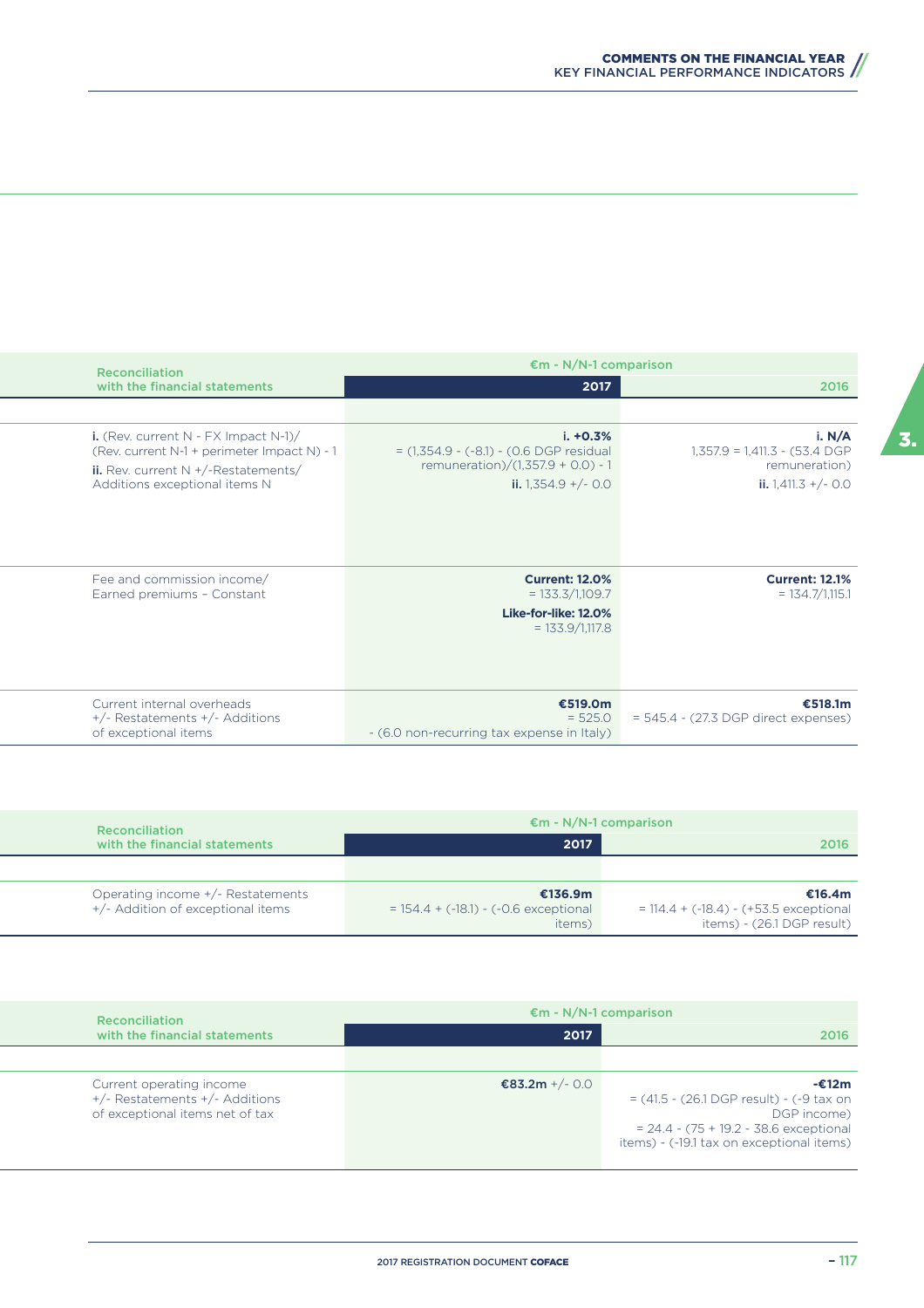### d) Alternative performance measures related to the combined ratio

| <b>Definition</b>                                                                                                                                                                                                                                                                                                                                                                                                                                                                                                                                                                                                                            | <b>Justification</b>                                                                                                                                                                                 |
|----------------------------------------------------------------------------------------------------------------------------------------------------------------------------------------------------------------------------------------------------------------------------------------------------------------------------------------------------------------------------------------------------------------------------------------------------------------------------------------------------------------------------------------------------------------------------------------------------------------------------------------------|------------------------------------------------------------------------------------------------------------------------------------------------------------------------------------------------------|
| Loss ratio gross of reinsurance (loss ratio before reinsurance) and Gross loss ratio<br>with claims handling expenses refer to the same indicator                                                                                                                                                                                                                                                                                                                                                                                                                                                                                            |                                                                                                                                                                                                      |
| The ratio of claim expenses to gross earned premiums (the sum of gross<br>premiums issued and unearned premium provisions), net of premium refunds.                                                                                                                                                                                                                                                                                                                                                                                                                                                                                          | Indicator for monitoring the level<br>of loss borne by the Group with respect<br>to premiums, after ceded reinsurance.                                                                               |
| Loss ratio net of reinsurance (loss ratio after reinsurance)                                                                                                                                                                                                                                                                                                                                                                                                                                                                                                                                                                                 |                                                                                                                                                                                                      |
| Ratio between claims expenses net of the claims expenses ceded to reinsurers<br>under reinsurance treaties entered into by the Group, and the total of earned<br>premiums net of premiums ceded to reinsurers.                                                                                                                                                                                                                                                                                                                                                                                                                               | Indicator for monitoring the level<br>of loss borne by the Group with respect<br>to premiums, after ceded reinsurance.                                                                               |
| Cost ratio before reinsurance                                                                                                                                                                                                                                                                                                                                                                                                                                                                                                                                                                                                                |                                                                                                                                                                                                      |
| Ratio between operating expenses (net of employee profit sharing) less other<br>income* and earned premiums.                                                                                                                                                                                                                                                                                                                                                                                                                                                                                                                                 | Indicator for monitoring the level of operating<br>expenses (insurance contracts portfolio<br>acquisition and management) borne<br>by the Group with respect to premiums.                            |
| Cost ratio after reinsurance                                                                                                                                                                                                                                                                                                                                                                                                                                                                                                                                                                                                                 |                                                                                                                                                                                                      |
| Ratio between operating expenses (net of employee profit sharing) less other<br>income* net of commissions received from reinsurers under reinsurance treaties<br>entered into by the Group, and the total of earned premiums net of premiums<br>ceded to reinsurers.                                                                                                                                                                                                                                                                                                                                                                        | Indicator for monitoring the level<br>of operating expenses (insurance contracts<br>portfolio acquisition and management)<br>borne by the Group with respect<br>to premiums after ceded reinsurance. |
| <b>Combined ratio before/after reinsurance</b>                                                                                                                                                                                                                                                                                                                                                                                                                                                                                                                                                                                               |                                                                                                                                                                                                      |
| The combined ratio is the sum of the loss ratios (before/after reinsurance)<br>and cost ratios (before/after reinsurance) as defined above.                                                                                                                                                                                                                                                                                                                                                                                                                                                                                                  | Overall profitability indicator of the Group's<br>activities and of its technical margin before<br>and after ceded reinsurance.                                                                      |
| Net combined ratio excluding restated and exceptional items [A]                                                                                                                                                                                                                                                                                                                                                                                                                                                                                                                                                                              |                                                                                                                                                                                                      |
| Restatement or Addition of items considered as exceptional with respect to<br>combined ratio after reinsurance. It concerns exceptional income and expenses<br>likely to impact revenue (see definition above, $(1)$ ) or overheads (see definition<br>above (2)).                                                                                                                                                                                                                                                                                                                                                                           | Indicator used to compare changes<br>in combined ratios after reinsurance<br>by excluding exceptional items.                                                                                         |
| Loss ratio excluding exceptional items [B]                                                                                                                                                                                                                                                                                                                                                                                                                                                                                                                                                                                                   |                                                                                                                                                                                                      |
| Restatement or Addition of items considered as exceptional with respect to<br>loss ratio after reinsurance.                                                                                                                                                                                                                                                                                                                                                                                                                                                                                                                                  | Indicator used to compare changes<br>in loss ratios after reinsurance<br>by excluding exceptional items.                                                                                             |
| Net cost ratio excluding restated and exceptional items [C]                                                                                                                                                                                                                                                                                                                                                                                                                                                                                                                                                                                  |                                                                                                                                                                                                      |
| Restatement or Addition of items considered as exceptional to cost ratio after<br>reinsurance: it concerns exceptional income and expenses impacting either<br>revenue (see definition above, $(1)$ ) or overheads (see definition above $(2)$ ).                                                                                                                                                                                                                                                                                                                                                                                            | Indicator used to compare changes<br>in cost ratios after reinsurance<br>by excluding exceptional items.                                                                                             |
| Current year gross loss ratio – before reinsurance excluding claims handling expenses [D]                                                                                                                                                                                                                                                                                                                                                                                                                                                                                                                                                    |                                                                                                                                                                                                      |
| Ultimate claims expense (after recourse) over earned premiums<br>(after premium rebates) for the current year. The insurance period<br>is exclusively the current year N.                                                                                                                                                                                                                                                                                                                                                                                                                                                                    | Indicator used to calculate the loss ratio<br>before reinsurance excluding claims handling<br>expenses.                                                                                              |
| Prior year gross loss ratio - before reinsurance excluding claims handling expenses [E]                                                                                                                                                                                                                                                                                                                                                                                                                                                                                                                                                      |                                                                                                                                                                                                      |
| Corresponds to the gains/losses for insurance periods prior to current year N<br>excluded. A gain or loss corresponds to an excess or deficit of claims provisions<br>compared to the loss ratio actually recorded.                                                                                                                                                                                                                                                                                                                                                                                                                          | Indicator used to calculate the loss ratio<br>before reinsurance excluding claims<br>handling expenses.                                                                                              |
| Comprehensive gross loss ratio - before reinsurance excluding claims handling expenses [F]                                                                                                                                                                                                                                                                                                                                                                                                                                                                                                                                                   |                                                                                                                                                                                                      |
| Corresponds to the accounting loss ratio for all insurance periods<br>(Current year N and its prior years). It concerns the loss ratio before<br>reinsurance excluding claims handling expenses.                                                                                                                                                                                                                                                                                                                                                                                                                                             | Key indicator in loss monitoring.                                                                                                                                                                    |
| Operating expenses include overheads linked to the execution of additional services (business information and debt collection) inherent to<br>the credit insurance business. They also include overheads linked to the service activities carried out by the Group, such as factoring and State<br>guarantees management on behalf of the French State until December 31, 2016.<br>In order for the cost ratio calculated by the Group to be comparable to the cost ratio calculated by other main market players, "Other income",<br>namely the revenue generated by the additional businesses (non-insurance), is deducted from overheads. |                                                                                                                                                                                                      |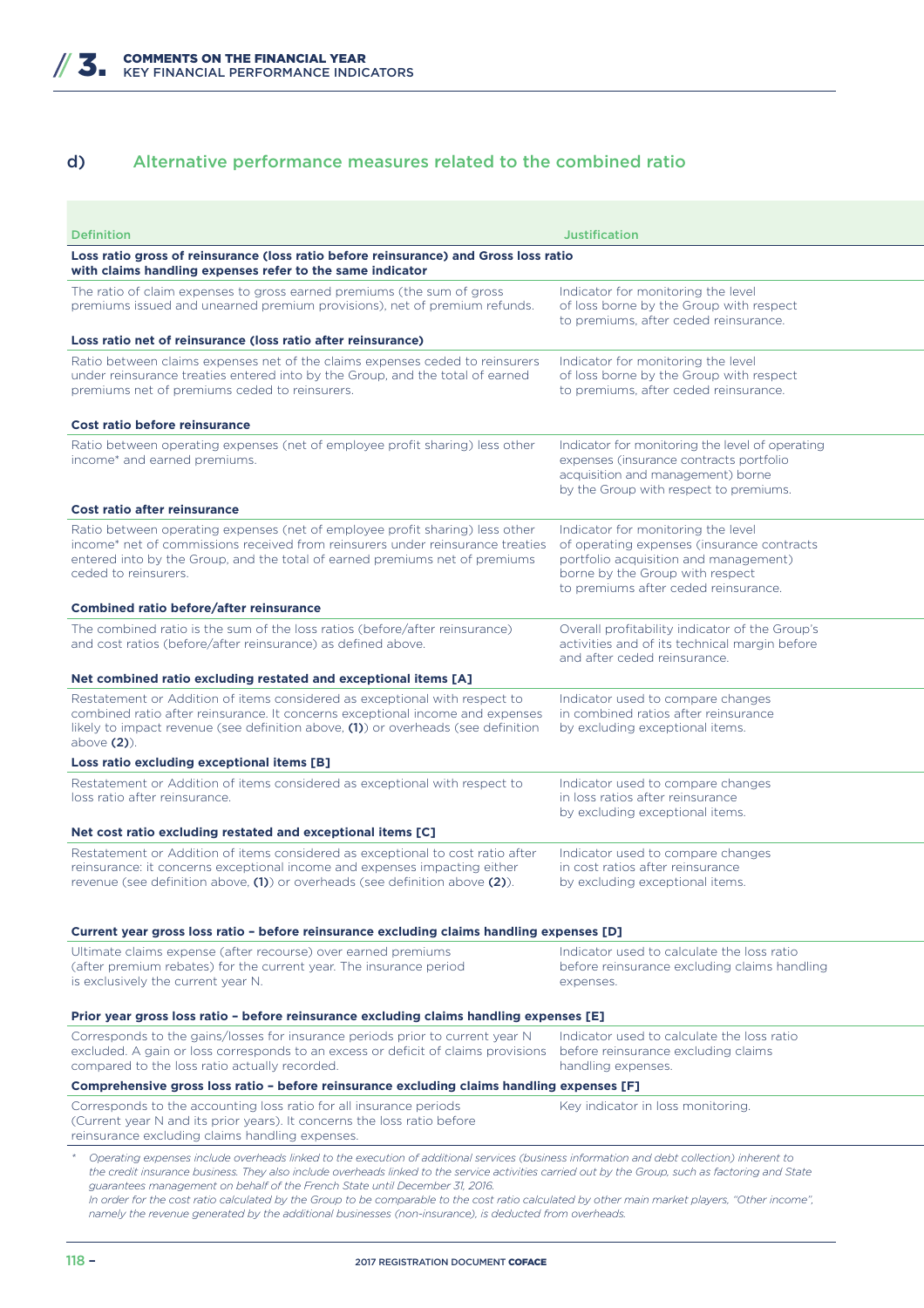| <b>Reconciliation</b>                                                                                                                                                  | $\epsilon$ m - N/N-1 comparison                                                                                                                                                      |                                                                                                                   |
|------------------------------------------------------------------------------------------------------------------------------------------------------------------------|--------------------------------------------------------------------------------------------------------------------------------------------------------------------------------------|-------------------------------------------------------------------------------------------------------------------|
| with the financial statements                                                                                                                                          | 2017                                                                                                                                                                                 | 2016                                                                                                              |
|                                                                                                                                                                        |                                                                                                                                                                                      |                                                                                                                   |
| - Claims expenses/Gross earned<br>premiums                                                                                                                             |                                                                                                                                                                                      | See 3.7.3 - Breakdown of the calculation of ratios at December 31, 2017                                           |
| - (Claims expenses + Ceded claims<br>+ Change in provisions on claims<br>net of recourse)/Earned premiums<br>+ Expenses from ceded reinsurance)                        |                                                                                                                                                                                      | See 3.7.3 - Breakdown of the calculation of ratios at December 31, 2017                                           |
| - (Operating expenses - Employee<br>profit sharing - Other income)/Earned<br>premiums                                                                                  |                                                                                                                                                                                      | See 3.7.3 - Breakdown of the calculation of ratios at December 31, 2017                                           |
| - (Operating expenses - Employee<br>profit sharing - Other income<br>- Commissions received from<br>reinsurers)/(Earned premiums<br>+ Expenses from ceded reinsurance) |                                                                                                                                                                                      | See 3.7.3 - Breakdown of the calculation of ratios at December 31, 2017                                           |
| Loss ratio (before/after reinsurance)<br>+ Cost ratio (before/after reinsurance)                                                                                       |                                                                                                                                                                                      | See 3.7.3 - Breakdown of the calculation of ratios at December 31, 2017                                           |
| Combined ratio after reinsurance<br>+/- Restatements/Additions<br>of exceptional items                                                                                 | $[A]=[B]+[C]$<br>85.9%<br>$= 51.4\% + 34.5\%$                                                                                                                                        | $[A]=[B]+[C]$<br>100.6%<br>$= 65.5% + 35.1%$                                                                      |
| Loss ratio after reinsurance<br>+/- Restatements/Additions<br>of exceptional items                                                                                     | 51.4%<br>$= 51.4\% +/- 0.0$ pt                                                                                                                                                       | 65.5%<br>$= 65.5\% +/- 0.0$ pt                                                                                    |
| Cost ratio after reinsurance<br>+/- Restatements/Additions<br>of exceptional items                                                                                     | 34.5%<br>$=$ 35.17% + (0.07 pt impact of DGP residual<br>pricing: 0.6/(1,109.7 - 301.5)) - (0.75 pt impact<br>of the non-recurring tax impact in Italy: 6.0/<br>$(1,109.7 - 301.5))$ | 35.1%<br>$=$ 31.9% + (3.2 pts impact of DGP<br>indirect expenses: $(53.4 + 1.0 - 27.3)$ /<br>$(1,115.1 - 257.5))$ |
| Claims reported in the current year/<br>Earned premiums for the current year<br>See ultimate loss ratios development<br>triangle                                       | 74.1%<br>= see ultimate loss ratios<br>development triangle                                                                                                                          | 70.0%<br>= see ultimate loss ratios<br>development triangle                                                       |
| $[E] = [F-D]$                                                                                                                                                          | $-25.1%$<br>$= 49.0\% - 74.1\%$                                                                                                                                                      | $-9.0%$<br>$= 61.0\% - 70.0\%$                                                                                    |
| - (Claims paid net of recourse<br>+ Change in claims provisions)/Earned<br>premiums                                                                                    | 49.0%<br>$= - (-544.3/1,109.7)$                                                                                                                                                      | 61.0%<br>$= - (-680.5/1,115.1)$                                                                                   |

3.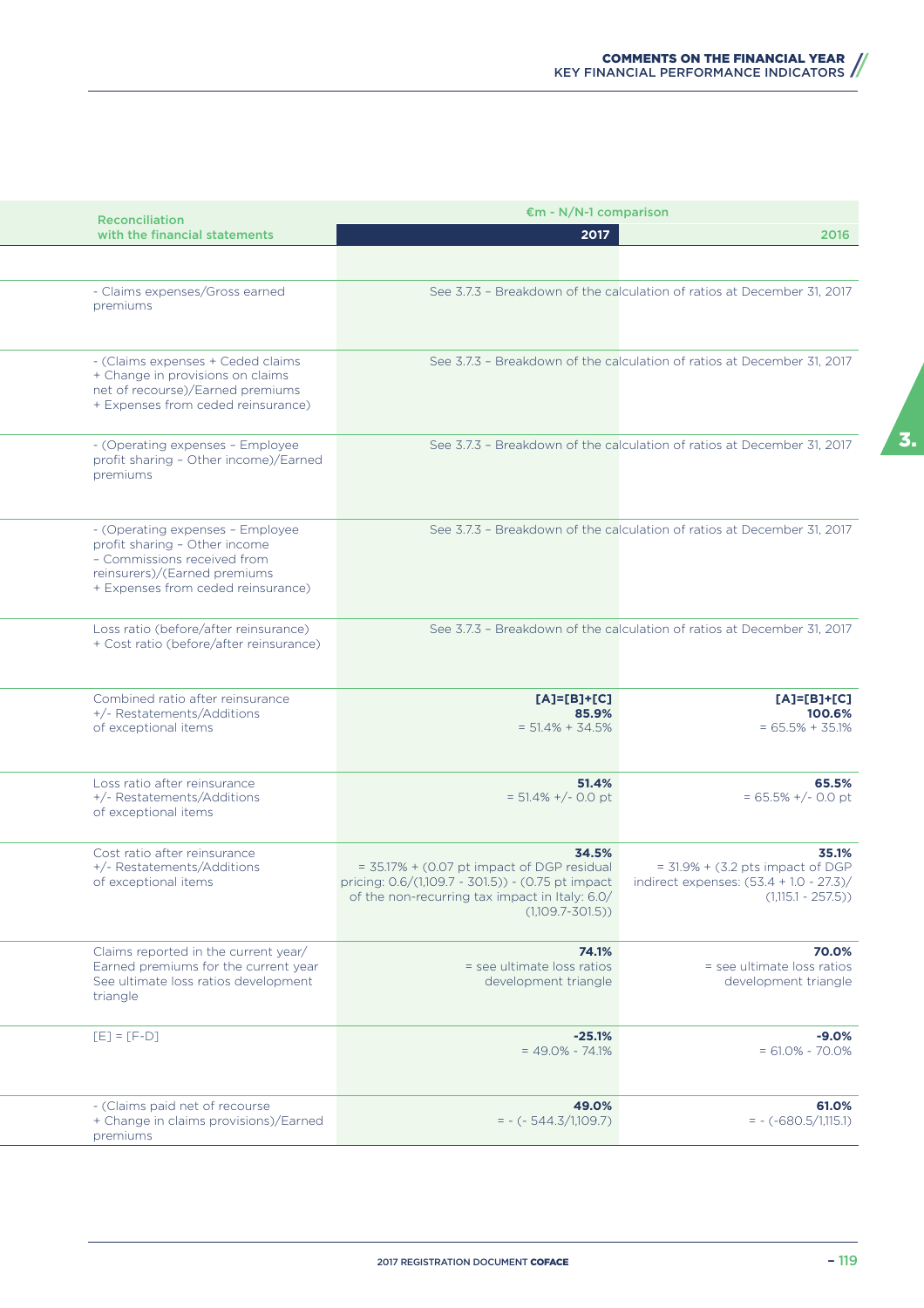### e) Alternative performance measures related to equity

| <b>Definition</b>                                                                                                                                                                                                                                                                                                                                                                       | <b>Justification</b>                                                                                                                                       |
|-----------------------------------------------------------------------------------------------------------------------------------------------------------------------------------------------------------------------------------------------------------------------------------------------------------------------------------------------------------------------------------------|------------------------------------------------------------------------------------------------------------------------------------------------------------|
| RoATE - Return on average tangible equity                                                                                                                                                                                                                                                                                                                                               |                                                                                                                                                            |
| Net income for the year, attributable to equity holders of the parent over<br>average tangible equity (average equity for the period (attributable to equity<br>holders of the parent) restated for intangible assets)                                                                                                                                                                  | The return on equity ratio is used to measure<br>the return on the COFACE Group's invested<br>capital.                                                     |
| RoATE excluding exceptional and non-recurring items                                                                                                                                                                                                                                                                                                                                     |                                                                                                                                                            |
| The calculation of RoATE (see definition of RoATE above) is based on net<br>income excluding exceptional items and Average Tangible Equity (see RoATE<br>definition above) excluding exceptional items. For this calculation, interests or<br>commissions linked to capital management instruments (such as hybrid debt,<br>contingent equity) are not considered as exceptional items. | The calculation of return on equity ratio<br>excluding exceptional items is used to<br>monitor the Group's profitability between<br>two reporting periods. |

### f) Alternative performance measures related to the investment portfolio

| <b>Definition</b>                                                                                                                                                                                                                                                | Justification                                                                                           |
|------------------------------------------------------------------------------------------------------------------------------------------------------------------------------------------------------------------------------------------------------------------|---------------------------------------------------------------------------------------------------------|
| Accounting rate of return of financial assets                                                                                                                                                                                                                    |                                                                                                         |
| Investment income before income from investments in companies, foreign<br>exchange income and financial expenses compared to the balance sheet total<br>of financial assets excluding investments in companies.                                                  | Indicator used to monitor the accounting<br>performance of the financial assets portfolio.              |
| Accounting rate of return of financial assets excluding income from disposals                                                                                                                                                                                    |                                                                                                         |
| Investment income before income from investments in companies, foreign<br>exchange income and financial expense excluding capital gains or losses on<br>disposals compared to the balance sheet total of financial assets excluding<br>investments in companies. | Indicator used to monitor the recurring<br>accounting performance of the financial<br>assets portfolio. |
| Economic rate of return of financial assets                                                                                                                                                                                                                      |                                                                                                         |
| Economic performance of the asset portfolio. Thus, the change in revaluation<br>reserves for the year over the balance sheet total of financial assets is added to<br>the accounting return.                                                                     | Indicator used to monitor the economic<br>performance of the financial assets portfolio.                |

#### **Investment portfolio income**

| Investment portfolio income (shares/fixed-income instruments and real estate) Used to monitor the income from the only | investment portfolio. |
|------------------------------------------------------------------------------------------------------------------------|-----------------------|
|                                                                                                                        |                       |

#### **Other**

Foreign exchange income and investments in companies Used to monitor income from investments in

companies and foreign exchange which are not an integral part of the investment portfolio.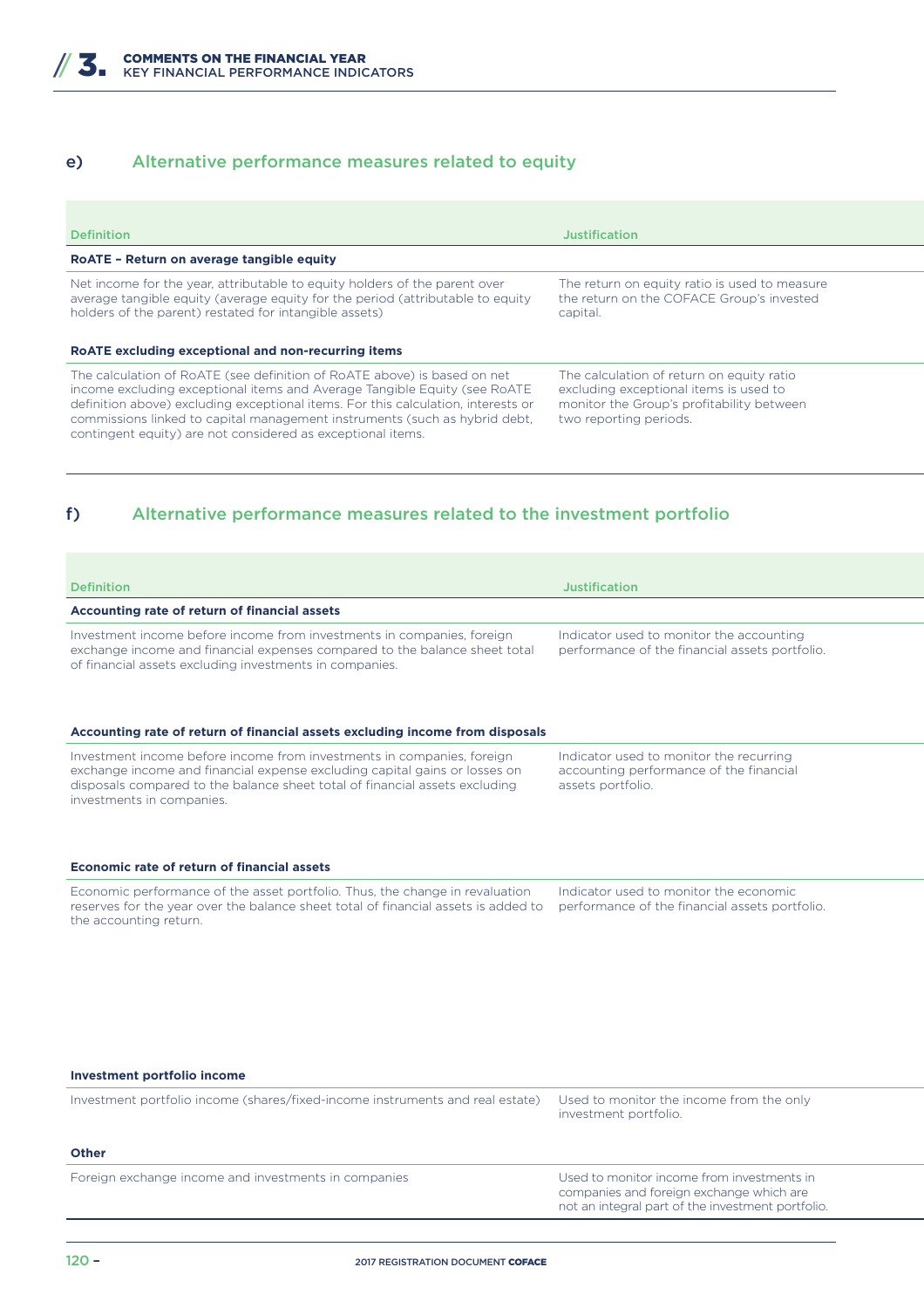|                                                                                                                                                                                                                                                                                                                    | $\epsilon$ m - N/N-1 comparison           |                                                                                                                                                                                                                           |
|--------------------------------------------------------------------------------------------------------------------------------------------------------------------------------------------------------------------------------------------------------------------------------------------------------------------|-------------------------------------------|---------------------------------------------------------------------------------------------------------------------------------------------------------------------------------------------------------------------------|
| Reconciliation with the financial statements                                                                                                                                                                                                                                                                       | 2017                                      | 2016                                                                                                                                                                                                                      |
|                                                                                                                                                                                                                                                                                                                    |                                           |                                                                                                                                                                                                                           |
| Net income for year N/[(Equity attributable to equity<br>holders of the parent N-1, restated for intangible<br>assets N-1 + Equity attributable to equity holders of<br>the parent restated for intangible assets N)/2]                                                                                            | 5.3%<br>$= 83/[(1.586 + 1.539)/2]$        | 2.7%<br>$= 42/[(1.539 + 1.537)/2]$                                                                                                                                                                                        |
| Net income for year N excluding exceptional<br>items/[Equity attributable to equity holders of the<br>parent excluding exceptional items N-1, restated for<br>intangible assets N-1 + Equity attributable to equity<br>holders of the parent excluding exceptional items N<br>restated for intangible assets N)/2] | Not applicable for this<br>reporting year | $-0.8%$<br>$= -12/[(1,486 + 1,540)/2]$<br>To ensure comparability with subsequent<br>years, the contribution to 2016 net<br>income of the State quarantees business<br>line has also been excluded from<br>this indicator |

|                                                                                                                                                                                                                                                                                                                                                                                                                                                                                                                                                                                                                               |                                                                                                              | $\epsilon$ m - N/N-1 comparison                                                                                   |
|-------------------------------------------------------------------------------------------------------------------------------------------------------------------------------------------------------------------------------------------------------------------------------------------------------------------------------------------------------------------------------------------------------------------------------------------------------------------------------------------------------------------------------------------------------------------------------------------------------------------------------|--------------------------------------------------------------------------------------------------------------|-------------------------------------------------------------------------------------------------------------------|
| <b>Reconciliation with the financial statements</b>                                                                                                                                                                                                                                                                                                                                                                                                                                                                                                                                                                           | 2017                                                                                                         | 2016                                                                                                              |
|                                                                                                                                                                                                                                                                                                                                                                                                                                                                                                                                                                                                                               |                                                                                                              |                                                                                                                   |
| Investment portfolio income/((market value of<br>financial assets (shares excluding investments in<br>companies, real estate, fixed-income products) year<br>N + market value of financial assets (shares excluding<br>investments in companies, real estate, fixed-income<br>instruments) year N-1)/2).                                                                                                                                                                                                                                                                                                                      | 1.8%<br>$= 49.8/(((2.877 - 116))$<br>$+ (2,752 - 121))/2$                                                    | 1.7%<br>$= 43.5/(((2,752 - 121) + (2,649 - 122))/2)$                                                              |
| Investment portfolio income excluding capital gains<br>or losses/((market value of financial assets (shares<br>excluding investments in companies, real estate,<br>fixed-income instruments) year N + market value<br>of financial assets (shares excluding investments in<br>companies, real estate, fixed-income instruments)<br>year N-1)/2).                                                                                                                                                                                                                                                                              | 1.5%<br>$=(49.8 - (10))/$<br>$(((2,877 - 116) + (2,752$<br>$-121$ ) $/2$ )                                   | 1.6%<br>$=(43.5 - (3.5)) / (((2.752 - 121))$<br>$+ (2,649 - 122))/2$                                              |
| Accounting rate of return on financial assets +<br>(revaluation reserves of financial assets (shares)<br>excluding investments in companies, real estate,<br>fixed-income instruments), year N- revaluation<br>reserves of financial assets (shares excluding<br>investments in companies, real estate, fixed-income<br>instruments) year N-1)/((market value of financial<br>assets (shares excluding investments in companies,<br>real estate, fixed-income instruments) year N +<br>market value of financial assets (shares excluding<br>investments in companies, real estate, fixed-income<br>instruments) year N-11/2) | 2.3%<br>$= (49.8 + ((153 - 9 - 9))$<br>$-(137.4 - 3.0 - 93.4))$<br>$(((2,877 - 116) + (2,752$<br>$-121$ )/2) | 2.8%<br>$= (43.5 + ((137.4 - 3.0 - 93.4))$<br>$-(112.2 - 6.1 - 93.3)) / (((2.752 - 121))$<br>$+ (2,649 - 122))/2$ |
| Income from shares excluding investments in<br>companies + income from fixed-income instruments<br>+ real estate income                                                                                                                                                                                                                                                                                                                                                                                                                                                                                                       | €49.8m<br>$= 6.7 + 36.8 + 6.3$                                                                               | €43.5m<br>$= 1.6 + 37.5 + 4.4$                                                                                    |
| Net foreign exchange gains (losses) + derivative<br>gains (losses) + income from investments in<br>companies                                                                                                                                                                                                                                                                                                                                                                                                                                                                                                                  | €9.0m<br>$= 8 - 3.5 + 6.1 - 0.7 - 0.9$                                                                       | €7.7m<br>$= 16.5 - 10.2 + 4.2 - 2.7 - 0.1$                                                                        |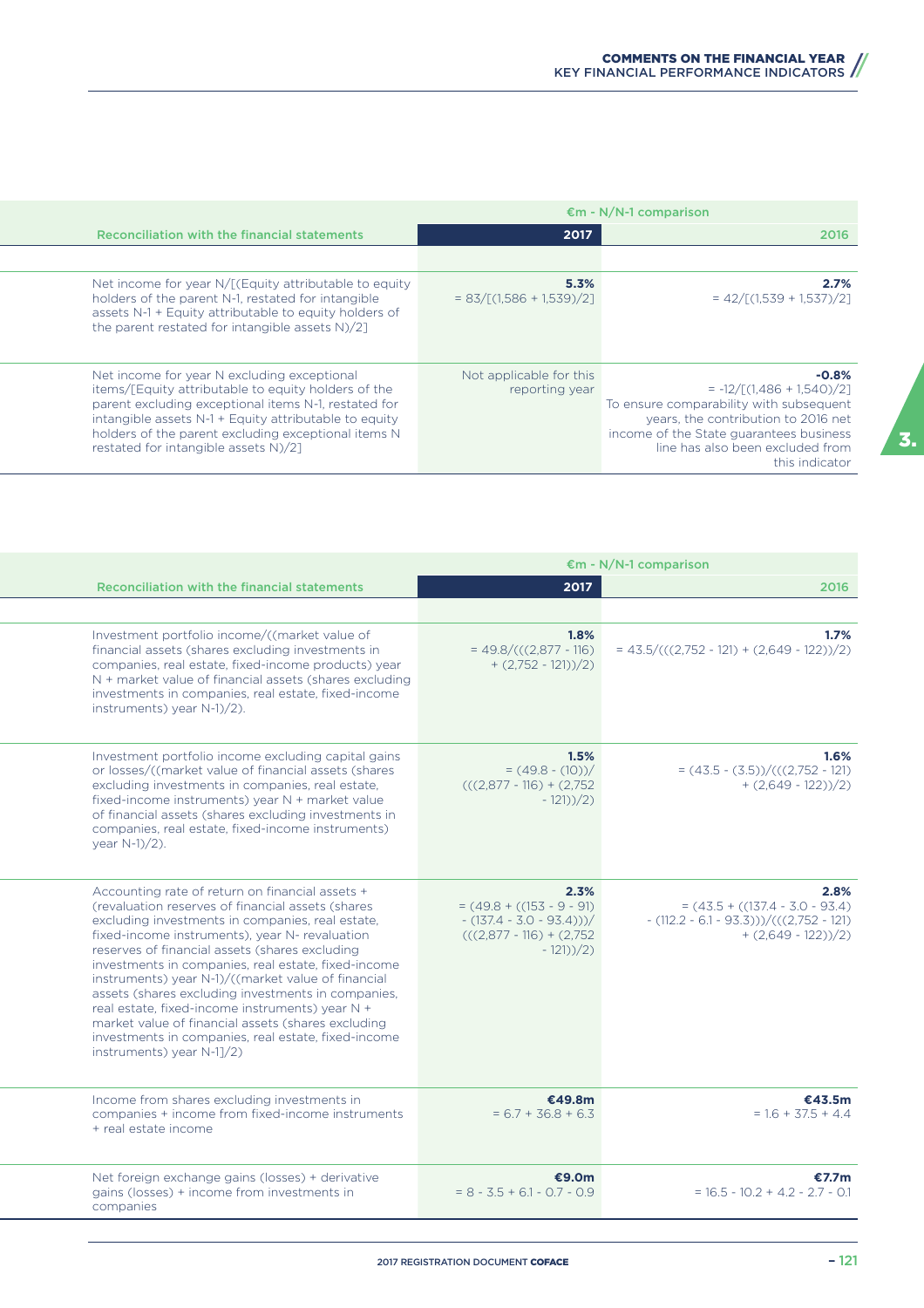### g) Alternative performance measures linked to reinsurance

| <b>Definition</b>                                                                                                                                                                                                                                                                                                      | Justification                                               |  |  |
|------------------------------------------------------------------------------------------------------------------------------------------------------------------------------------------------------------------------------------------------------------------------------------------------------------------------|-------------------------------------------------------------|--|--|
| Ceded premiums/Gross earned premiums (rate of ceded premiums)                                                                                                                                                                                                                                                          |                                                             |  |  |
| Weight of Ceded premiums compared to earned premiums. Ceded premiums<br>correspond to the share of earned premiums that Coface cedes to its reinsurers<br>under reinsurance treaties signed with them. Earned premiums correspond to the<br>sum of written premiums and provisions on earned premiums not yet written. | Indicator used to monitor changes<br>in reinsurance income. |  |  |
| Ceded claims/total claims (rate of ceded claims)                                                                                                                                                                                                                                                                       |                                                             |  |  |
| Weight of ceded claims compared to total claims. Ceded claims correspond to<br>the share of Coface claims ceded to its reinsurers under reinsurance treaties<br>signed with them.                                                                                                                                      | Indicator used to monitor changes<br>in reinsurance income. |  |  |
| Underwriting income before/after reinsurance (underwriting income gross/net of reinsurance)                                                                                                                                                                                                                            |                                                             |  |  |
| See definition above (financial indicators)<br>Underwriting income before and after reinsurance is now reported directly in                                                                                                                                                                                            |                                                             |  |  |

the income statement due to the change in the latter's presentation structure.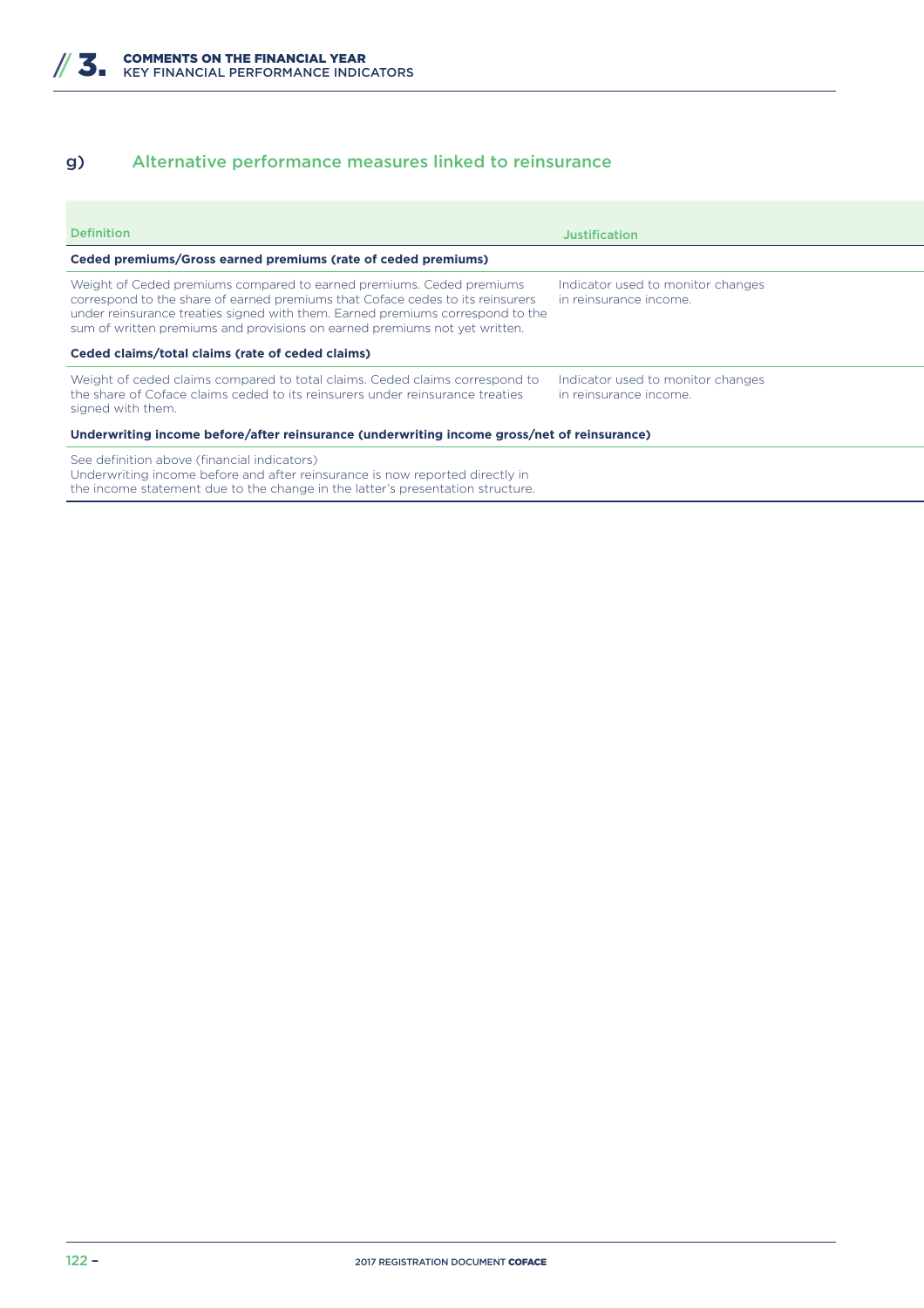|                                                                                 | $EM - N/N-1$ comparison                  |                                          |
|---------------------------------------------------------------------------------|------------------------------------------|------------------------------------------|
| <b>Reconciliation with the financial statements</b>                             | 2017                                     | 2016                                     |
|                                                                                 |                                          |                                          |
| (Ceded premiums (o/w change in premiums<br>provisions)/Earned premiums)         | 27.2%<br>$= - (-301.5/1,109.7)$          | 23.1%<br>$= -(-257.5/1,115.1)$           |
| - Ceded claims (o/w change in claims provisions<br>after recourse)/Total claims | 27.3%<br>$= -155.8/[(-544.3) + (-26.6)]$ | 20.4%<br>$= -144.2/[(-680.5) + (-25.1)]$ |
|                                                                                 |                                          |                                          |

 $\overline{a}$